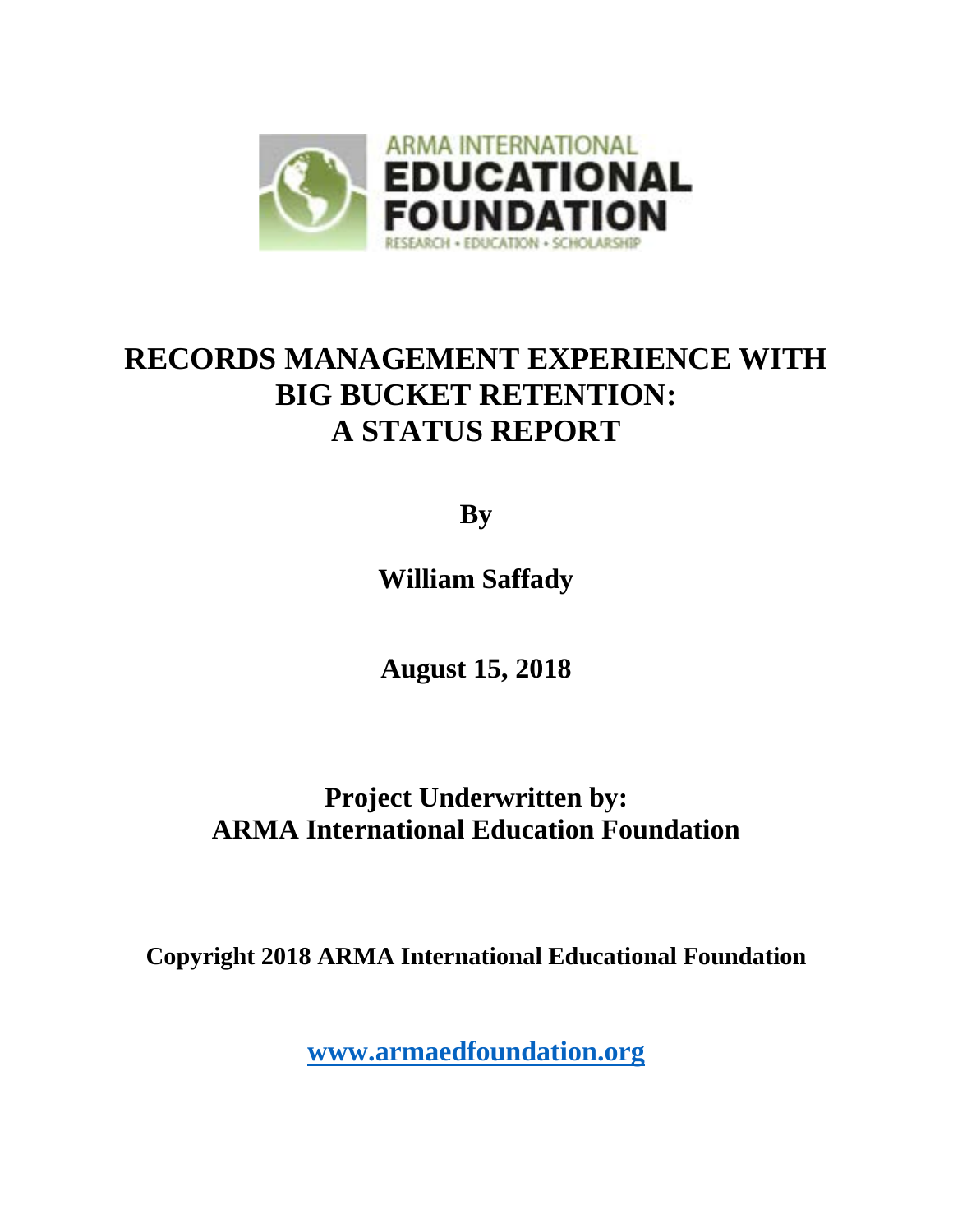# **TABLE OF CONTENTS**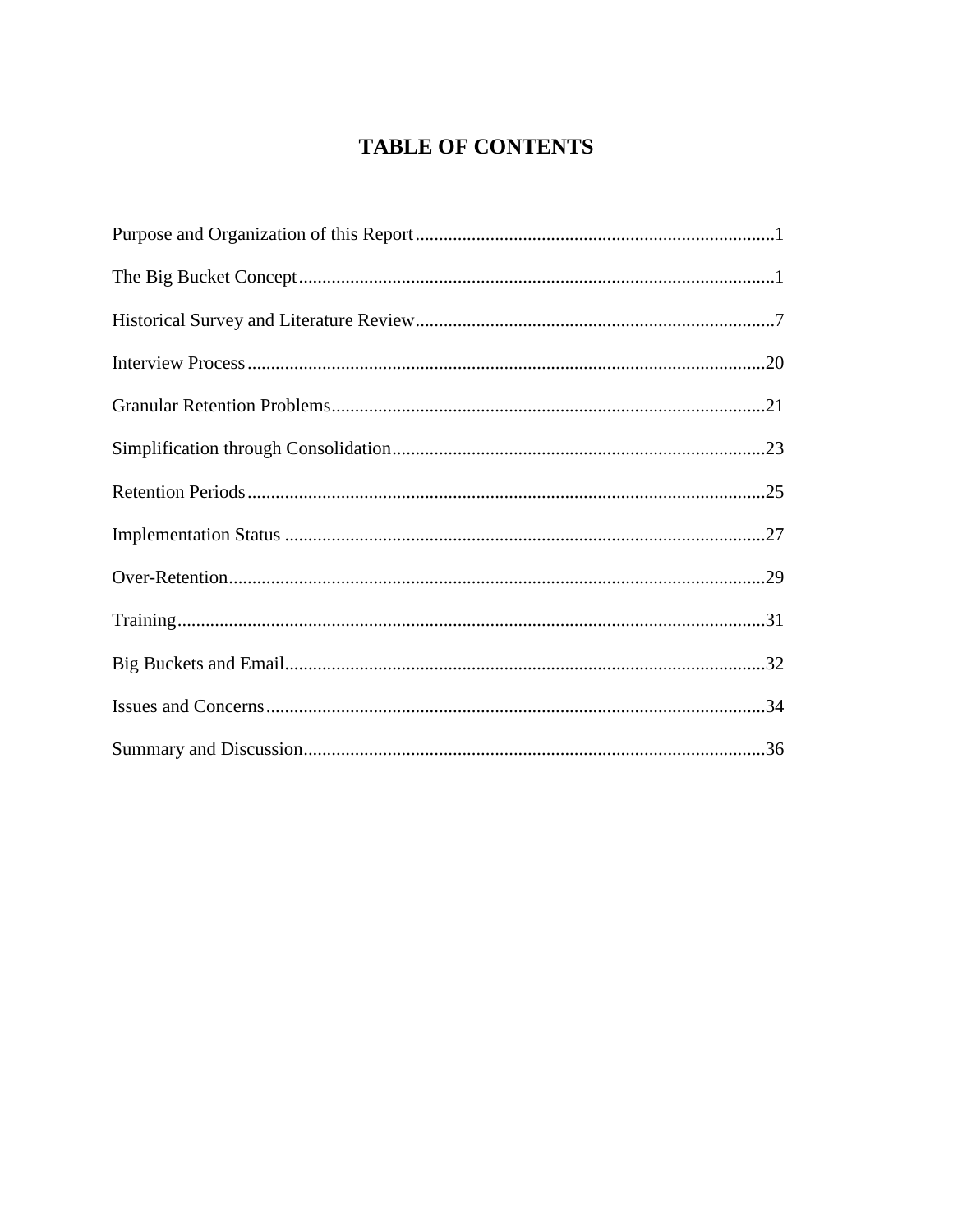#### **Purpose and Organization of this Report**

This report examines the current status of big bucket retention, a widely discussed approach to lifecycle management of recorded information that groups related records in broad categories with uniform retention guidance. The report begins with an explanation of big bucket retention concepts followed by a survey of records management publications, web sites, and other sources that document the historical development of big bucket retention schedules and discuss their advantages and limitations. The most important sections of the report present findings from interviews with experienced records management professionals who have developed big bucket schedules in government agencies, companies, and not-for-profit organizations. The interviews were conducted in the first quarter of 2018.

The purpose of the interviews was to obtain reports "from the field" about the objectives, issues, concerns, problems, and outcomes of big bucket retention initiatives. The interviews focused on the circumstances in which big bucket schedules were developed, the characteristics of retention schedules they replaced, the size and scope of big bucket schedules, the benefits obtained, issues and problems encountered during schedule development and implementation, and acceptance or resistance by user departments, but participants were encouraged to speak freely about other aspects of big bucket retention. Participants were assured that the interview findings would be reported in aggregate, that interviewees would not be personally identifiable based on their responses to specific questions, and that their organizations would not be identified beyond a general description of the type of entity for which the big bucket schedule was developed.

#### **The Big Bucket Concept**

A retention schedule identifies records that are maintained by all or part of an organization and indicates the period of time that the records are to be kept to satisfy legal, operational and historical requirements. In a traditional retention schedule, an organization's records are listed by series—that is, by groups of logically related records associated with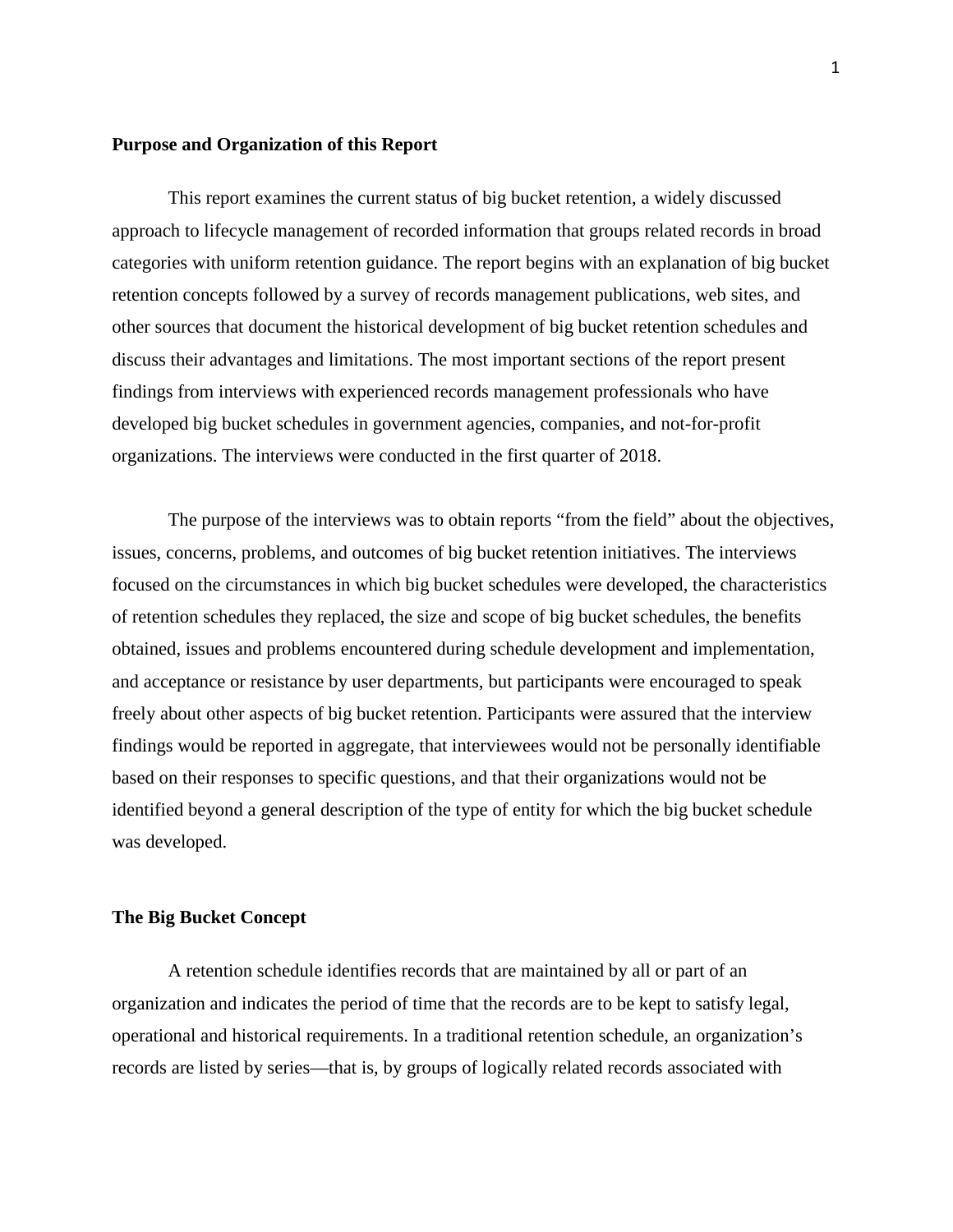specific business or administrative operations.<sup>[1](#page-3-0)</sup> The record series may be organized by program units or by functions. A program unit retention schedule, sometimes described as an activityoriented or departmental retention schedule, identifies record series that are maintained by individual departments, divisions, or other organizational units. A functional retention schedule categorizes record series by the business functions—such as accounting, procurement, human resources, legal, or facilities—with which the records are associated without regard to the specific departments or other program units that maintain the records. Program unit retention schedules are most commonly implemented in small and medium-size organizations that operate in a single location and are unlikely to change their organizational structures. Functional retention schedules are widely encountered in large organizations, especially where consolidations, mergers, acquisitions, divestitures, or other developments may realign or eliminate program units. Functional retention schedules have also been adopted by multi-national organizations that maintain records in various geographical locations that differ in their departmental structures.

Whether it is organized by program units or business functions, a traditional retention schedule provides a detailed enumeration—sometimes described as a granular listing—of record series with specific disposition instructions. Each record series is assigned a numeric or alphanumeric record code as a unique identifier. Following a well-established practice described in records management textbooks, the record series are often identified by conducting an inventory that captures information about the characteristics and business purpose of records maintained by all or part of an organization. The inventory's findings are transposed, with some editing, into a retention schedule. Depending on the circumstances, a traditional functional retention schedule or a compilation of program unit schedules may list hundreds or even thousands of record series, and it may specify a variety of retention periods for records

<span id="page-3-0"></span> $<sup>1</sup>$  As defined in 36 CFR 1220.18, record series "relate to a particular subject or function, result</sup> from the same activity, document a specific kind of transaction, take a particular physical form, or have some other relationship arising out of their creation, receipt, or use." [https://www.law.cornell.edu/cfr/text/36/1220.18.](https://www.law.cornell.edu/cfr/text/36/1220.18) Definitions presented in other sources contain the same points.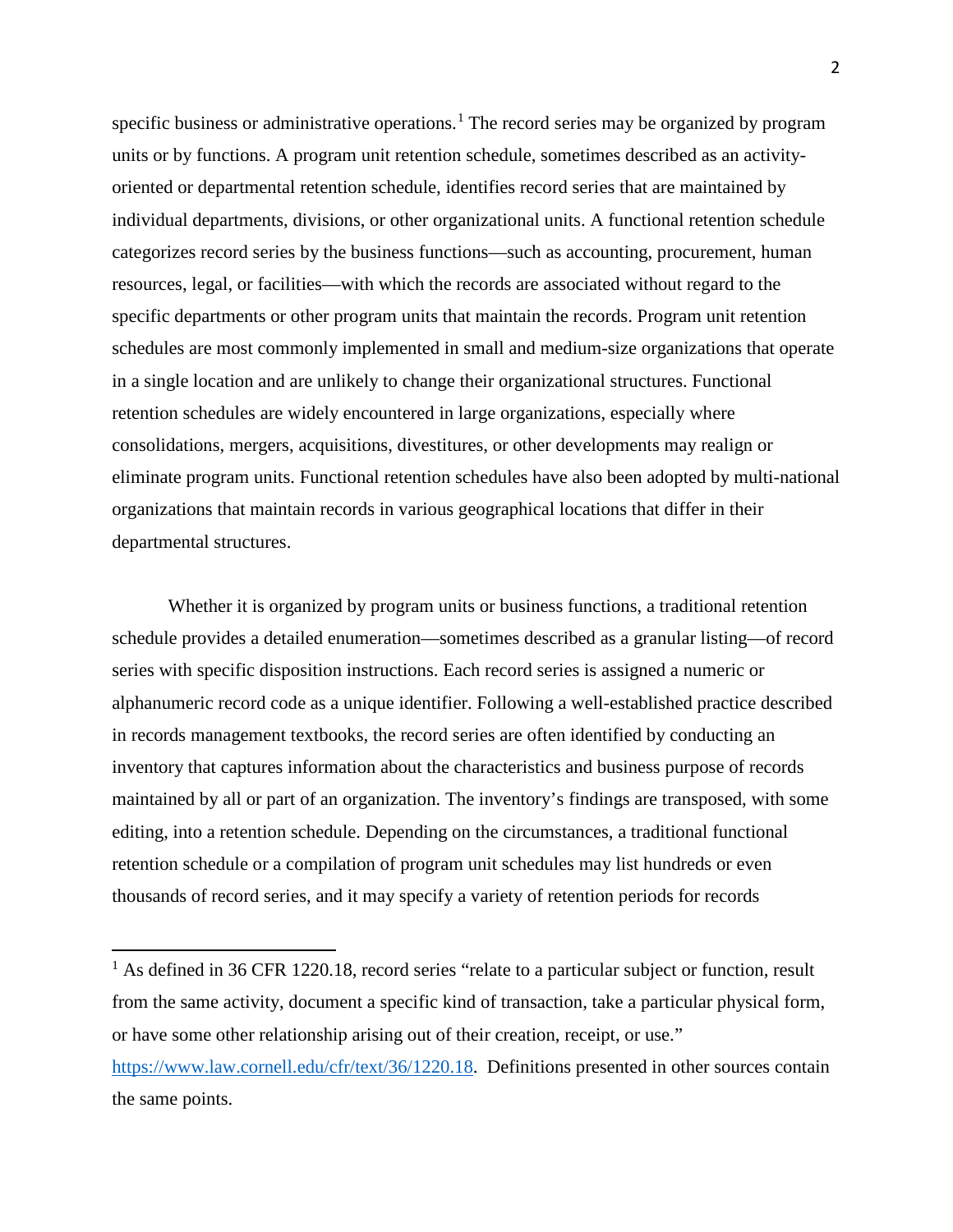associated with a given business function or program unit. When a new record series is created or a previously overlooked record series is discovered, it is added to the appropriate functional section or program unit schedule.

A big bucket retention schedule groups records in broad categories that correspond to an organization's major activities, business functions, or work processes. Each category (bucket) is assigned a record code. In this respect, a big bucket schedule resembles a functional retention schedule, but it does not provide a detailed enumeration of record series associated with specific categories. Individual record series are cited as examples within each category, but the examples are typically illustrative rather than comprehensive. Unlike a traditional retention schedule, which may specify different retention periods for individual record series associated with a given business function, the records included in a big bucket category have identical or similar retention requirements, and a uniform retention period is applied to the entire category. The retention period is based on the longest retention requirement for any record series covered by the category.

As an example, a traditional program unit schedule for an accounting department or the accounting section of a traditional functional schedule might list a dozen or more record series and retention periods including:

| ACC001 | General ledger $-10$ years                 |
|--------|--------------------------------------------|
| ACC002 | Subsidiary ledgers and journals $-7$ years |
| ACC003 | Balance sheets $-7$ years                  |
| ACC004 | Profit and loss statements $-7$ years      |
| ACC005 | Bank account statements $-7$ years         |
| ACC006 | Canceled checks $-7$ years                 |
| ACC007 | Fiscal audit records $-10$ years           |

Taking an even more granular approach, separate program unit schedules or functional sections might be created for specific aspects of an organization's accounting operations with a detailed listing of record series for each. For example: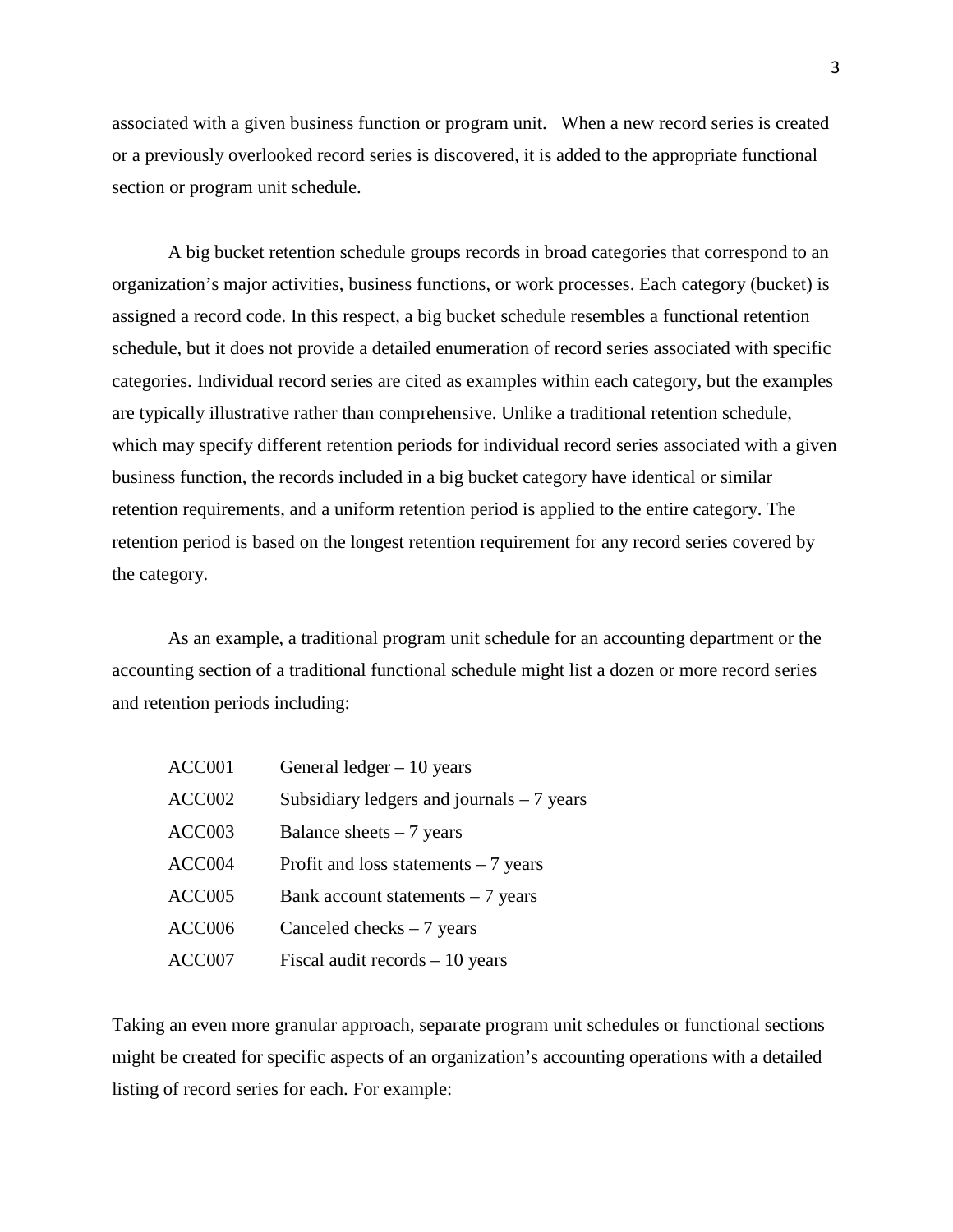## General Accounting

| GAC001 | General $ledger - 10 years$       |
|--------|-----------------------------------|
| GAC002 | Chart of accounts $-10$ years     |
| GAC003 | Cash management ledger $-7$ years |
| GAC004 | Fixed asset ledger $-7$ years     |
| GAC005 | Trial balances $-7$ years         |

# Banking

| <b>BNK001</b> | Bank account statements $-7$ years |
|---------------|------------------------------------|
| <b>BNK002</b> | Canceled checks $-7$ years         |
| <b>BNK003</b> | Voided checks $-7$ years           |
| <b>BNK004</b> | Wire transfers $-7$ years          |
| <b>BNK005</b> | Deposit slips $-7$ years           |

## Fiscal Audit

| AUD001 | Audit schedules $-7$ years             |
|--------|----------------------------------------|
| AUD002 | External audit reports $-10$ years     |
| AUD003 | Internal audit reports $-10$ years     |
| AUD004 | Internal audit work papers $-10$ years |
| AUD005 | Audit responses $-10$ years            |

In a big bucket schedule, these accounting-related record series would be aggregated in a single category with a uniform retention period equal to the longest retention period for any record series in the category. For example:

ACC Accounting Records – 10 years

Description: Records related to general accounting, banking, and fiscal audits Examples:

Accounting ledgers Bank account statements Canceled checks Audit reports and work papers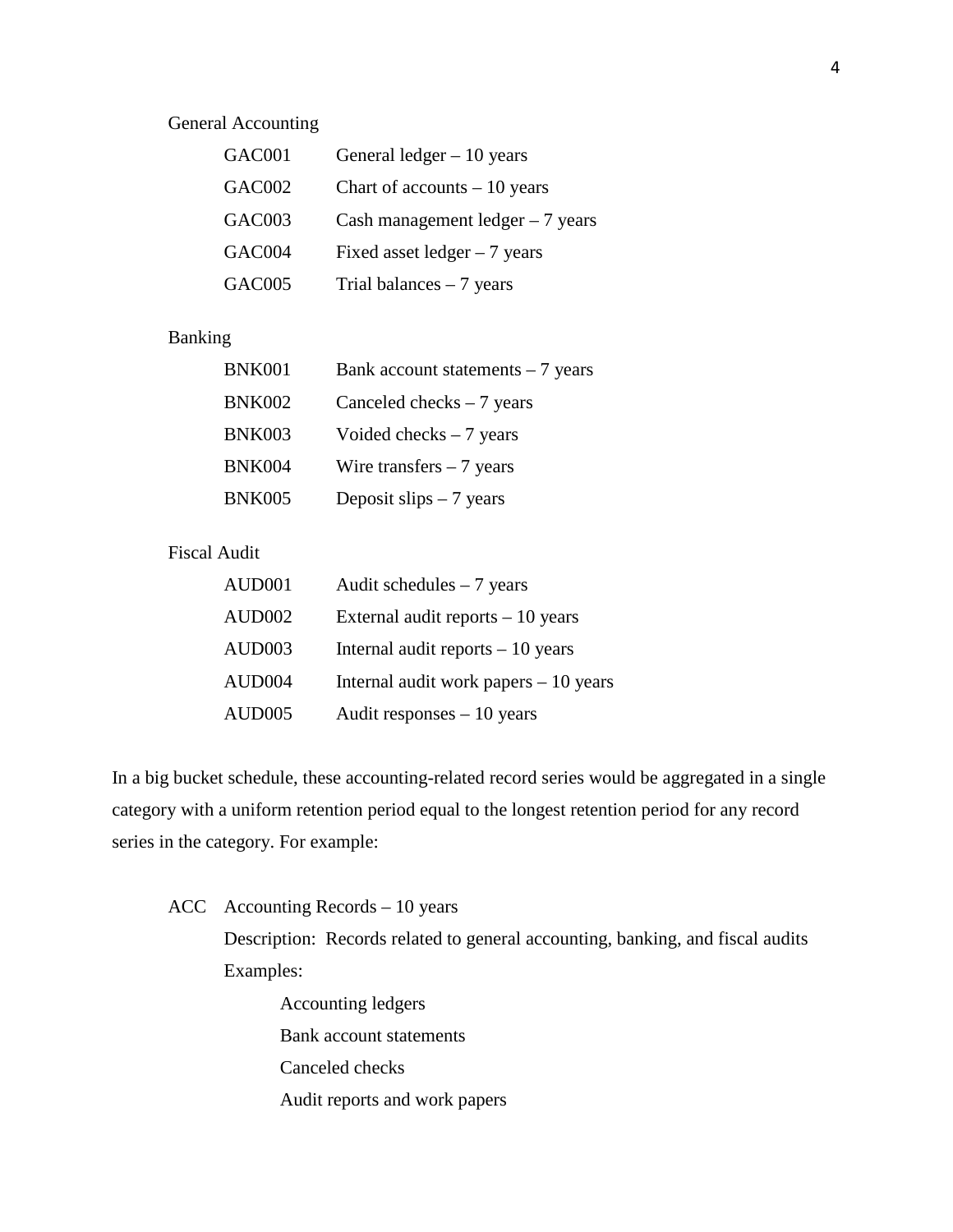In a big bucket schedule, retention periods are assigned at the category level rather than the series level. The records covered by a big bucket category are usually described at a high-level of abstraction with selected record series listed as examples to provide greater specificity. The list of examples must be long enough to adequately convey the scope of the big bucket category so users can reliably determine whether the category applies to specific records in their custody or under their supervisory control.

Similarly, a traditional program unit schedule for an accounts payables department or the accounts payable section of a traditional functional schedule might list the following record series and retention periods:

| PAY001 | Invoices $-7$ years                                  |
|--------|------------------------------------------------------|
| PAY002 | Payment vouchers and authorizations $-7$ years       |
| PAY003 | Automated Clearinghouse House transactions – 3 years |
| PAY004 | Payments $log - 7$ years                             |
| PAY005 | Voucher $log - 7$ years                              |
| PAY006 | Supplier payment history report $-3$ years           |
| PAY007 | Unpaid invoice report $-3$ years                     |

Taking a big bucket approach, these record series could be aggregated in a single accounts payable category with its own record code and a uniform retention period of 7 years. As noted above, the scope of the accounts payable category would be described at a high-level of abstraction—records related to payment transactions for goods and services, for example. Selected record series might be listed to indicate the types of records covered by the accounts payable category.

Carrying big bucket aggregation a step further, the accounting and payments records listed above could be combined in a single category with a uniform retention period for all fiscal records. That category might also include accounts receivable records, budget records, bad debt records, investment records, unclaimed property records, and other records associated with an organization's financial operations and activities. A traditional program unit or functional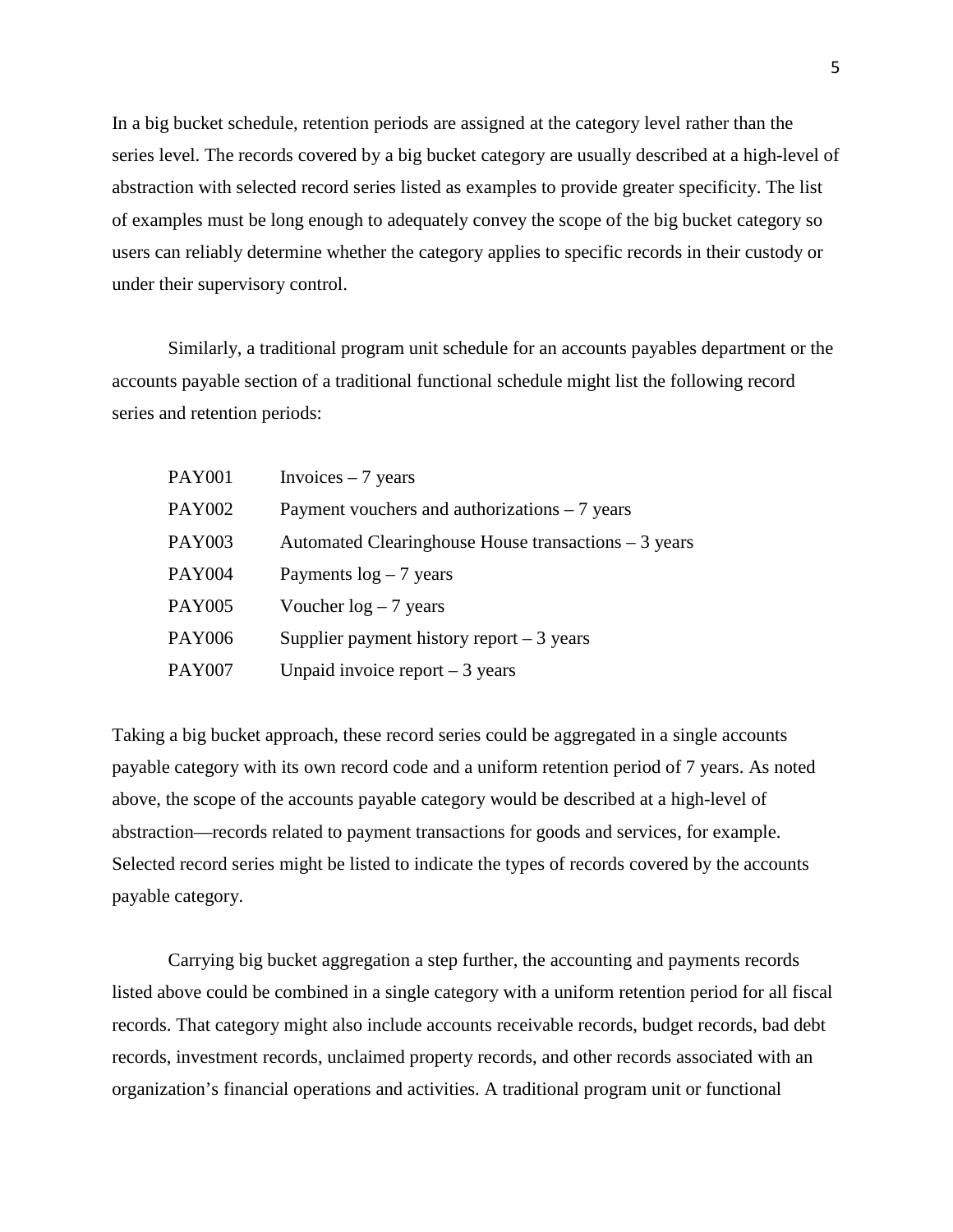schedule might list dozens of record series related to fiscal matters. The big bucket schedule would list a subset of those record series as representative examples. Following the big bucket concept, the retention period for the entire fiscal category would be based on the longest retention requirement for any record series covered by the category.

In addition to aggregating record series, a big bucket schedule also aggregates retention periods. Some traditional retention schedules utilize the full range of possible retention periods from 1 year to 10 years or even beyond. The traditional schedule developer typically selects the shortest period of time that satisfies legal and operational requirements for a given record series. The same program unit schedule or functional schedule category may specify a 5-year retention period for some record series and a 6-year or 7-year retention period for others. By combining record series with a uniform retention period based on the longest requirement, a big bucket schedule eliminates these relatively small variations.

To further simplify development and implementation, a big bucket schedule may limit retention choices for non-permanent records to a few time periods—3 years, 10 years, and permanent, for example—that are suitable for a broad range of records. A 3-year retention period, for example, might apply to general business correspondence, records for job applicants not hired, maintenance work orders, vehicle usage records, visitor logs, customer complaints, help desk records, and other records of short-term value. The 10-year category might include financial records, sales tax records, excise tax records, unemployment tax records, customs records, employee time and attendance records, security incident records, manufacturing production and quality assurance records, and other records that are subject to regulatory requirements or that are likely to be consulted when questions arise about specific events, operations, or activities that occurred in the past. Permanent retention would be reserved for records with long-term operational or historical value, such as business formation records, annual reports, corporate meeting minutes and resolutions, intellectual property records, certain research and development records, and as-built drawings for buildings that an organization owns or occupies. This standardization of retention periods is not unique to big bucket retention. A traditional granular schedule might also limit the variety of retention periods that can be specified for a given record series.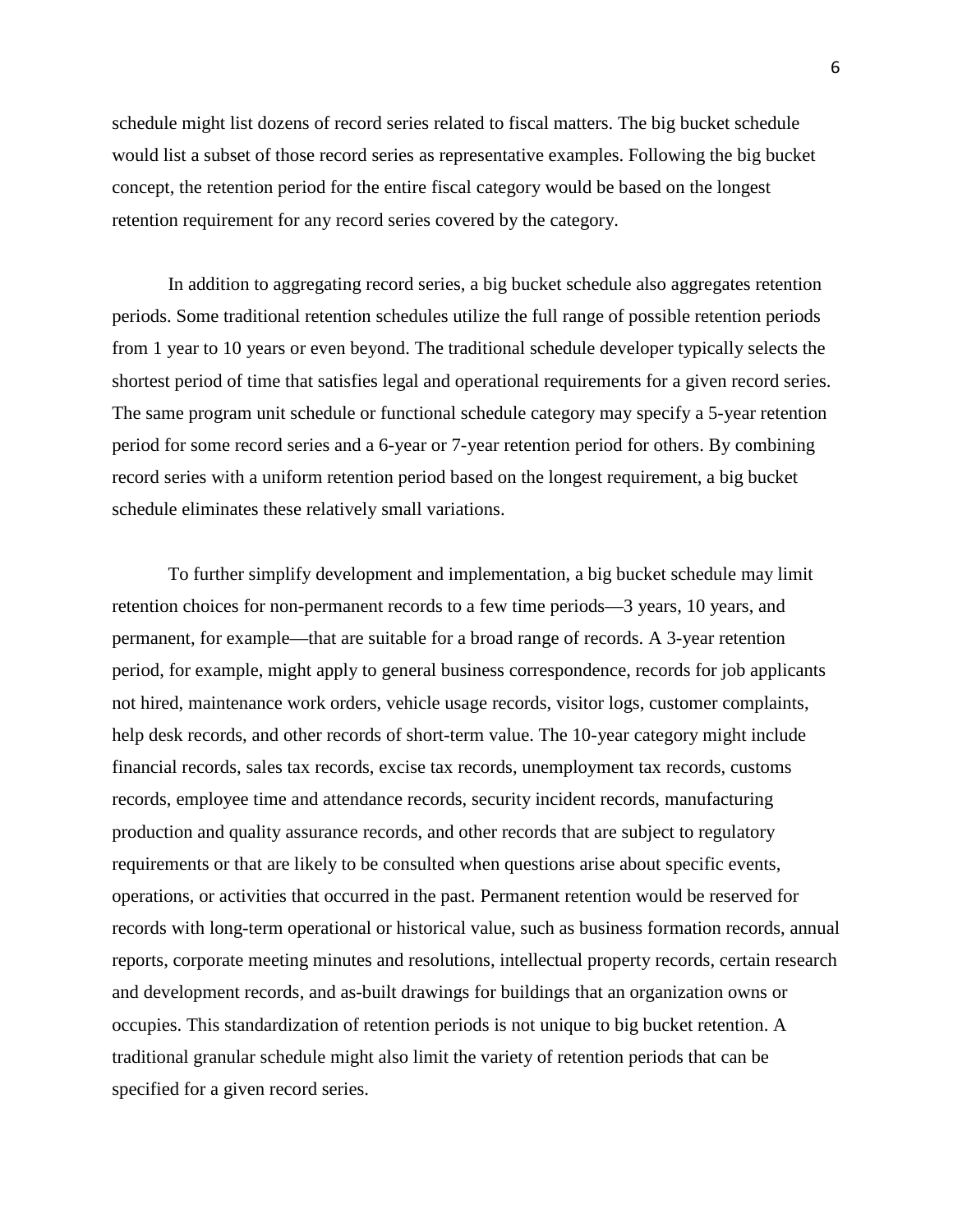In a variation of the big bucket concept, retention categories are based on time periods rather than business functions. As an example, a big bucket schedule might have just two retention categories—a non-permanent bucket with a uniform retention period and a permanent bucket. The retention schedule will include a comprehensive list of record series to be included in each category. The uniform retention period for records included in the non-permanent bucket might be 7 years, 10 years, or some other number that satisfies an organization's legal and operational requirements for all records included in the bucket. Records not listed in the permanent or non-permanent category can be discarded when no longer needed, but they are not to be retained longer than retention period specified for the non-permanent category. Alternatively, the schedule might provide a permanent bucket and two non-permanent buckets with retention periods of 3 years and 10 years, for example. The schedule would list records covered by the 10-year and permanent buckets, with all other records being assigned to the 3 year bucket by default. This approach to big bucket retention appears to be best suited to a defined subset of an organization's records—email, for example, or records related to a specific project or activity.

#### **Historical Survey and Literature Review**

 $\overline{a}$ 

Like many records management concepts, the big bucket approach to retention scheduling was initially developed in and implemented by the federal government to address problems associated with traditional record retention methodologies. A 2001 report prepared for the National Archives and Records Administration (NARA) by SRA International, a consulting firm, cited significant issues and concerns related to the correctness, completeness, and effectiveness of retention schedules used by federal agencies.<sup>[2](#page-8-0)</sup> Characterizing retention scheduling as "clearly . . . a problem area," the report noted that scheduling concepts were poorly understood by federal employees; that many significant records, including most electronic records, were unscheduled; that some significant records were improperly scheduled; and that

<span id="page-8-0"></span><sup>2</sup> SRA International, *Report on Current Recordkeeping Practices within the Federal Government* (Arlington, VA: SRA International, December 10, 2001).

<https://www.archives.gov/files/records-mgmt/faqs/pdf/report-on-recordkeeping-practices.pdf>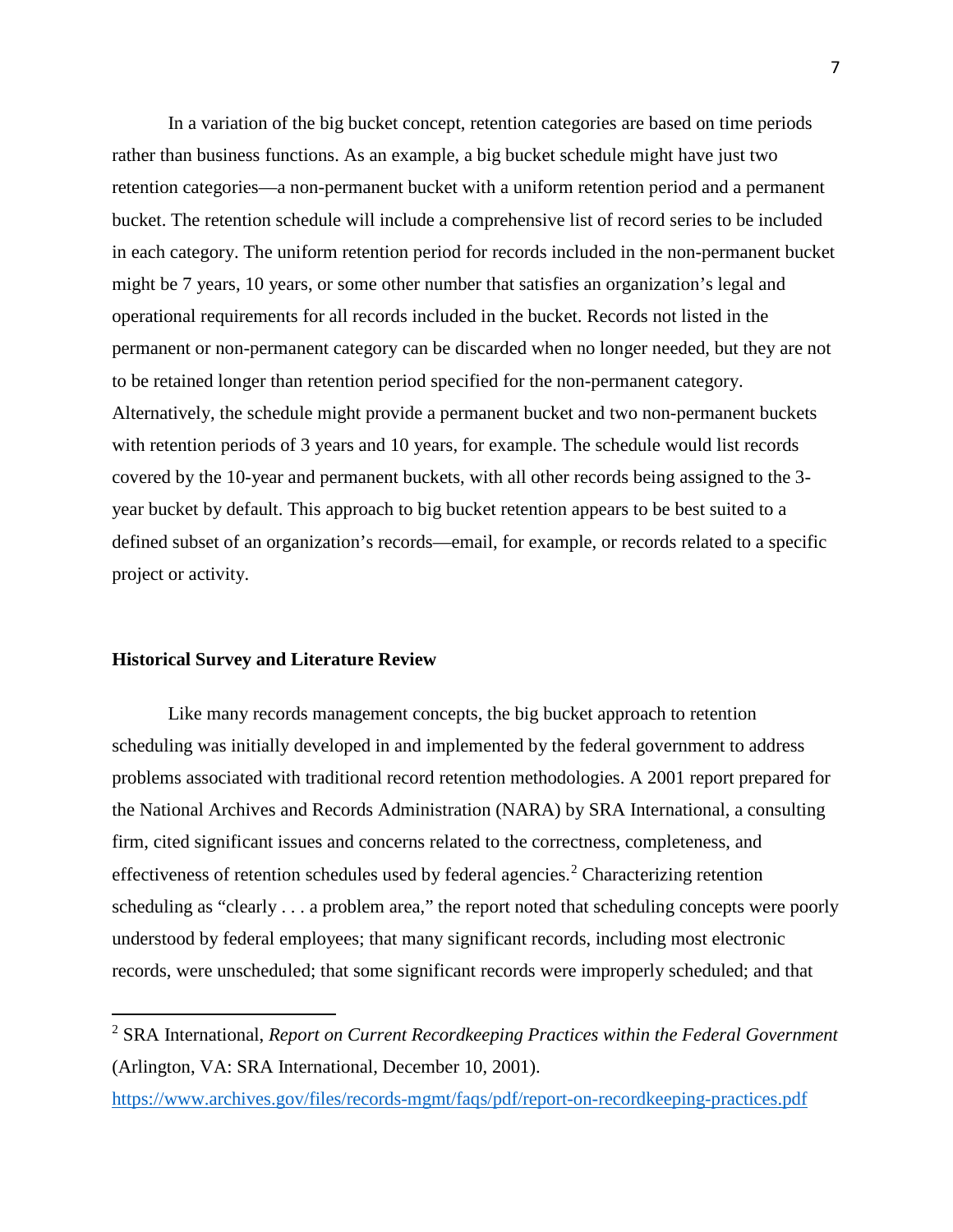some agency retention schedules were out of date.

Section 207(e) of the E-Government Act of 2002 directed the Archivist of the United States to issue policies to ensure that recordkeeping requirements outlined in 44 U.S. Code Chapters 21, 25, 27, 29, and 31 are applied effectively to electronic records maintained by federal agencies.<sup>[3](#page-9-0)</sup> In a 2003 document,<sup>[4](#page-9-1)</sup> NARA outlined its strategy for redesigning federal records management to address challenges posed by electronic recordkeeping, the proliferation of email, reductions in program staff allocated to filing agency records, and other technological and administrative developments. Among tactics to carry out the strategy, NARA announced an improved approach to record retention, including "flexible scheduling" to allow agencies to schedule records "at any level of aggregation that meets their business needs."

NARA repeated this idea in a 2004 report that acknowledged issues and concerns raised by SRI International. The report used the phrase "big buckets" to refer to "the application of appraisal criteria to multiple similar or related groupings of information across one or multiple

<span id="page-9-0"></span><sup>3</sup> Public Law 107-347, E-Government Act of 2002, December 17, 2002.

[https://www.gpo.gov/fdsys/pkg/PLAW-107publ347/content-detail.html.](https://www.gpo.gov/fdsys/pkg/PLAW-107publ347/content-detail.html) Guidance for implementing Section 207(e) of the E-Government Act is presented in NARA Bulletin 2006-02 (December 15, 2005) [https://www.archives.gov/records-mgmt/bulletins/2006/2006-02.html;](https://www.archives.gov/records-mgmt/bulletins/2006/2006-02.html) NARA Bulletin 2008-03 (March 6, 2008), [https://www.archives.gov/records](https://www.archives.gov/records-mgmt/bulletins/2008/2008-03.html)[mgmt/bulletins/2008/2008-03.html;](https://www.archives.gov/records-mgmt/bulletins/2008/2008-03.html) and NARA Bulletin 2010-02 (February 5, 2010), [https://www.archives.gov/records-mgmt/bulletins/2010/2010-02.html,](https://www.archives.gov/records-mgmt/bulletins/2010/2010-02.html) which supersedes the 2005 and 2008 bulletins and includes techniques for scheduling agency electronic records systems. While it does not mention big bucket retention, NARA Bulletin 2010-02 advises federal agencies to consider flexible scheduling, which is closely associated with the big bucket approach in other NARA bulletins.

<span id="page-9-1"></span><sup>4</sup> NARA's Strategic Directions for Federal Records Management, July 31, 2003. <https://www.archives.gov/files/records-mgmt/faqs/pdf/strategic-directions.pdf>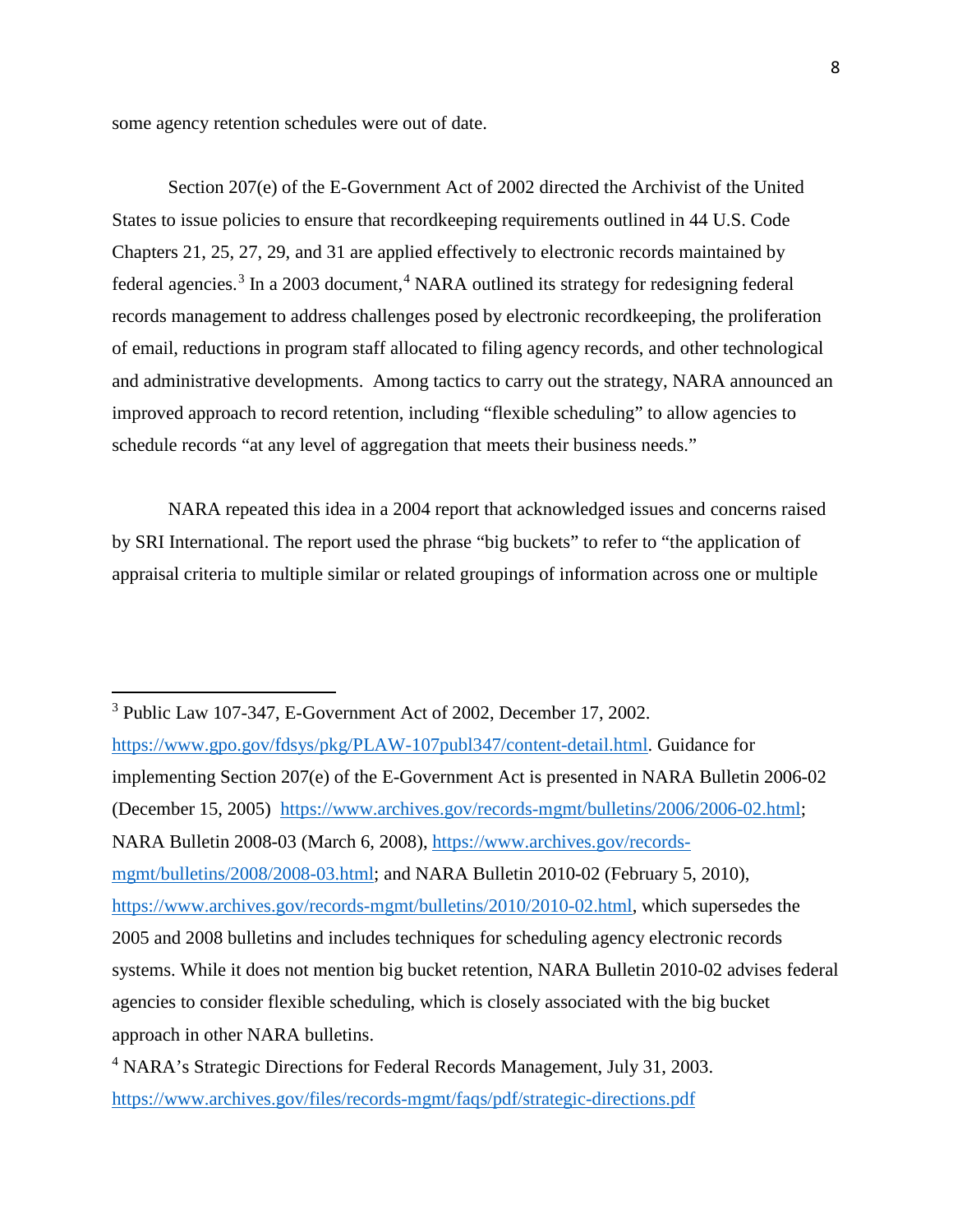agencies to establish a uniform retention period."[5](#page-10-0) The 2004 report also introduced the concept of "retention bands"—disposition instructions that include minimum and maximum retention periods rather than absolute retention periods. It noted that retention bands can be combined with a big bucket approach to give federal agencies greater flexibility in developing retention schedules. A NARA glossary, first posted on the Archives web site in late 2004, defines a big bucket schedule more fully as "a type of flexible schedule in which disposition instructions are applied against a body of records that are grouped at a level aggregation greater than the traditional file series/electronic system and that can be organized along a specific program area, functional line, or business process." [6](#page-10-1)

A series of NARA Bulletins issued between 2005 and  $2010<sup>7</sup>$  $2010<sup>7</sup>$  $2010<sup>7</sup>$  provided more detailed guidance about big bucket schedules, which NARA also characterized as "large aggregation flexible schedules." These bulletins outlined the advantages of big bucket schedules and advised federal agencies about the retention scenarios for which they are suitable. The bulletins also listed situations in which the big bucket approach may be inadvisable. A 2010 NARA FAQ

<span id="page-10-0"></span><sup>5</sup> Strategic Directions: Flexible Scheduling, January 2004. [https://www.archives.gov/records](https://www.archives.gov/records-mgmt/initiatives/flexible-scheduling.html)[mgmt/initiatives/flexible-scheduling.html.](https://www.archives.gov/records-mgmt/initiatives/flexible-scheduling.html) Referring to the NARA strategy document, Richard Pearces-Moses, *A Glossary of Archives and Records Terminology* (Chicago: Society of American Archivists, 2005), 48 defines big buckets as "the application of appraisal criteria to related groups of information, usually based on function, to establish a uniform retention period." A note to the definition states that the big bucket approach "deemphasizes the importance of series." A copy of the glossary can be downloaded at <https://www2.archivists.org/glossary> <sup>6</sup> NARA Records Management Key Terms and Acronyms.

<span id="page-10-2"></span><span id="page-10-1"></span><https://www.archives.gov/files/records-mgmt/rm-glossary-of-terms.pdf> <sup>7</sup> NARA Bulletin No. 2005-05 (April 20, 2005) [https://www.archives.gov/records](https://www.archives.gov/records-mgmt/bulletins/2005/2005-05.html)[mgmt/bulletins/2005/2005-05.html;](https://www.archives.gov/records-mgmt/bulletins/2005/2005-05.html) NARA Bulletin 2008-04 (April 30, 2008)

[https://www.archives.gov/records-mgmt/bulletins/2008/2008-04.html;](https://www.archives.gov/records-mgmt/bulletins/2008/2008-04.html) NARA Bulletin 2010-03 (May 3, 2010) [https://www.archives.gov/records-mgmt/bulletins/2010/2010-03.html.](https://www.archives.gov/records-mgmt/bulletins/2010/2010-03.html)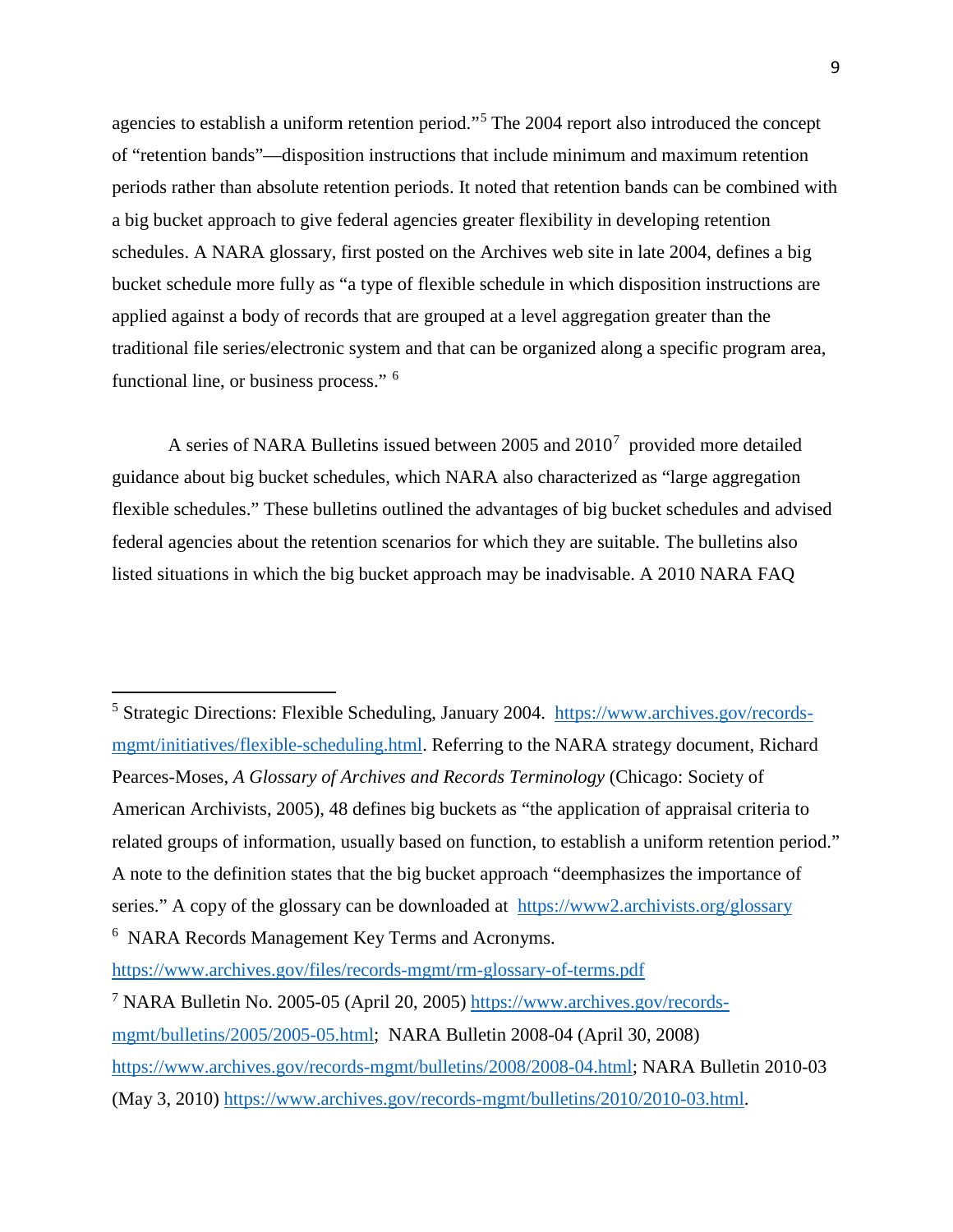publication<sup>[8](#page-11-0)</sup> provided answers to frequently asked questions about flexible scheduling and provided more detailed information about the characteristics, benefits, and limitations of the big bucket approach to record retention. It also outlined steps involved in the development and implementation of media-neutral big bucket schedules and provided examples that contrasted the traditional and big bucket approach for specific records. The NARA FAQ publication noted that big bucket and traditional approaches can be combined, but a retention schedule is properly characterized as big bucket if the aggregated approach dominates.

The NARA reports and bulletins cited above were designed to guide federal agencies, the earliest adopters of the big bucket concept. In what appears to be the first published reference to the big bucket approach to record retention, Marcus<sup>[9](#page-11-1)</sup> described a NARA pilot project that used a records management application with auto-classification functionality to organize records within a granular file plan, noting that "it soon became evident that filing into a large number of small buckets was extremely cumbersome." To improve performance, the file plan was revised to reduce the number of buckets that were too general in nature — "a few big buckets versus many small buckets." Among the first reports of an operational big bucket implementation, Sprehe and McClure<sup>[10](#page-11-2)</sup> described a simplified file plan at the General Accountability Office that grouped

 $\overline{a}$ 

<span id="page-11-1"></span><sup>9</sup> Richard W. Marcus, "NARA: A Sneak Preview," *Information Management Journal* 36, no. 2 (March/April 2002): 56-57. Carl Frappaolo, "Ten Basics of Electronic Document Management," *Managing Office Technology* 41, no. 6, (June 1996): 39 appears to be the first publication to use the phrase "big buckets" in a records management context. He uses "big bucket syndrome" to refer to the practice of saving electronic records in a repository without regard to retention or purging of obsolete records. For a similar usage of "big buckets" in the context of storage capacity rather than retention issues, see Lawrence W. Serewicz, "Do We Need Bigger Buckets or Better Search Engines? The Challenge of Unlimited Storage and Semantic Web Search for Records Management," *Records Management Journal* 20, no. 2 (2010): 172-181.

<span id="page-11-2"></span><sup>10</sup> J. Timothy Sprehe and Charles R. McClure, "Lifting the Burden," *Information Management Journal* 39, no. 4 (July/August 2005): 47-48, 50-51.

<span id="page-11-0"></span><sup>8</sup> Flexible Scheduling FAQ (May 3, 2010) [https://www.archives.gov/records-mgmt/faqs/flexible](https://www.archives.gov/records-mgmt/faqs/flexible-scheduling.html)[scheduling.html](https://www.archives.gov/records-mgmt/faqs/flexible-scheduling.html)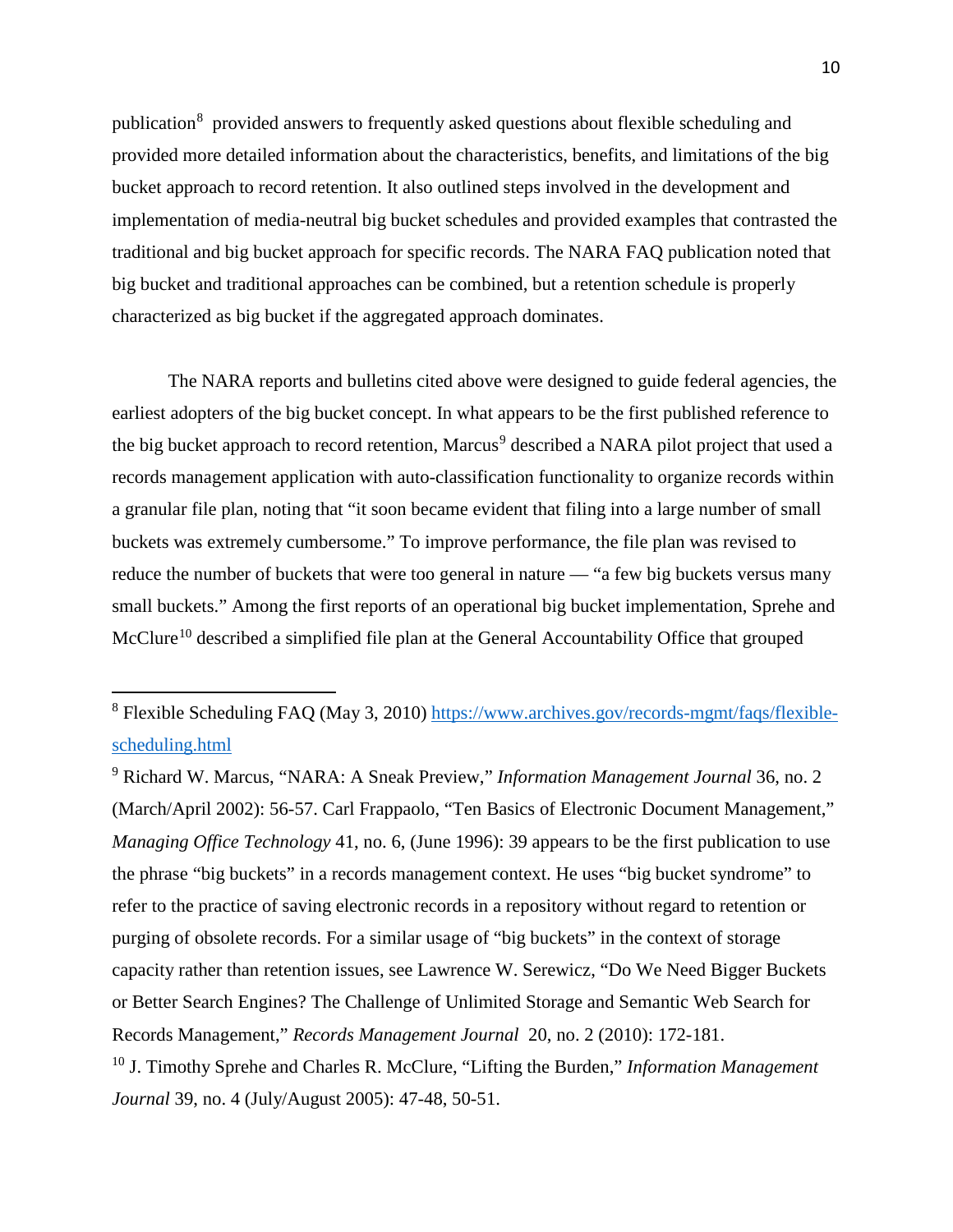agency records into three broad buckets, each divided into functions, as well as a big bucket installation at the Office of the Comptroller of the Currency.

A 2007 report by NARA's National Records Management Program<sup>[11](#page-12-0)</sup> described big bucket implementation initiatives in several federal agencies, which were identified pseudonymously. In a 2008 report,  $^{12}$  $^{12}$  $^{12}$  the National Records Management Program surveyed flexible scheduling implementations in federal agencies, including the Bureau of Land Management, the Department of the Army, the National Aeronautics and Space Administration, the National Park Service, the U.S. Forest Service, the U.S. Fish and Wildlife Service, and the U.S. Patent and Trademark Office. Most of these implementations employed big bucket retention concepts. Examples of federal agencies that have made their big bucket schedules available to the public via their web sites include the National Aeronautics and Space Administration,<sup>[13](#page-12-2)</sup> Chairman of the Joint Chiefs of Staff,<sup>[14](#page-12-3)</sup> Bonneville Power Administration, <sup>[15](#page-12-4)</sup> National

<span id="page-12-0"></span><sup>11</sup> *A Survey of Federal Agency Records Management Applications* (Washington, D.C.: National Records Management Program, National Archives and Records Administration, 2008). <https://www.archives.gov/files/records-mgmt/resources/rma-study-07.pdf>

National Records Management Program, National Archives and Records Administration, 2008). <https://www.archives.gov/files/records-mgmt/resources/flexible-sched-study.pdf>

<span id="page-12-2"></span><sup>13</sup> NASA Records Retention Schedules, NRRS 1441.1 (May 7, 2014).

<https://www.nasa.gov/content/nasa-records-management>

<span id="page-12-1"></span><sup>12</sup> *A Report on Flexible Schedule Implementation by Federal Agencies* (Washington, D.C.:

<span id="page-12-3"></span><sup>&</sup>lt;sup>14</sup> Chairman of the Joint Chiefs of Staff Manual, Joint Staff and Combatant Command Records Management Manual: Volume II-Disposition Schedule (13 July 2012)

<http://citeseerx.ist.psu.edu/viewdoc/download?doi=10.1.1.451.1890&rep=rep1&type=pdf>

<span id="page-12-4"></span><sup>&</sup>lt;sup>15</sup> Bonneville Power Administration, BPA Policy 236-11, Information Lifecycle Management <https://pdfs.semanticscholar.org/13e3/fcac85fbfb4a1850540ad45111971b81b566.pdf>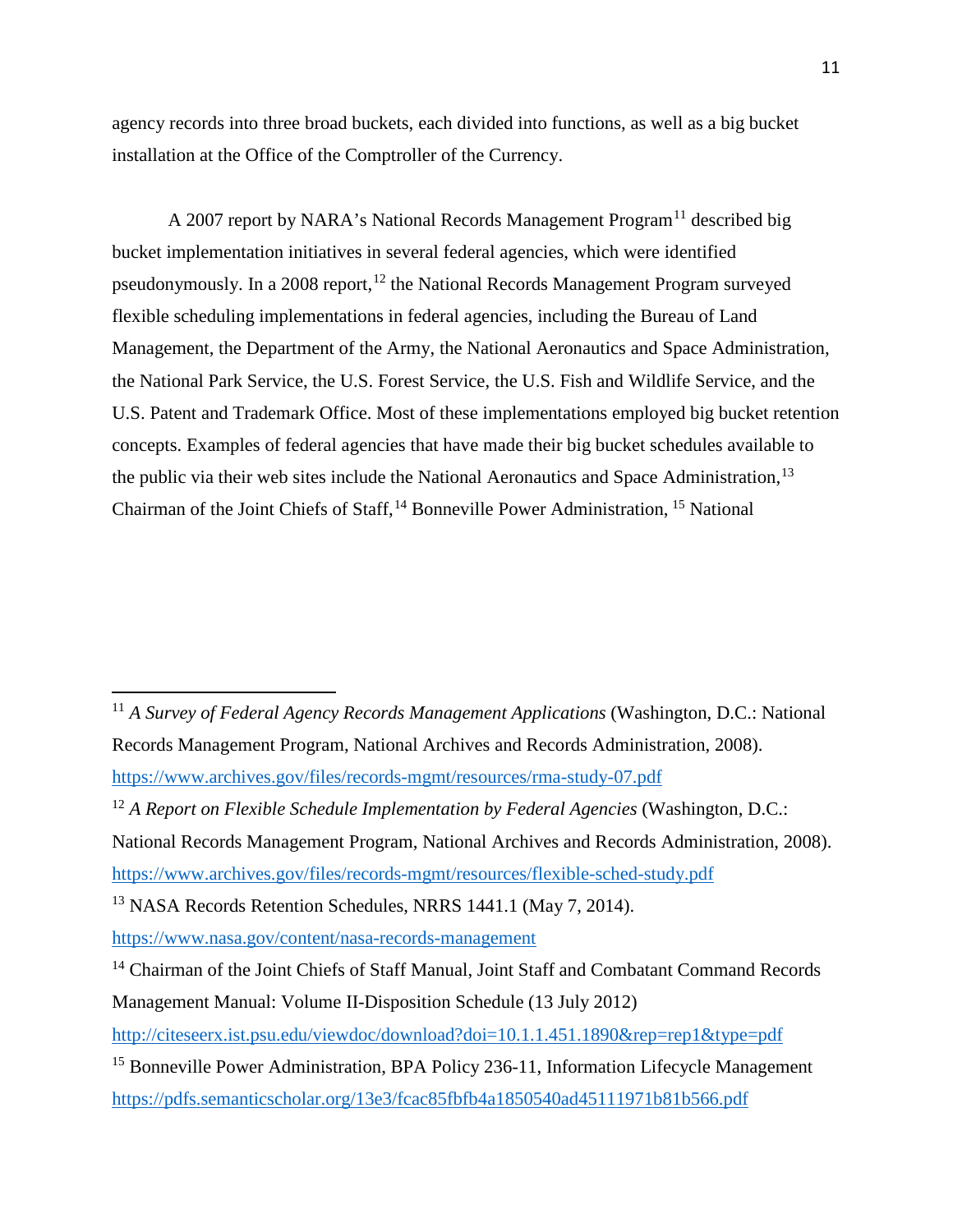Interagency Fire Center, <sup>[16](#page-13-0)</sup> National Institutes of Health, <sup>17</sup> Federal Trade Commission, <sup>[18](#page-13-2)</sup> U.S. Geological Survey,<sup>[19](#page-13-3)</sup> and Centers for Medicare & Medicaid Services.<sup>[20](#page-13-4)</sup> Lownsberry et al.<sup>[21](#page-13-5)</sup> discuss a big bucket model for records maintained Lawrence Livermore National Laboratory, Sandia National Laboratories, and Los Alamos National Laboratory.

By the mid-2000s, interest in big bucket schedules had spread to the broader records management community. Arguing that "little buckets are no longer effective and may even alienate an already overburdened user community," Kersey<sup>[22](#page-13-6)</sup> noted that "records managers are strategizing how to bring a thousand 'buckets' down to a hundred (or fewer)." While not using the phrase "big buckets," Torres<sup>23</sup> described a scheduling approach based on a small number of broadly defined record series related to an organization's core business processes and sub-

- <https://www.nwcg.gov/sites/default/files/committee/docs/ipsc-retention-guidance-ref-sheet.pdf>
- <span id="page-13-1"></span><sup>17</sup> NIH Intramural and Extramural Research Records Schedule

 $\overline{a}$ 

<https://oma.od.nih.gov/DMS/Pages/Records-Management-Schedule.aspx>

[https://www.archives.gov/files/records-mgmt/rcs/schedules/independent-agencies/rg-0122/n1-](https://www.archives.gov/files/records-mgmt/rcs/schedules/independent-agencies/rg-0122/n1-122-09-001_sf115.pdf) [122-09-001\\_sf115.pdf](https://www.archives.gov/files/records-mgmt/rcs/schedules/independent-agencies/rg-0122/n1-122-09-001_sf115.pdf)

<span id="page-13-4"></span><sup>20</sup> CMS Records Schedule. [https://www.cms.gov/Regulations-and-](https://www.cms.gov/Regulations-and-Guidance/Guidance/CMSRecordsSchedule/)[Guidance/Guidance/CMSRecordsSchedule/](https://www.cms.gov/Regulations-and-Guidance/Guidance/CMSRecordsSchedule/)

25, 2013). <https://e-reports-ext.llnl.gov/pdf/726072.pdf>

<span id="page-13-0"></span><sup>&</sup>lt;sup>16</sup> Wildland Fire Incident Records Retention Guidance (April 2016).

<span id="page-13-2"></span><sup>&</sup>lt;sup>18</sup> Schedule 1: FTC Administrative Records and Schedule 2: FTC Mission Records

<span id="page-13-3"></span><sup>&</sup>lt;sup>19</sup> U.S. Geological Survey: Geology Discipline Research Records Schedule <https://www2.usgs.gov/usgs-manual/schedule/432-1-s5/gd.html#sked>

<span id="page-13-5"></span><sup>21</sup> Bruce Lownsbery et al., *A Tri-Lab Programmatic Model for Nuclear Weapons Records Retention*, *LLNL-TR-726072* (Livermore, CA: Lawrence Livermore National Laboratory, Feb

<span id="page-13-6"></span><sup>22</sup> Michele Kersey, "Content Volume and Records Management," *KM World* 14, no. 8 (September 2005): S4-S5.

<span id="page-13-7"></span><sup>23</sup> Tina Torres, "Creating a Process-Focused Retention Schedule," *Information Management Journal* 40, no. 5 (September/October 2006): 62-4, 66, 69.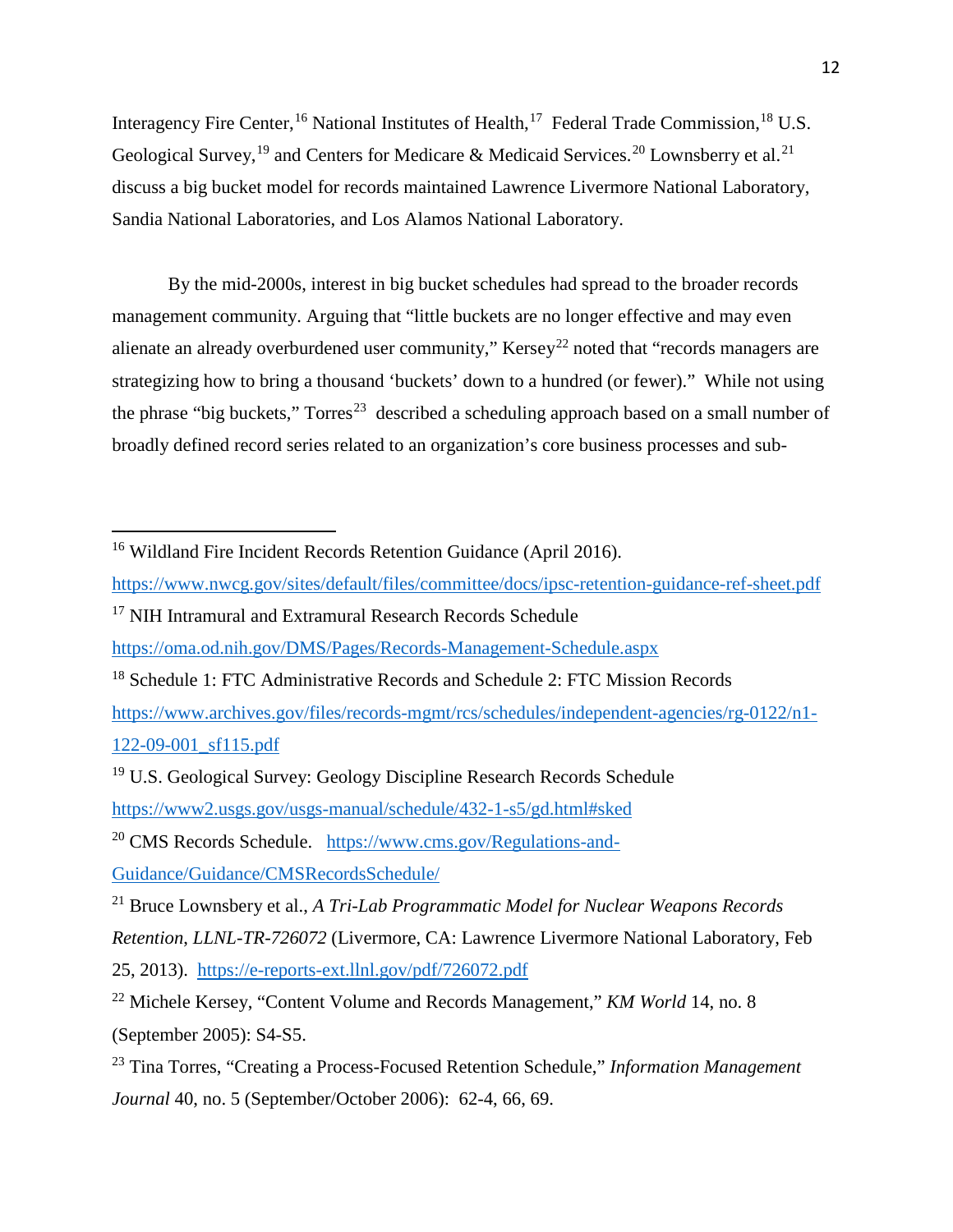processes. Contending that record retention is "broken,"  $Kahn<sup>24</sup>$  $Kahn<sup>24</sup>$  $Kahn<sup>24</sup>$  suggested that records managers work with information technology and legal staff to create higher-level buckets of records that have the same retention periods. In a discussion of fines imposed on financial services firms for failure to promptly produce emails required for legal proceedings, Sausner<sup>[25](#page-14-1)</sup> suggested a big bucket approach to retention of email but noted that manual tagging of messages by employees requires training and motivation. Allman<sup>[26](#page-14-2)</sup> proposed a big bucket approach as an interim solution to retention of email but conceded that it merely postpones the more formal identification of messages that need to be kept. A Sedona Conference Working Group characterized the big bucket approach as a "highly simplified" type of retention schedule for email.<sup>[27](#page-14-3)</sup>

In an influential 2007 white paper issued by Iron Mountain, Cisco and Ashley<sup>[28](#page-14-4)</sup> reported that most records management subject experts who responded to a survey agreed that reducing the number of retention categories could have significant benefits. In particular, most respondents thought that a schedule with fewer retention buckets would lead to better record retention classification by improving an end-user's ability to apply retention requirements accurately and consistently. On the other hand, some respondents noted that organizations must

<span id="page-14-0"></span><sup>&</sup>lt;sup>24</sup> Randolph A. Kahn, "The Risk-Cost Retention Model: a New Approach to Records Retention," *Information Management Journal* 40, no. 3 (May/June 2006): 47-48-50, 52-54.

<span id="page-14-1"></span><sup>25</sup> Rebecca Sausner, "Banks' New Quandary: Retain or Destroy?," *U.S. Banker* 116, no. 10 (October 2006): 18.

<span id="page-14-2"></span><sup>26</sup> Thomas Y. Allman, "Email Retention: Time for a New Approach," *AIIM E-Doc Magazine* 19, no. 5 (September/October 2005): 49-51.

<span id="page-14-3"></span> $27$  The Sedona Conference Working Group on Electronic Document Retention and Production, eMail Management and Archiving Special Team, "The Sedona Conference Commentary on Email Management: Guidelines for the Selection of Retention Policy," *The Sedona Conference Journal* 8 (Fall, 2007): 243.

<span id="page-14-4"></span><sup>28</sup> Susan Cisco and Lori J. Ashley, *Streamlining Retention Schedules: The Benefits of Big Buckets*. (Boston, MA: Iron Mountain, 2007).

[https://static1.squarespace.com/static/52ebbb45e4b06f07f8bb62bd/t/533f1b32e4b0ba34df9c6161](https://static1.squarespace.com/static/52ebbb45e4b06f07f8bb62bd/t/533f1b32e4b0ba34df9c6161/1396644658462/Big+Buckets+White+Paper+US-RM-WP-092707-001.pdf) [/1396644658462/Big+Buckets+White+Paper+US-RM-WP-092707-001.pdf](https://static1.squarespace.com/static/52ebbb45e4b06f07f8bb62bd/t/533f1b32e4b0ba34df9c6161/1396644658462/Big+Buckets+White+Paper+US-RM-WP-092707-001.pdf)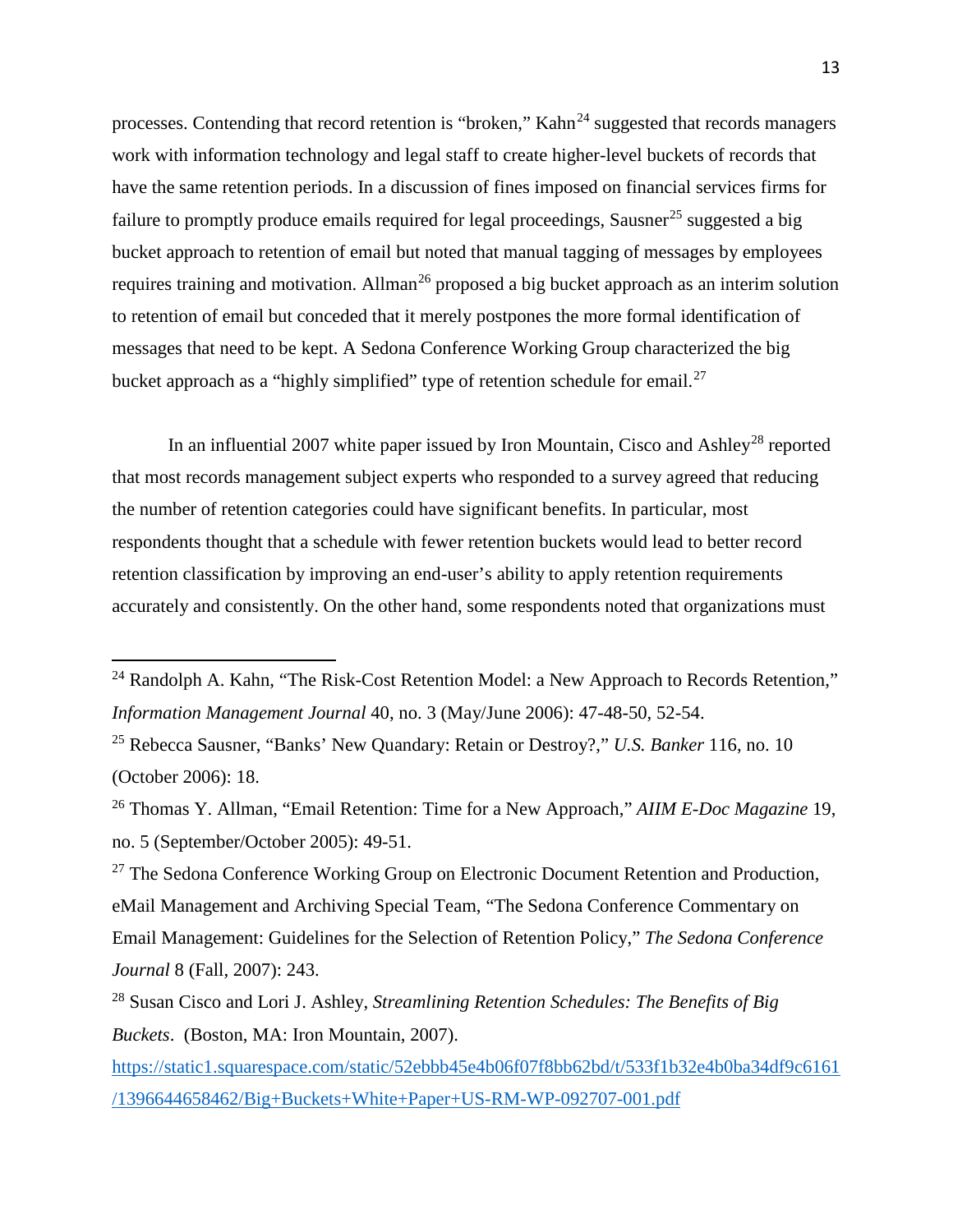weigh the benefits of proper classification against the risk of retaining records longer than necessary when retention periods are rounded up to the longest requirement for any record series in a given bucket. The report included brief case studies that discussed the issues and advantages of aggregated retention scheduling in four organizations: the Government Accountability Office, the U.S. Patent and Trademark Office, the Federal Home Loan Mortgage Corporation (Freddie Mac), and Cargill, Incorporated.

In the same year, a survey of records and information management professionals conducted by Cohasset Associates<sup>[29](#page-15-0)</sup> in co-sponsorship with ARMA International and AIIM found that 64 percent of respondents agreed that the big bucket approach, defined as "significantly fewer records categories containing a broader spectrum of current record series," is the best way to meet the challenge of classifying large daily volumes of electronic records. The Cohasset report cited these responses as clear recognition of significant problems associated with the application of traditional retention concepts to electronic records.

On the Records Management Listserv,  $30$  interest in big bucket retention was at its height in 2007 when 87 postings, many of them expressing strong opinions, had the word "bucket" in the subject line. Some of the postings advocated the big bucket approach as an effective solution to problems associated with traditional retention schedules while others cautioned against it, noting the negative impact of over-retention on storage costs and discovery as a significant concern. Skeptical commentators warned that the big bucket concept was untested and that granular retention schedules remain preferable for records that are subject to regulatory requirements with event-driven retention periods. In a 2008 report funded by the ARMA

<span id="page-15-0"></span><sup>29</sup> Robert F. Williams and Lori J. Ashley, *Electronic Records Management Survey 2007: Call for Collaboration.* (Chicago: Cohasset Associates, 2007).

<http://www.cohasset.com/retrievePDF.php?id=1>

<span id="page-15-1"></span><sup>&</sup>lt;sup>30</sup> [https://lists.ufl.edu/cgi-bin/wa?A0=RECMGMT-L.](https://lists.ufl.edu/cgi-bin/wa?A0=RECMGMT-L) To replicate the search, select "Search Archives" from the home page, then enter "bucket" in the "Subject Contains" field.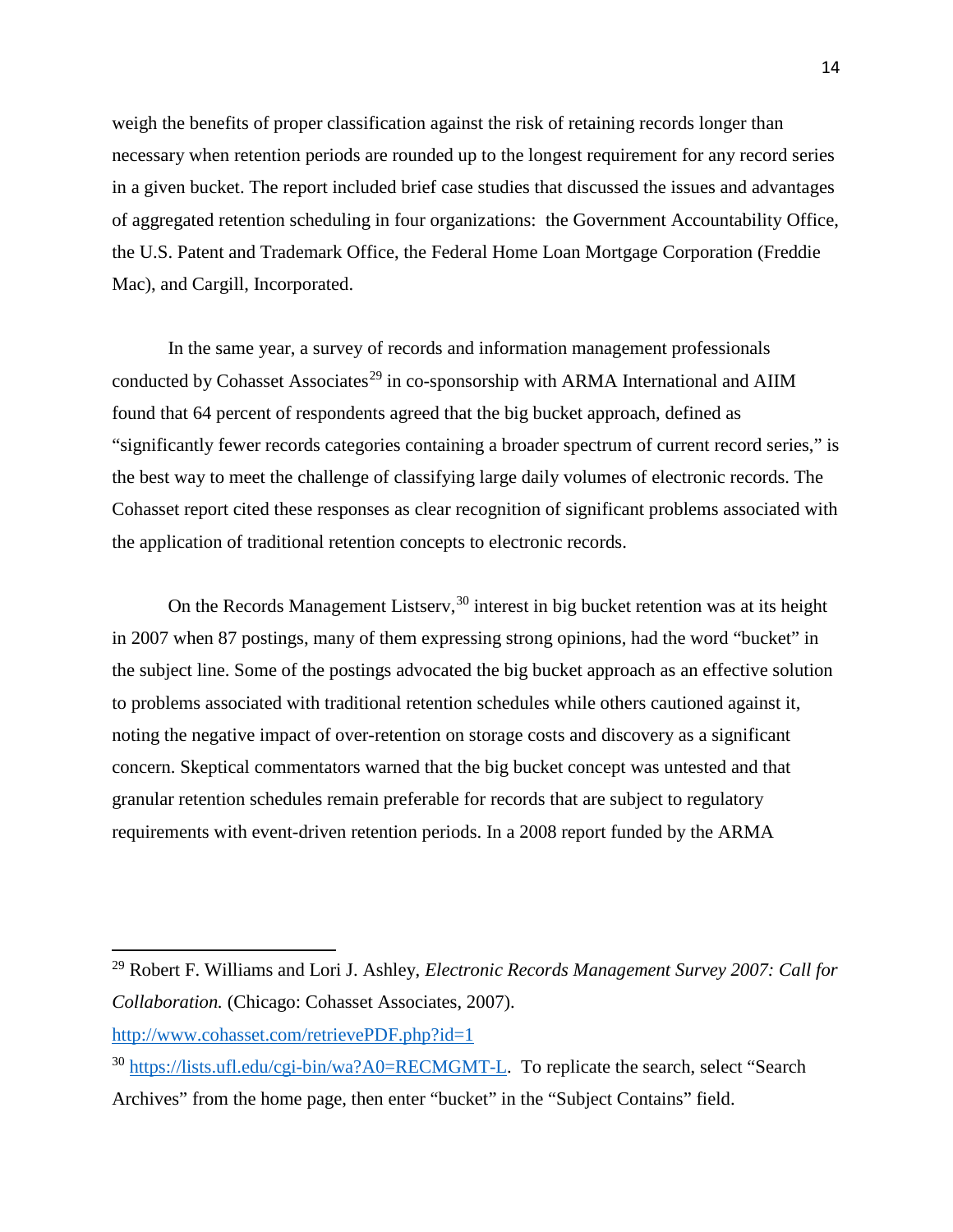International Educational Foundation, Galloway<sup>[31](#page-16-0)</sup> characterized big buckets as a solution in search of a problem. In the same year, articles by Cisco,  $32$  Montana,  $33$  Miller,  $34$  and DeSilva and Vednere<sup>[35](#page-16-4)</sup> took a more positive view. They explained the big bucket approach and discussed the practical advantages associated with consolidation of retention series—in particular, the increased likelihood that users will correctly classify for retention if they are given fewer choices, simplified user training, and easier review and revision of retention schedules to incorporate new record series. They also reviewed the counter-arguments, especially the possibility of keeping some records, including personal data, longer than necessary and complications posed by event-driven retention requirements. Diamond and Foskett<sup>[36](#page-16-5)</sup> advocated broad buckets as a practical approach to retention of electronic records. A number of Listserv postings also addressed this point, noting that traditional granular schedules pose significant impediments to automated retention of electronic records.

<span id="page-16-0"></span><sup>31</sup> Patricia Galloway, *Big Buckets or Big Ideas? Classification vs. Innovation on the Enterprise 2.0 Desktop*. (Pittsburgh, PA: ARMA International Educational Foundation, 2008), 8. <http://armaedfoundation.org/wp-content/uploads/2016/12/BBpaper30.pdf>

<span id="page-16-1"></span><sup>32</sup> Susan Cisco, "How to Win the Compliance Battle Using 'Big Buckets,'" *Information Management Journal* 42, no. 4, (July/August 2008): 30-38; Susan Cisco, "Big Buckets for Simplifying Records Retention Schedules," *Information Management Journal* 42, no. 5 (September/October 2008): 3-6.

<span id="page-16-2"></span><sup>33</sup> John Montana, "Legal Implications for Using Big Buckets," *Information Management Journal* 42, no. 5 (September/October 2008): 13-15.

<span id="page-16-3"></span><sup>34</sup> Bruce Miller, "Strategies for Improving Electronic Recordkeeping Performance," *Information Management Journal* 42, no. 5 (September/October 2008): 8-10.

<span id="page-16-4"></span><sup>&</sup>lt;sup>35</sup> Nishan DeSilva and Ganesh Vednere, "The Foundation for Sound Records Management," *AIIM E-Doc Magazine* 22, no. 3 (May/June 2008): 26-31. See also, Nishan DeSilva and Ganesh Vednere, "Lessons from the Trenches: Successful Records Management Implementation: Key Lifecycle Steps," *AIIM E-Doc Magazine* 22 no. 1 (January/February 2008): 34-38. <sup>36</sup> Mark Diamond and Stephen Foskett, "Does Records Management (and do Records Managers)

<span id="page-16-5"></span>Matter?" *AIIM E-Doc Magazine* 22, no. 2 (March/April 2008): 14.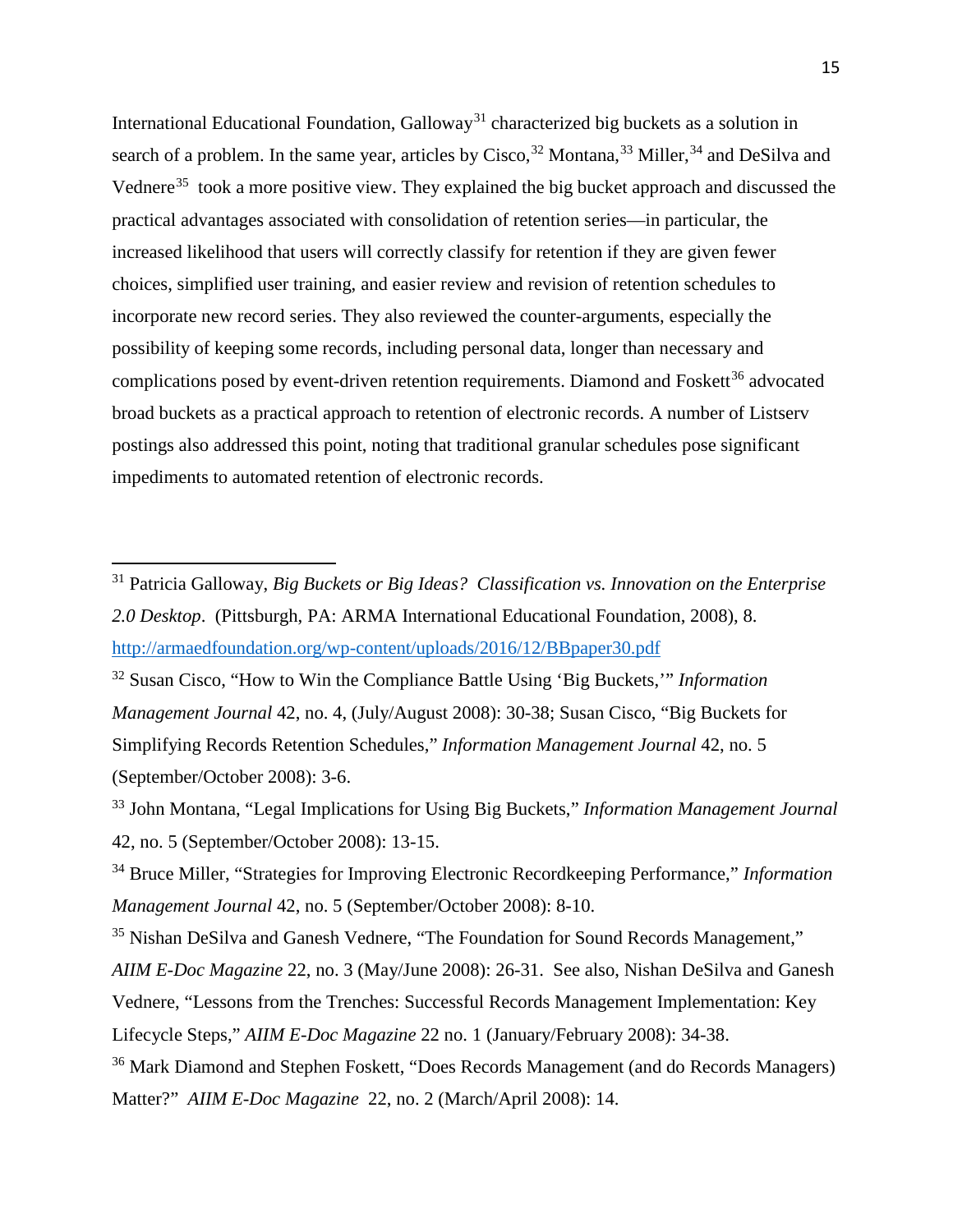Biannual follow-ups to the Cohasset survey indicated strong interest in big bucket retention as a practical solution to the growing problem of electronic recordkeeping. Like its 2007 predecessor, the 2009 survey found that two-thirds of the respondents considered big buckets the preferred approach to meet the challenge of classifying large daily volumes of electronic records.<sup>[37](#page-17-0)</sup> While Cohasset's 2011/2012 survey did not use the phrase "big buckets," 40 percent of respondents listed fewer categories as a desired improvement in their organizations' retention schedules.<sup>[38](#page-17-1)</sup> The 2013/2014 survey confirmed a continued trend toward aggregation of record series by respondents with the largest retention schedules. Respondents whose retention schedules had more than 250 record series decreased from 43 percent in 2007 to 37 percent in 2013, but retention schedules with 100 or fewer record series remained the same at 31 percent.<sup>[39](#page-17-2)</sup> In the 2016/2017 survey,<sup>[40](#page-17-3)</sup> most respondents indicated an intention to implement schedules with fewer retention categories that can be applied to broad sets of information. The number of respondents who reported retention schedules with more than 250 record series fell to 27 percent, and those with fewer than 100 record series rose to 34 percent.

<span id="page-17-0"></span><sup>37</sup> Lori J. Ashley and Robert F. Williams, *2009 Electronic Records Management Survey: Call for Sustainable Capabilities*. (Chicago: Cohasset Associates, 2009). [http://www.cohasset.com/retrievePDF.php?id=10.](http://www.cohasset.com/retrievePDF.php?id=10)

<span id="page-17-1"></span><sup>38</sup> Robert F. Williams et al., *Cohasset/ARMA 2011/2012 Survey Results, Records Management and Governance of Electronically Stored Information (ESI): Call for Action that Manifests Reasonableness and Good Faith*. (Chicago: Cohasset Associates, 2012).

[http://www.cohasset.com/retrievePDF.php?id=14.](http://www.cohasset.com/retrievePDF.php?id=14) This survey was co-sponsored by ARMA International.

<span id="page-17-2"></span><sup>39</sup> Carol Stainbrook et al., *Cohasset/ARMA/AIIM 2013/2014 Information Governance Benchmarking Survey: A Call for Modernization*. (Chicago: Cohasset Associates, 2014). [http://www.cohasset.com/retrievePDF.php?id=17.](http://www.cohasset.com/retrievePDF.php?id=17) This survey was co-sponsored by ARMA International and AIIM.

<span id="page-17-3"></span><sup>40</sup> Cohasset Associates, *Cohasset/ARMA 2016/2017 Information Governance Benchmarking Survey: Transforming Information Management*. (Chicago: Cohasset Associates, 2017). <http://www.cohasset.com/retrievePDF.php?id=28>This survey was co-sponsored by ARMA International.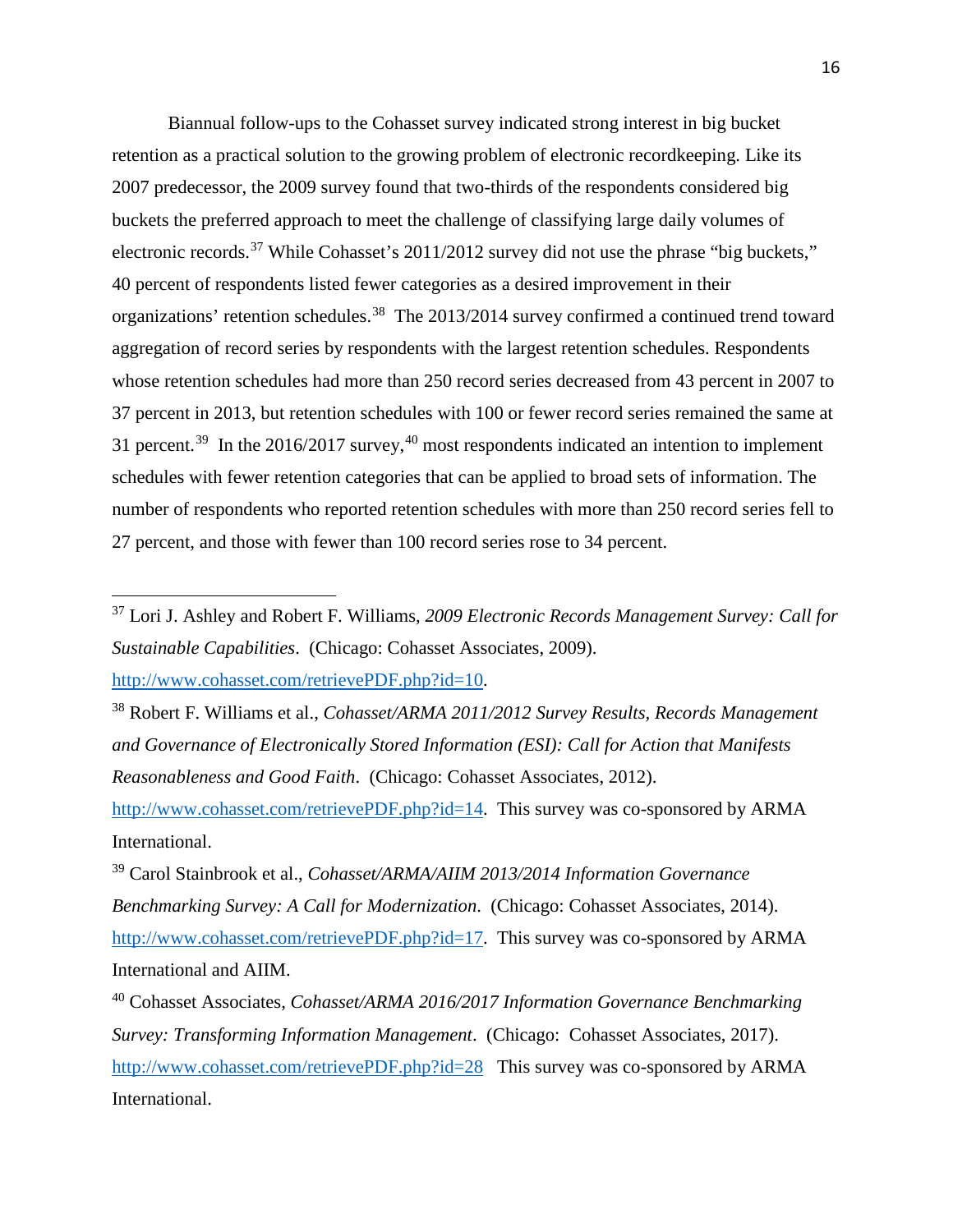As the big bucket concept gained exposure and greater acceptance as an effective alternative to traditional retention methodologies, notoriety diminished. The number of listserv postings that contained the word "bucket" in the subject line declined sharply to 28 in 2008 and even more dramatically in subsequent years. From 2009 to 2013, there were never more than 9 postings in a given year. There was just 1 posting in 2014 and 2 postings in 2016. In 2015, there were none at all. In 2017, there were only 2 postings—the ARMA International Educational Foundation's request for proposals for the research project that led to this report and the author's request for contact with records managers who have developed a big bucket schedule. A 2013 survey of records management decision makers by ARMA International and Forrester Research found that the trend toward big bucket retention appeared to be "reversing itself" as 22 percent of respondents reported more than 150 "retention policies" while 34 percent reported fewer than 10; in the 2011 ARMA/Forrester survey, 50 percent of respondents had reported fewer than 10 policies and only 1 percent had more than 150.<sup>41</sup>

Big bucket concepts are routinely mentioned, however briefly, in records management textbooks, $42$  and articles dealing with big bucket retention continue to be published occasionally in professional journals. For the most part, these books and articles reiterate the benefits and

<span id="page-18-0"></span><sup>&</sup>lt;sup>41</sup> Cheryl McKinnon, "Propelling the Profession (and the Professional) to the Next Level," *Information Management* 47, no. 5 (September/October, 2013): 20-22, 24-25, 47 While this article does not define "retention policies," it appears to be equated with record series and their associated retention periods. Recommending that organizations limit the number of distinct retention policies, a 2011 Forrester report noted that "it is simply not realistic to expect broad sets of employees to navigate extensive classification options while referring to records schedules that may weigh in at more than 100 pages." See, Brian Hill, "RM Tech Deployment Still a Rough Road," Information *Management* 45, no. 5 (September/October 2011), 42-44, 46- 47, 54.

<span id="page-18-1"></span><sup>42</sup> Examples include William Saffady, *Records and Information Management: Fundamentals of Professional Practice, Third Edition* (Overland Park, KS: ARMA International), 69-70 and Patricia C. Franks, *Records and Information Management* (Chicago: Neil-Schuman, 2013), 103- 105.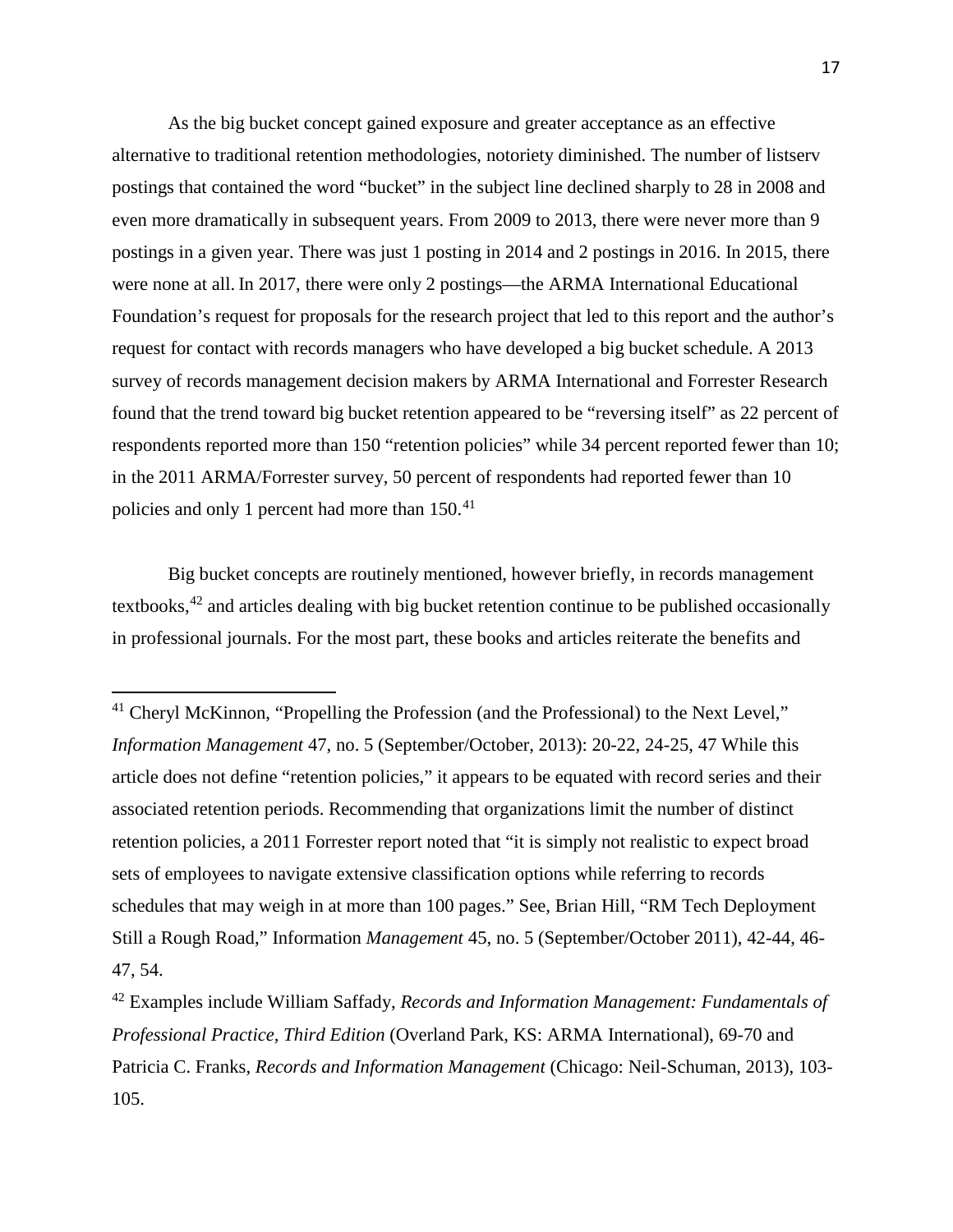concerns noted in earlier publications. Douglas<sup>43</sup> described big bucket retention as a modern initiative that makes records management "less onerous." McLeod<sup>[44](#page-19-1)</sup> characterized the big bucket approach as "an example of applying principles but adapting practice." In a discussion of the elements of effective records management and information governance programs, Diers<sup>[45](#page-19-2)</sup> stated that lengthy, complicated retention schedules are obsolete. Trombley<sup>[46](#page-19-3)</sup> noted the difficulty of defining a uniform triggering event for big bucket schedules. Seymour<sup>[47](#page-19-4)</sup> characterized big bucket retention as "a modern compromise between adequacy and efficiency when faced with overwhelming volume." Snyder<sup>[48](#page-19-5)</sup> advised in-house legal departments to re-think and simplify retention schedules that have too many buckets.

Among publications outside of North America, Lomas,<sup>[49](#page-19-6)</sup> writing about information security and access in the United Kingdom, briefly mentioned big bucket retention as a "new

<span id="page-19-0"></span><sup>43</sup> Marcia Douglas, "Governance for Successfully Implementing SharePoint," *Information Management* 44, no. 2 (March/Apr 2010): HT5-HT-8, 43.

<span id="page-19-1"></span><sup>44</sup> Julie McLeod, "On Being part of the Solution, not the Problem," *Records Management Journal* 22, no. 3 (2012): 186-97.

<span id="page-19-2"></span><sup>45</sup> Fred Diers, "In Search of an Effective RIM or IG Program," *Information Management* 50, no. 2 (March/April 2016): 34-37, 47.

<span id="page-19-3"></span><sup>46</sup> Sue Trombley, "Beat the Clock in the Event-Based Retention Countdown," *Information Management* 50, no. 5 (September/October 2016): 27-29, 47.

<span id="page-19-4"></span><sup>47</sup> Jennifer Seymour, "The Modern Records Management Program: an Overview of Electronic Records Management Standards," *Bulletin of the Association for Information Science and Technology* 43, no. 2 (December/January 2017): 35-39

<span id="page-19-5"></span><sup>48</sup> Snyder, H. Kirke, "Five Steps In-House Counsel Should Take to Mitigate Information Risk," Information *Management* 50, no. 4 (July/Aug 2016): 24-27, 47.

<span id="page-19-6"></span><sup>49</sup> Elizabeth Lomas, "Information Governance: Information Security and Access within a UK Context," *Records Management Journal* 20, no. 2 (2010): 182-98.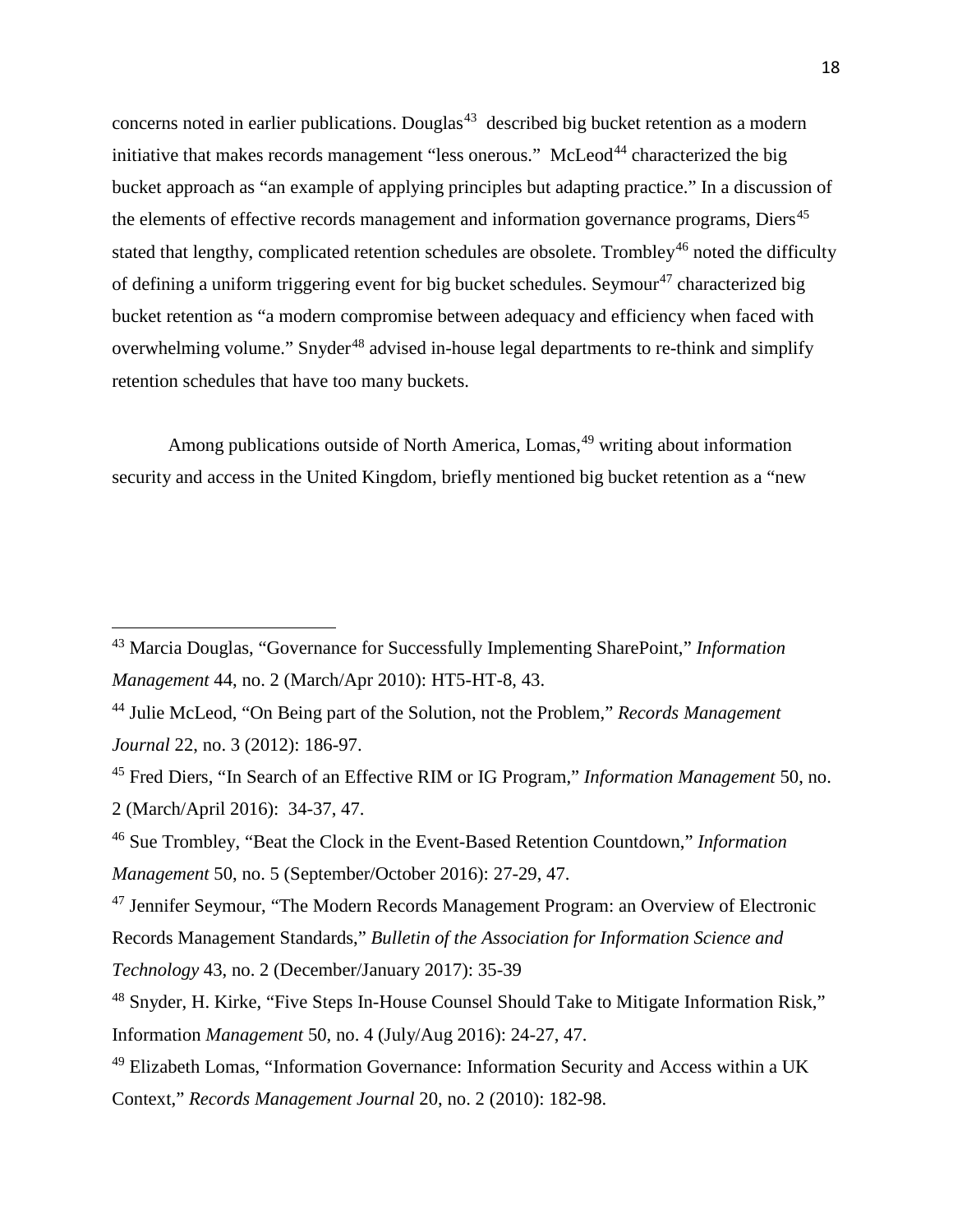approach." Tanimu et al<sup>[50](#page-20-0)</sup> reviewed the big bucket approach from a Nigerian perspective. Wang'ombe and Kibati<sup>[51](#page-20-1)</sup> advocated the use of big bucket scheduling for financial records maintained by county government in Kenya. Discussing an aggregated retention schedule developed by the National Archives of Australia, Joseph et al.<sup>[52](#page-20-2)</sup> noted that the big bucket approach poses challenges where laws and regulations require varied retention periods. The Australian schedule, known as AFDA Express, is a streamlined version of the Administrative Functions Disposal Authority (AFDA) that merged record classes related to similar activities into one record class with an equal or longer retention period.[53](#page-20-3) Other Australian commentators include Fryer<sup>[54](#page-20-4)</sup> and Foley.<sup>[55](#page-20-5)</sup> Kyobe et al<sup>[56](#page-20-6)</sup> briefly mentioned big bucket versus small bucket theories for electronic records management in a South African university.

<span id="page-20-0"></span><sup>50</sup> Hussaina Tanimu et al., "Big bucket Records Retention Theory as a Framework for Understanding Record Retention in Non-Profit Organizations," *IOSR Journal of Humanities and Social Sciences* 21, no. 8 (August 2016): 33-38.

<span id="page-20-1"></span><sup>51</sup> J.M. Wang'ombe and P. Kibati, "Analysis of Financial Management Practices on Effective Use of Public Funds in the County Government of Nakuru, Kenya." *International Journal of Economics, Commerce and Management* 4, no. 4 (April 2016): 1197-1223.

<span id="page-20-2"></span><sup>&</sup>lt;sup>52</sup> Pauline Joseph et al., "Paradigm Shifts in Recordkeeping Responsibilities: Implications for ISO 15489's Implementation," *Records Management Journal* 22, no. 1 (2012): 57-75.

<span id="page-20-3"></span><sup>53</sup> AFDA Express, which reduced the number of record classes to 89 from 1,068 in the full

AFDA, is online at [http://www.naa.gov.au/images/afdaexpress\\_tcm16-47393.pdf](http://www.naa.gov.au/images/afdaexpress_tcm16-47393.pdf)

<span id="page-20-4"></span><sup>&</sup>lt;sup>54</sup> Johnathan Fryer, "Records Management Heresy: Worshipping at the Altar of Getting things Done." *IQ: the RIM Quarterly* 30, no. 1 (February 2014): 46-51.

<span id="page-20-5"></span><sup>55</sup> Chris Foley, "Digital Hoarding: Perils, Pitfalls and Paradoxes of the Digital Age," IQ*: the RIM Quarterly* 32, no. 2 (May 2016): 46-52.

<span id="page-20-6"></span><sup>56</sup> M.E. Kyobe et al., "Investigating Electronic Records Management and Compliance with Regulatory Requirements in a South African University," *SA Journal of Information Management* 11, no. 1 (March 2009): 1-15.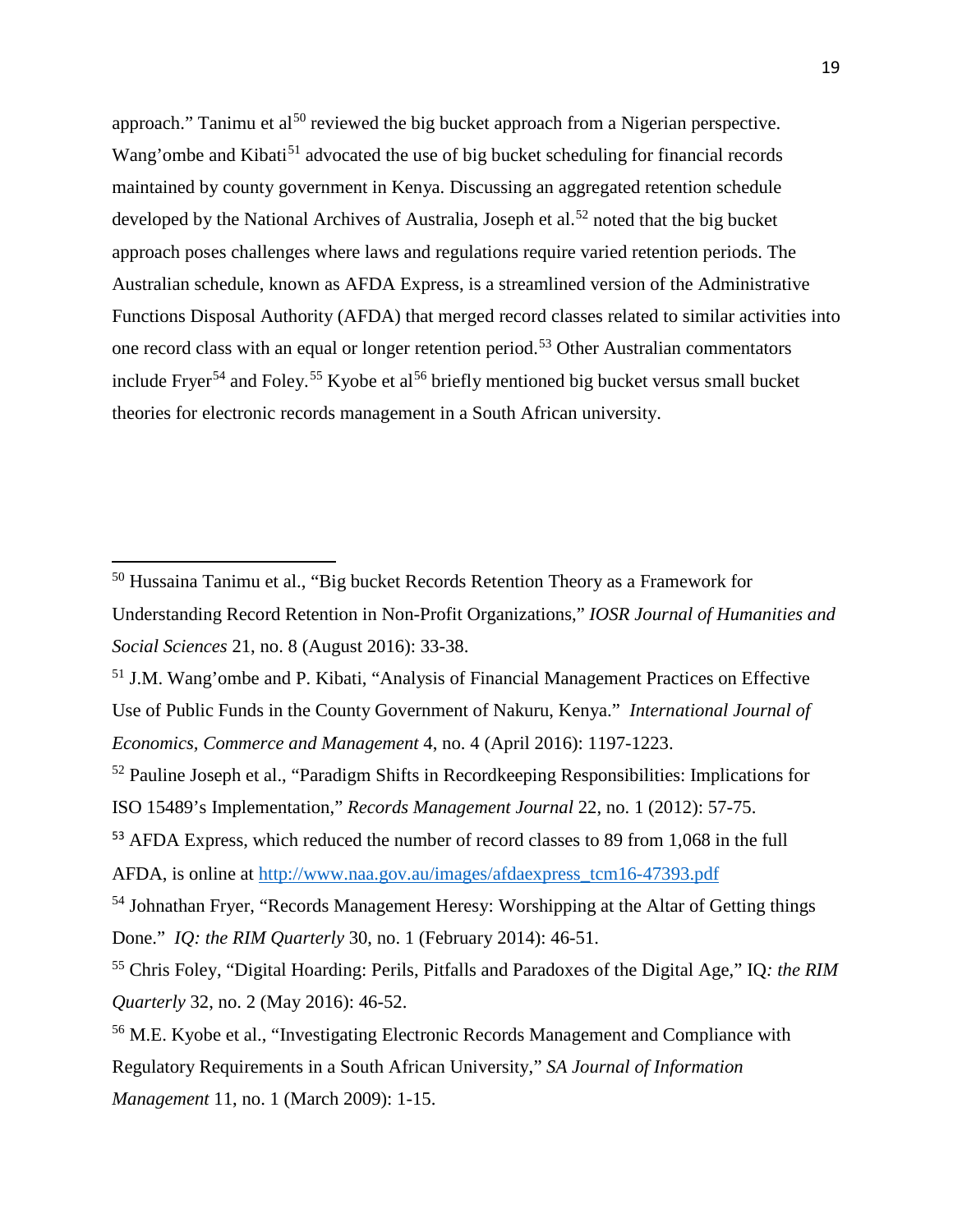#### **Interview Process**

To determine the current status of big bucket retention initiatives, the author conducted telephone interviews with records managers who have transformed their existing retention schedules using big bucket concepts or have developed a new big bucket retention schedule from scratch. To identify potential interviewees, the author posted a brief notice on the Records Management Listserv and on the LinkedIn Next Generation Records Management Group explaining the project and asking to be contacted by records managers who have developed a big bucket retention schedule or are in the process of doing so. The author sent respondents a more detailed description of the project and the interview process. Ultimately, 14 records and information management professionals agreed to participate in telephone interviews to discuss their experience with big bucket retention.

This is not a scientific study with a statistically balanced sample of participants. The interviewees were self-identified and self-selected, but they do represent important segments of the records management community:

- Seven interviewees reported on big bucket retention initiatives in for-profit companies.
- One interviewee reported on a big bucket retention initiative in a not-for-profit organization.
- Six interviewees discussed the development and implementation of big bucket retention schedules in government agencies—two in federal agencies, three in state government (including one in a state university system), and two in local government.
- Because some interviewees described their experience with big bucket retention in both current and previous employment, the number of organizations represented was greater than 14.
- Eleven interviewees were based in the United States, although four of the private sector interviewees worked for companies with international operations. Two interviewees were based in Canada and one interviewee worked in the United Kingdom.
- Most interviewees reported that their big bucket retention schedules were developed inhouse by the interviewees themselves or by a records management team or committee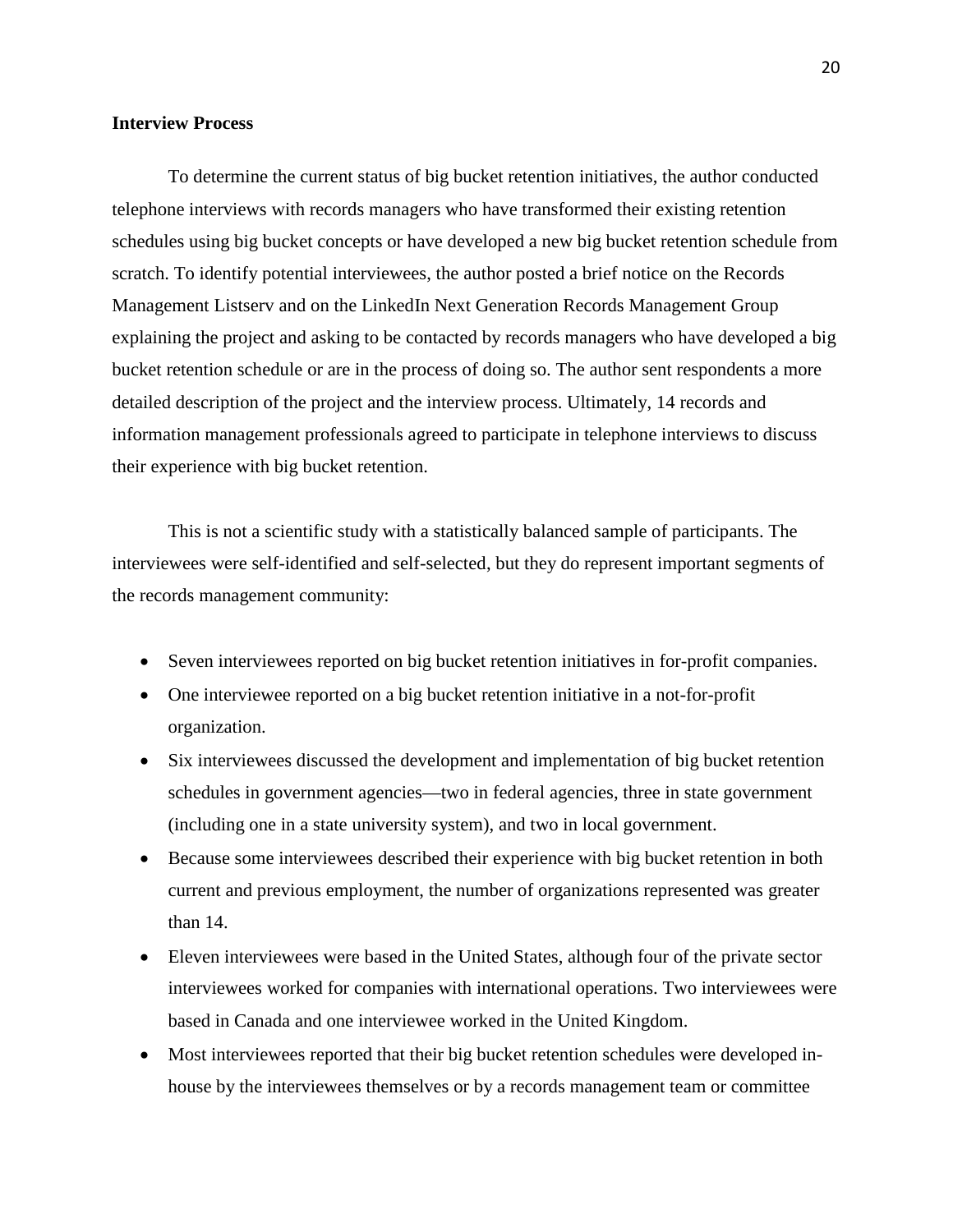formed for that purpose. Two interviewees reported that their big bucket schedules were developed by records management consultants, one of whom participated in an interview. In three organizations, big bucket schedules were developed in-house to replace traditional granular schedules that were originally developed by records management consultants. One interviewee reported using a records management consultant to perform legal research for a big bucket schedule that was otherwise developed in-house.

• When asked how they learned about the big bucket approach, most interviewees cited articles in records management publications, including some of the titles cited in the the previous section of this report, as well as presentations at records management meetings and conferences. Several interviewees indicated that they were introduced to big bucket retention concepts in a previous job. Two interviewees learned about big bucket retention from course readings in graduate school courses.

The interviews took place between late January and early March 2018. Most interviews lasted 35 to 45 minutes. To prepare for the interviews, the author performed background research to obtain information about each interviewee's organization and, where available, the interviewee's records management background. For interviewees in government agencies, retention schedules posted on public web sites were examined. After each interview was conducted, a written summary of the points discussed was sent to the interviewee to review for comments and corrections. Several interviewees provided clarifications and added details that were not covered during the telephone call. As noted in the introduction to this report, interviewees were assured that they would not be personally identifiable based on their responses to specific questions and that their organizations would not be identified beyond a general description of the type of entity involved.

#### **Granular Retention Problems**

Reflecting ideas presented in records management publications and conference presentations, most interviewees viewed the big bucket approach as a modern solution to widely acknowledged problems associated with traditional granular retention schedules in general and with their own existing retention schedules in particular: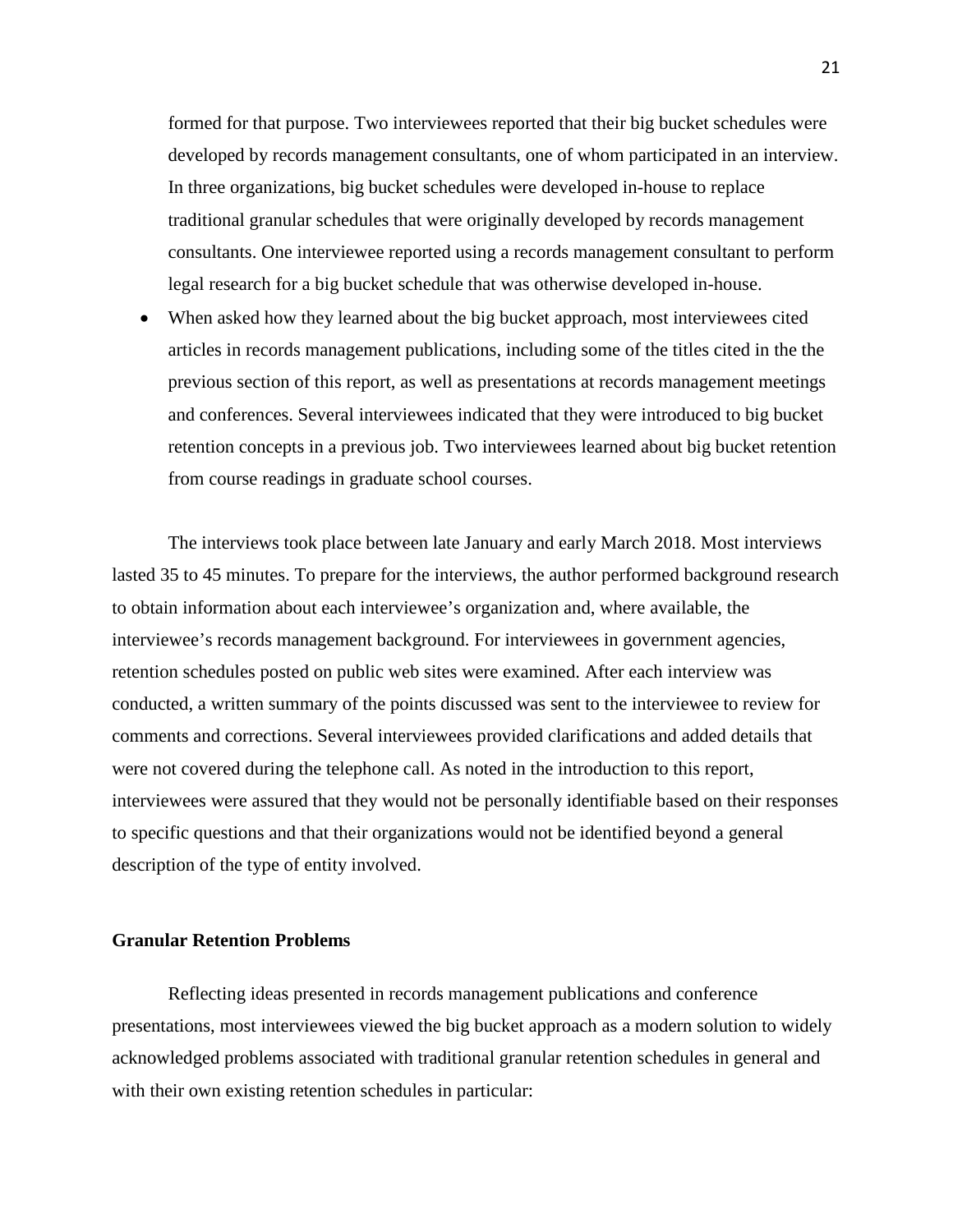- Most of the interviewees adopted the big bucket approach to replace an overly complicated and unwieldy retention schedule that had been in use for some time and was in need of revision. The lone exception, an interviewee in a financial services company, developed a big bucket schedule from scratch. That company had some retention rules focused on compliance with government regulations, but it did not have a record retention schedule and had not destroyed any obsolete records.
- In listing their issues and concerns, interviewees noted that their granular retention schedules were difficult to understand and apply, required time-consuming review and updating, specified inconsistent retention periods for the same types of records maintained by multiple departments, included some obsolete and transient record series, and—despite excessive length—were incomplete. One interviewee reported that the granular schedule did not cover project files, a significant omission in an organization where much work is project-based.
- For these interviewees, a big bucket replacement with simplified retention rules offered an effective alternative to revision of their existing schedules within a granular framework. With fewer record series, interviewees expected a consolidated retention schedule to be easier to administer and update than a traditional granular schedule.
- With fewer record series, interviewees expected a big bucket schedule to make it easier for users to determine the appropriate retention period for a given type of record. One interviewee, a consultant hired to assist a small local government agency that was expected to comply with a complex, highly detailed retention schedule intended for a variety of agencies, noted that the detailed schedule contained numerous "gaps and overlaps" that could be addressed by raising the definition of a record series to a higher level. Another interviewee reported that significant reductions in clerical staff had compromised the effectiveness of a well-organized granular schedule based on a detailed file plan. When the granular schedule was developed, the organization had knowledgeable employees who organized records according to the file plan.
- Most interviewees reported that their granular retention schedules were not consistently implemented. In some organizations, the granular schedule was ignored by users, possibly because the retention rules were too complicated and difficult to apply. Several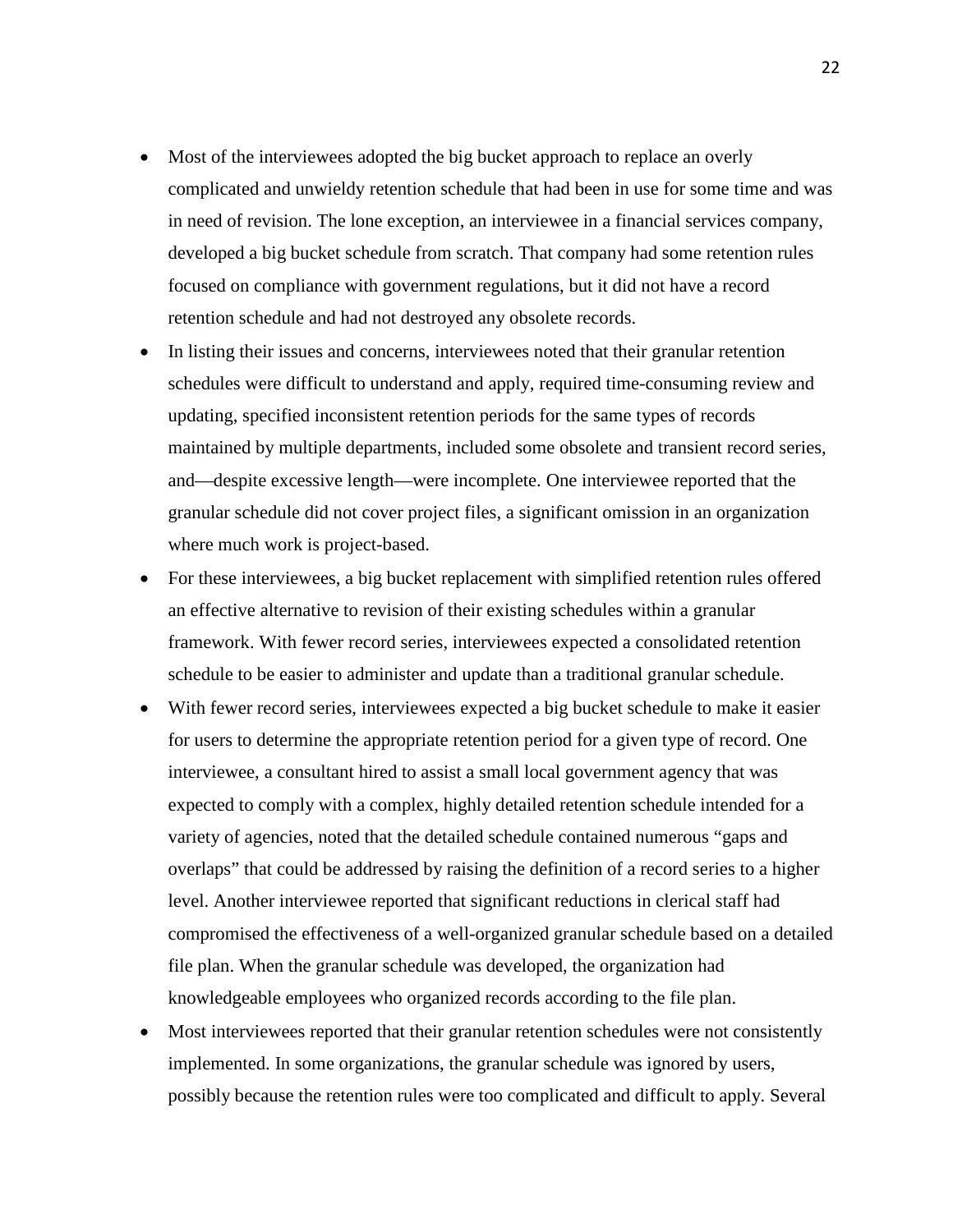interviewees noted that many employees were not even aware that their organization had a retention schedule.

- In some of the participating organizations, big bucket schedules were designed to replace aging and ineffective departmental retention schedules that were developed in the 1980s and early 1990s and were badly in need of revision. In a state agency, a granular departmental retention schedule was last modified in 2014 when minor language changes were made to some record series, but some part of the schedule dated from the late 1990s.
- In a few organizations, a big bucket schedule was designed to replace a relatively new but unacceptable granular schedule. As a newly hired records manager, one interviewee inherited a retention schedule developed in 2014. That schedule was about 50 pages long, poorly organized, incomplete, and provided no rationale for retention periods. In another company, the big bucket schedule was designed to replace a granular schedule developed by a consultant and last updated in 2013.
- Some interviewees reported that their legal department encouraged the big bucket approach, expecting that the resulting schedule would be easy for business units to understand and apply.
- While several interviewees noted that their organizations continue to maintain large quantities of paper records, including some with long retention periods, the proliferation of electronic records was widely cited as a driving factor in adoption of the big bucket approach. All interviewees confirmed that the majority of new records originate in digital form. Most interviewees reported that their organizations had a strong interest in retaining records electronically for improved access and usability, although top management had given little thought to how electronic records would be managed. Several interviewees noted that their information technology departments favored a media-neutral big bucket schedule to simplify retention of electronic records for which granular retention guidance was impractical and consequently ignored.

#### **Simplification through Consolidation**

Interviewees reported that their existing granular retention schedules listed hundreds or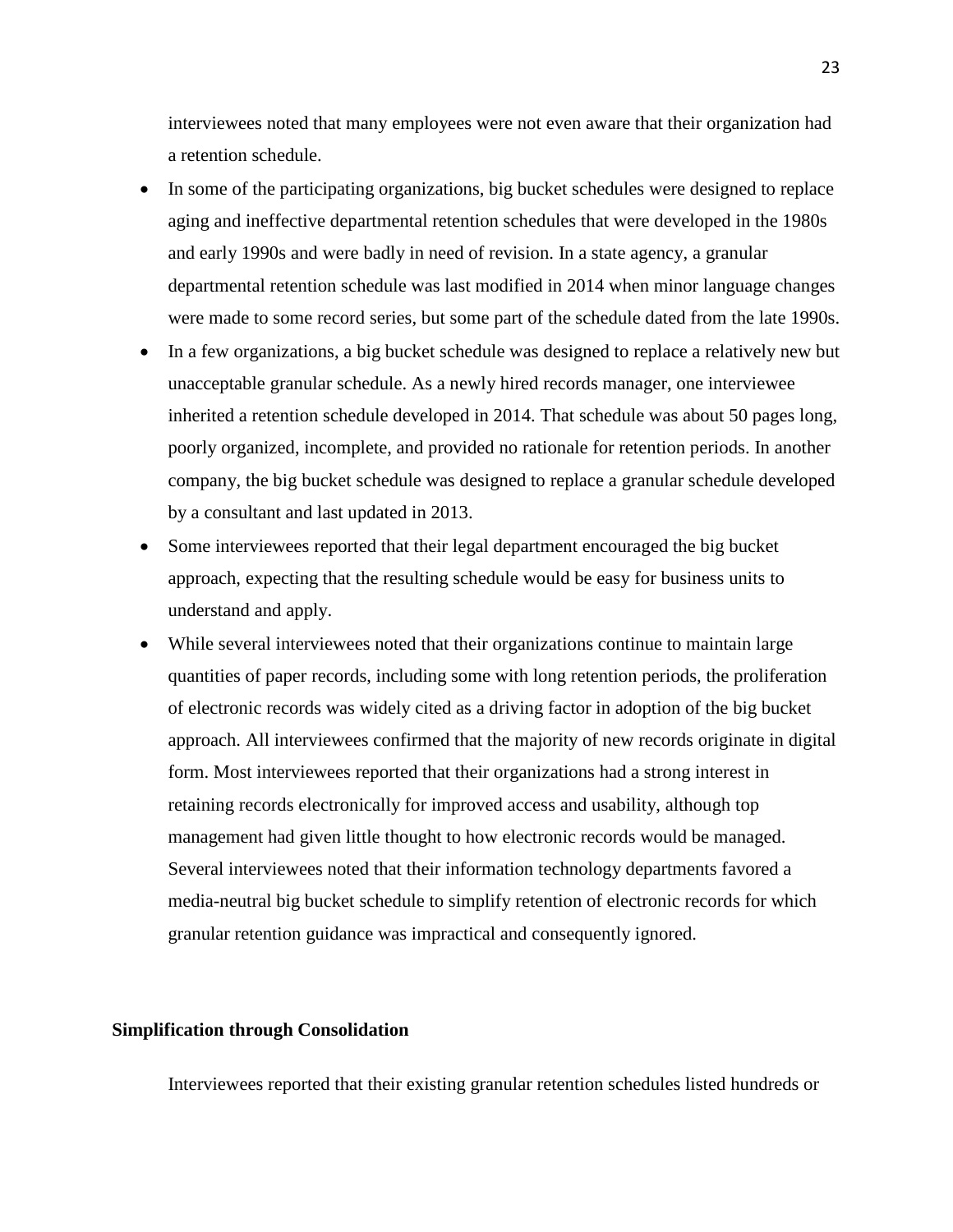even thousands of record series. When asked about the circumstances that led to a big bucket retention initiative, the interviewees cited simplification of retention rules as the principal motive for schedule revision. As a defining characteristic of the big bucket approach, simplification is achieved through consolidation of similar record series associated with specific business operations or activities. All interviewees reported that their big bucket schedules reduced the number of record series, in some cases drastically, when compared to their granular predecessors. For example:

- In an energy company, a granular retention schedule with 175 record types was reduced to 60 buckets with 12 disposition rules—five calendar-based retention periods, six eventbased retention periods, and one disposition rule that specified retention for the life of corporation.
- In a medium-size state government agency, the existing granular schedule had 60 record series. A big bucket replacement, which was in development when the interview was conducted, is expected to have just 20 record series.
- In a manufacturing company, granular departmental schedules listed about 500 record series. As initially developed by a records management consulting firm, a big bucket schedule consolidated the departmental schedules into a unified enterprise-wide schedule with 22 major categories and 190 subcategories. The company subsequently hired a different consulting firm to conduct a needs assessment of its electronic recordkeeping practices. In the course of that assessment, the consultants advised the company that further consolidation of subcategories was possible, which reduced the big bucket schedule to 106 record series.
- In a utility company, departmental schedules with more than 1,400 record series were replaced by a big bucket functional schedule with 150 record series. Part of the reduction was achieved by consolidating duplicate record series and eliminating obsolete record series, but many similar series were combined as well.
- In an energy company, a highly detailed granular schedule was consolidated to 30 record series. About 100 record series in the granular schedule were permanent records related to environmental matters. These record series were combined in a single bucket.
- In a multi-campus state university system with hundreds of departments and diverse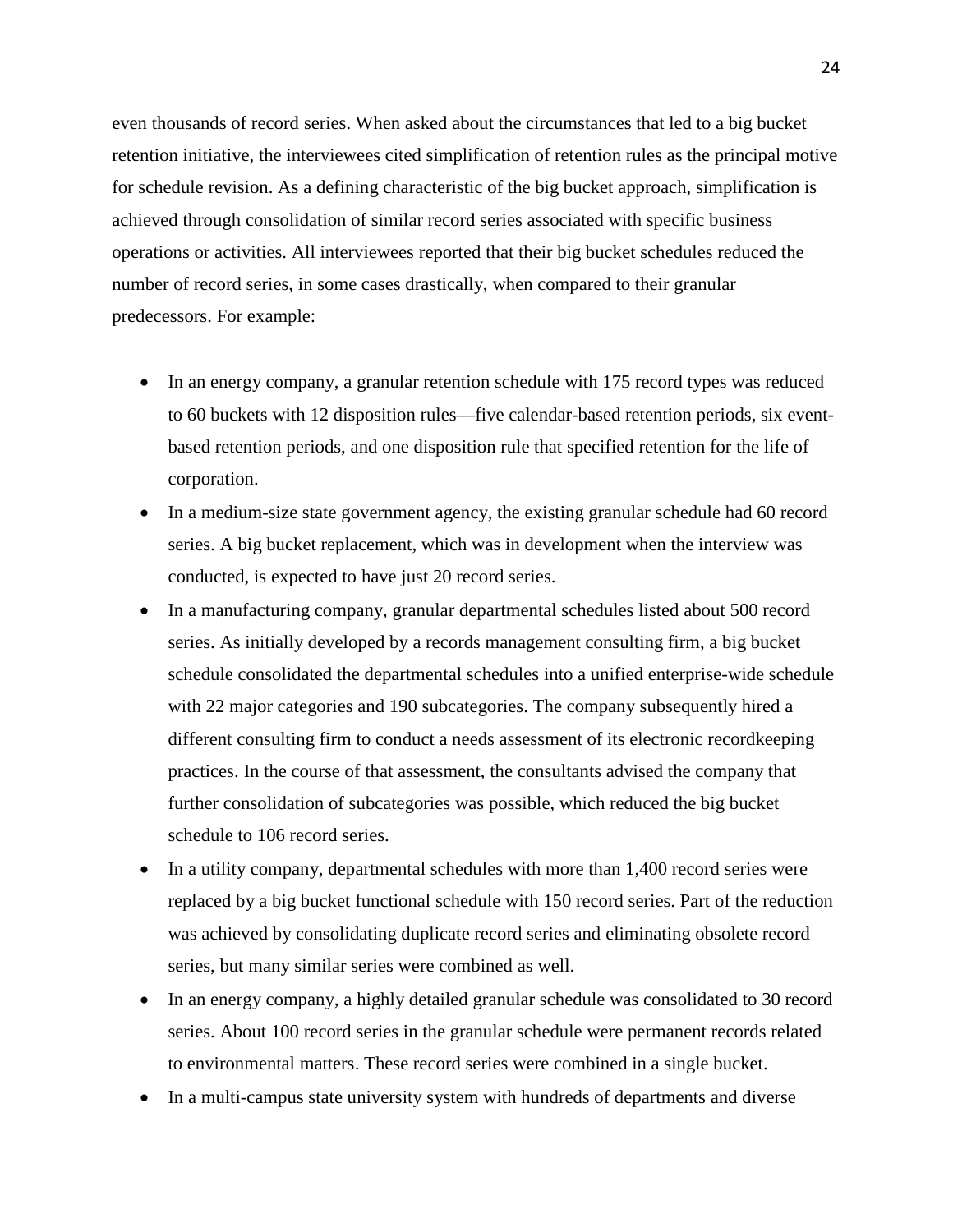business operations, granular retention schedules listed 1,309 record series, some of which had a range of retention periods. A new enterprise-wide schedule, which was nearing completion at the time the interview was conducted, has 19 large buckets with a total of 160 to 170 record series. The buckets correspond to major record categories payroll, human resources, compliance, public safety, student records, and so on.

- A granular retention schedule that covered state government, local government, state university, and community college records consisted of a general schedule for commonly encountered and agency-specific program schedules with thousands of record series. Its big bucket replacement has 730 record series organized in major buckets that correspond to functional areas.
- In an energy company, a big bucket schedule reduced the number of record series to 50 from 132 in the predecessor granular schedule, but that number was subsequently increased to 53. The new schedule had one bucket for all records associated with facility operations but the retention period for that bucket did not comply with all regulatory requirements for pipeline records, which needed their own record series.

#### **Retention Periods**

As an aspect of simplification and consolidation, some big bucket initiatives reduced the variety of retention periods assigned to specific record series by standardizing on selected time periods whenever possible:

- An interviewee in an energy company reported that 3, 7, and 10 years were the most common choices for calendar-based retention periods and 6, 7, and 10 years were the most common choices for event-based retention periods, but longer retention periods were required in a few cases. The big bucket schedule specifies a 3-year maximum retention period for non-records. The schedule includes one bucket for reference materials with indefinite retention and one bucket for third-party-owned data with retention periods determined by contractual provisions.
- In a financial services company, a big bucket schedule established 10 years as the default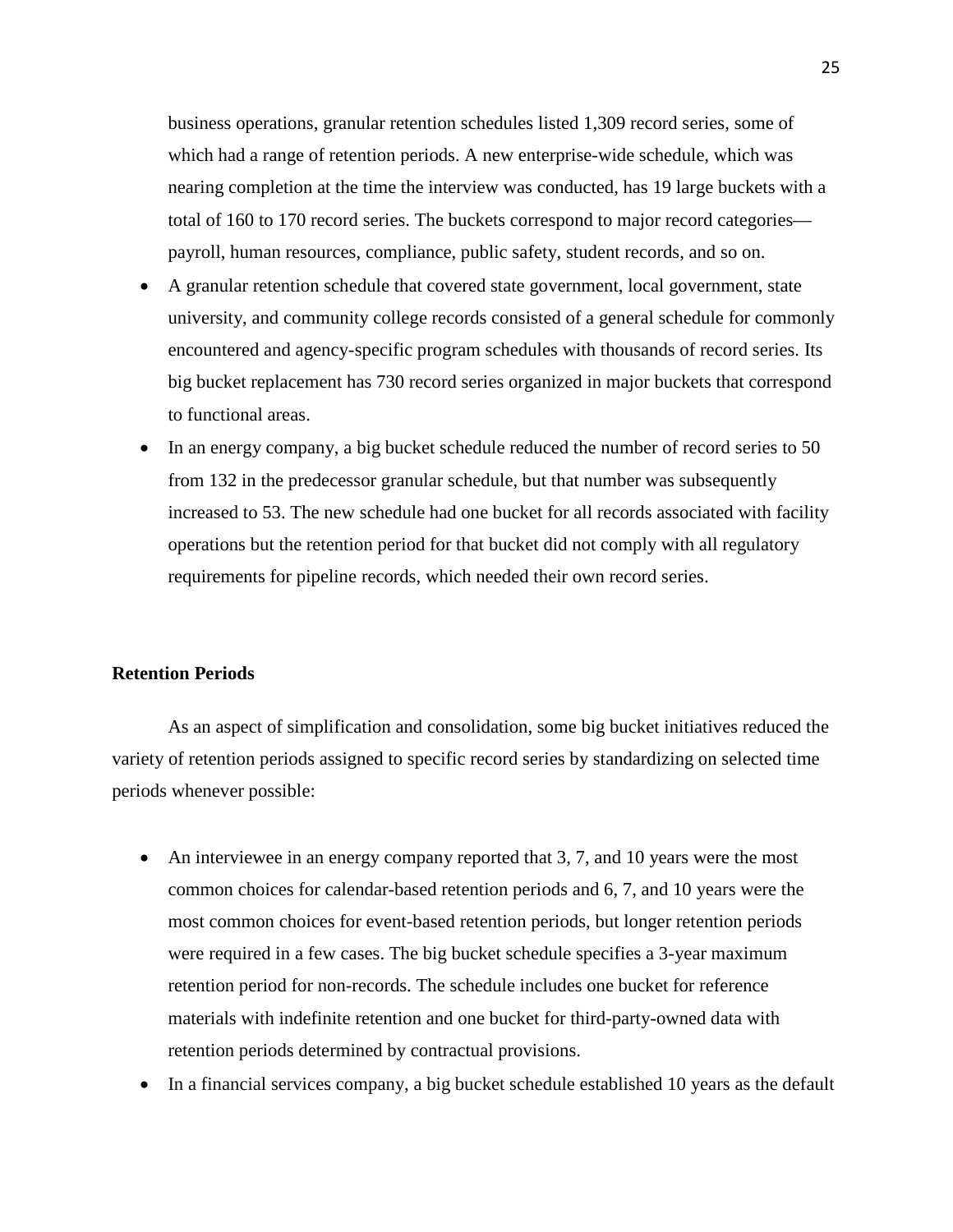retention period, which applied to about 90 percent of the company's records. A small number of exceptions were made for record series that required longer or shorter retention. The company could have established separate retention buckets for records maintained by its U.S., European, and Asian operations, but the 10-year retention bucket covered all jurisdictions with minimal exceptions needed.

- In a federal government agency, a big bucket schedule standardized on 3, 7, 15, and 75 years as the retention periods for non-permanent records. By contrast, the old schedule specified a variety of retention periods for non-permanent records, including 1 year, 2 years, 3 years, 5 years, 6 years, and 30 years. The big bucket schedule specifies minimum retention periods for non-permanent. Departments can keep records longer if necessary.
- A big bucket schedule developed for multiple federal agencies grouped all records into two series—temporary records to be retained for 7 years and permanent records, which will be transferred eventually to the National Archives. The schedule lists records that must be kept permanently. It includes examples of temporary records, which are too numerous to list comprehensively.
- In an energy company, the number of different retention periods specified in the granular schedule were reduced in the big bucket replacement. For records with retention periods between 1 year and 10 years in the granular schedule, the common numbers are 3 years, 7 years, and 10 years. For records that must be kept longer than 10 years, a small number of different retention periods are used.
- In a non-profit organization, the big bucket schedule consolidated multiple record series for case records, which were designated for permanent retention in the predecessor granular schedule. The uniform retention period for case records is "indefinite with 10 year review," which recognizes that cases involving minors may need to be kept longer than 10 years. An 8-year retention period is applied to most records in the finance section of the big bucket schedule.
- One interviewee reported that, in a previous position in a law firm, most client files were subject to a uniform retention period of 20 years consisting of a first review at the end of 10 years with two possible extensions at 5-year intervals. Exceptions were limited to case files in certain areas, such as criminal law, intellectual property law, and estate planning.
- A big bucket schedule in a utility company did not intentionally reduce the number of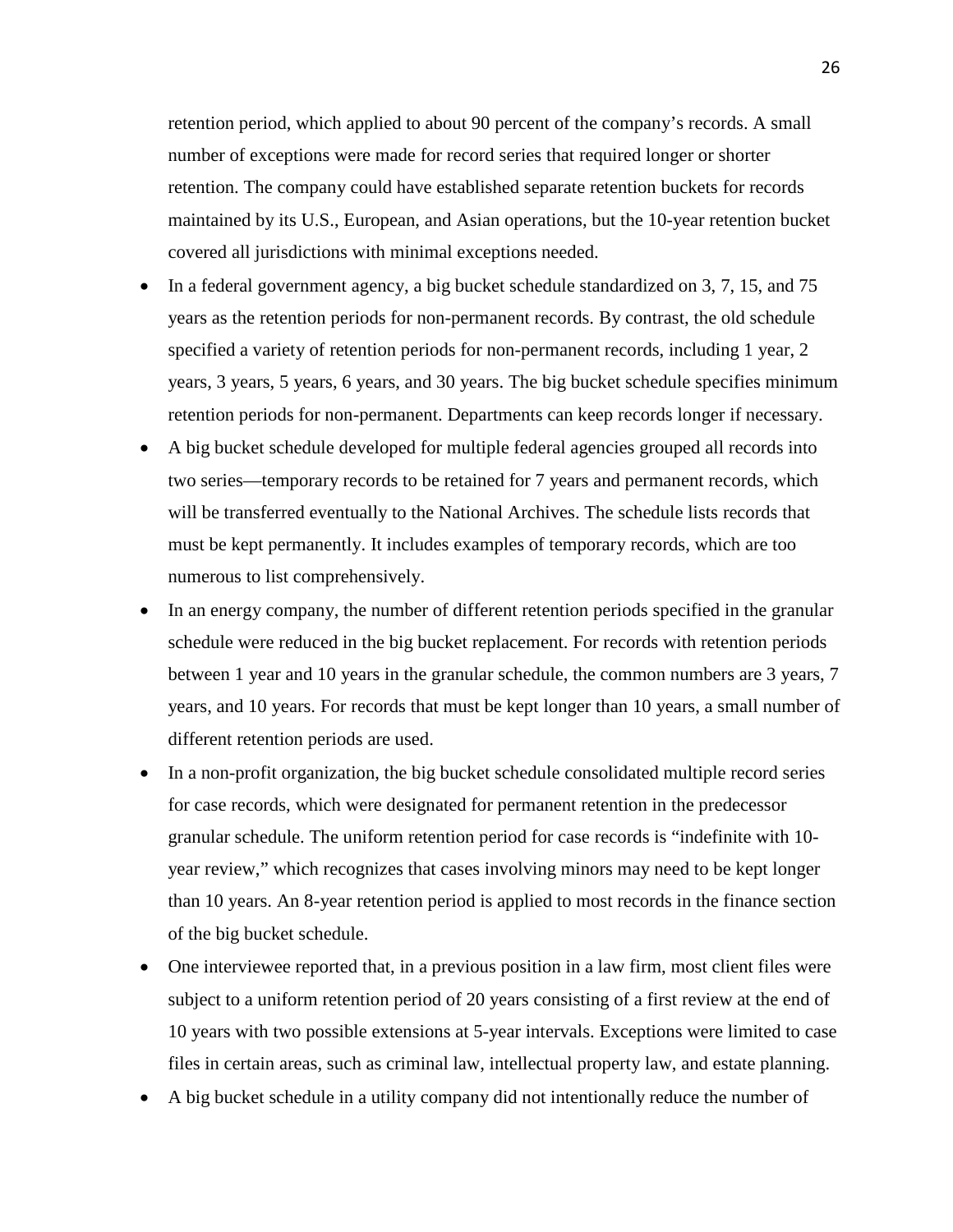different retention periods in use, but the company only uses certain retention periods—in particular, 5 years, 7 years, 10 years, and 15 years—based on regulatory requirements and business needs.

• Several interviewees noted that reducing the variety of retention periods was considered but rejected as not practical due to regulatory requirements.

Some interviewees wanted to minimize the use of event-based retention periods, which can be difficult to implement in a big bucket context, but they indicated that complete elimination of event-based retention triggers may not be feasible for project records, personnel records, case records, client records, and other record series that need to be retained for some years after termination of the matters to which they pertain. In one company with multi-year projects, records are tagged with indefinite retention to prevent premature destruction while a project is active. When the project becomes inactive, the records are tagged with a definite retention period, which triggers the disposition clock.

#### **Implementation Status**

Nine interviewees discussed their experience with big bucket schedules that were fully developed. In most cases, the schedules were completed within the last several years. Five interviewees discussed big bucket schedules that were in development but nearing completion. In some cases, these schedules were being rolled out in sections and had been partially implemented. All of the interviewees indicated that their big bucket schedules were designed to fully replace their granular predecessors. While all interviewees described their big bucket schedules as media-neutral, they have not necessarily been fully implemented for records in all formats:

• Three interviewees reported using electronic document management (ECM) or records management application (RMA) software to manage retention of electronic records. In one company, which has been using records management software for years, official records stored in the records management application are purged when their retention periods elapse, although project files and some other official records are stored separately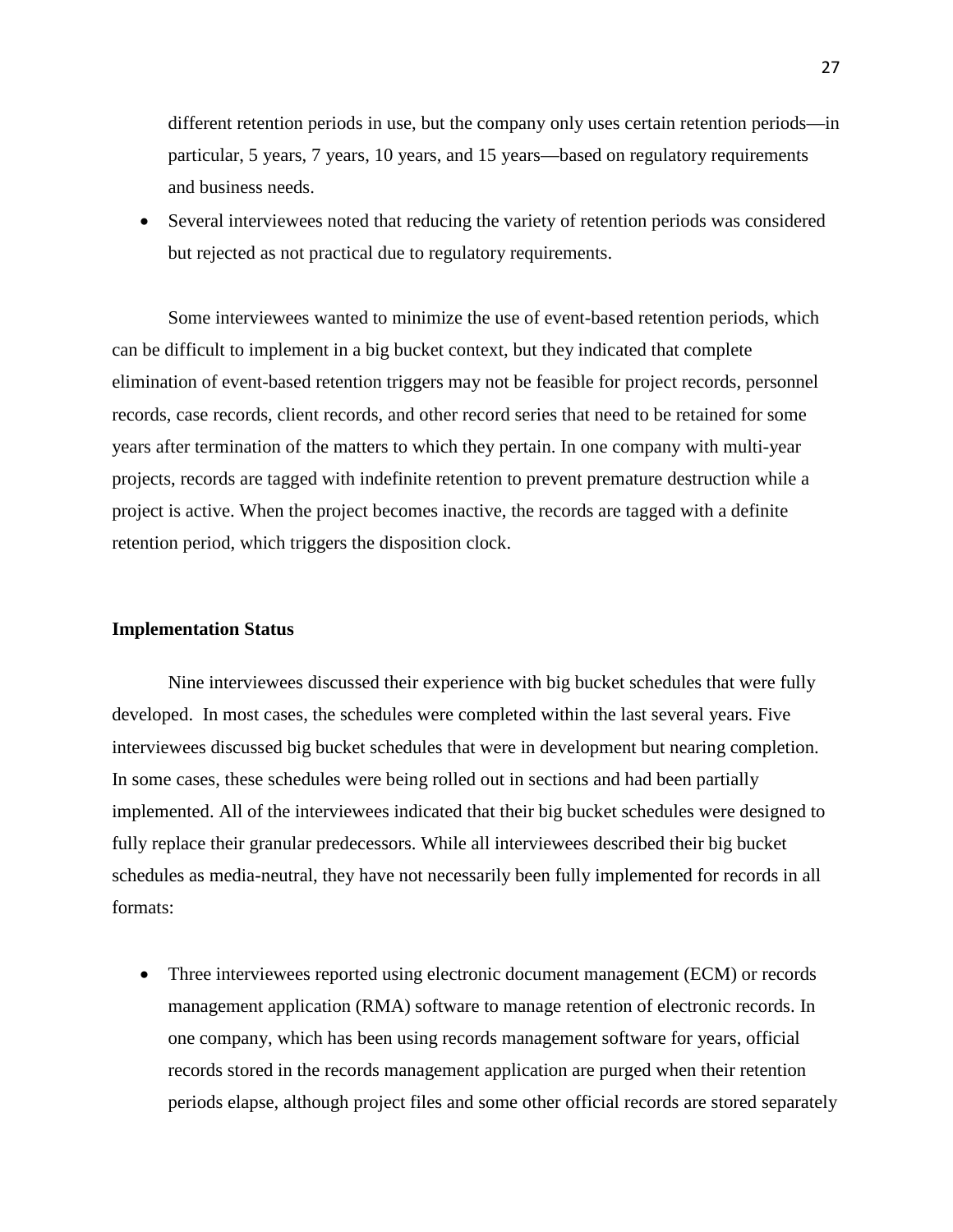on shared drives. One interviewee reported that electronic records are housed in SharePoint, which the company plans to enhance with add-on components for retention functionality.

- In one company, the interviewee reported that the big bucket schedule was fully implemented for paper records. The company was in the process of implementing an electronic content management system to apply the big bucket schedule to electronic records, but the interviewee noted that it had proved easier to develop the retention schedule than to get the information technology unit to focus on implementing it for electronic records.
- Interviewees in global companies indicated that their big bucket initiatives focused on records associated with domestic operations, which established a retention baseline that operations in other countries were expected to follow unless local laws and regulations required longer retention for specific records. In several companies, the interviewees reported that they worked with legal counsel in other countries to ensure that the big bucket schedule meets their needs.
- One interviewee reported that electronic records are saved on a shared drive, which is being cleaned up as part of the implementation process for the big bucket schedule, but most interviewees indicated little progress in applying retention guidance to electronic records saved on shared drives. One interviewee noted retention challenges posed by electronic records saved in SharePoint, OneDrive, and OneNote.
- As noted above, all interviewees indicated that their big bucket schedules were designed to replace granular predecessors. To facilitate the transition to big bucket retention, most of the interviewees developed a crosswalk mechanism, characterized by one interviewee as a "translation matrix," to match record series from the granular schedule to consolidated series in the big bucket replacement.<sup>[57](#page-29-0)</sup> These crosswalk mechanisms are

<span id="page-29-0"></span><sup>57</sup> The National Archives and Records Administration requires federal agencies to prepare a crosswalk that maps existing record series to the appropriate bucket items. For examples of crosswalks, see Appendix B at [https://www.archives.gov/records-mgmt/fa](https://www.archives.gov/records-mgmt/faqs/flexible-scheduling.html) [qs/flexible-scheduling.html.](https://www.archives.gov/records-mgmt/faqs/flexible-scheduling.html) A crosswalk template is available at [https://www.archives.gov/records-mgmt/scheduling.](https://www.archives.gov/records-mgmt/scheduling)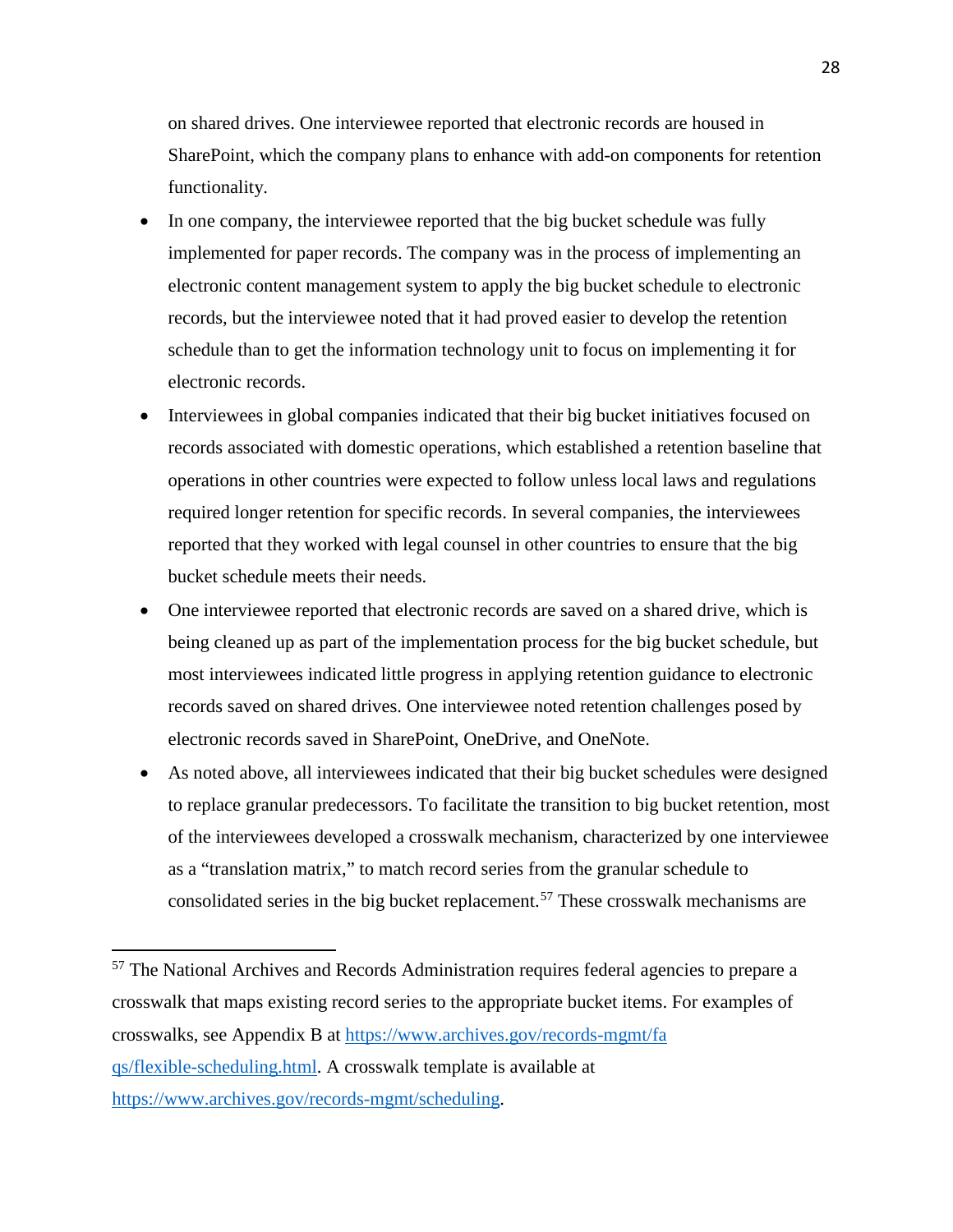typically intended for users who are familiar with record series in the old schedule and want to be able to locate their counterparts in the new schedule.

• One interviewee reported that she tried to incorporate as many keywords as possible from the granular schedule when preparing descriptions of record series in the big bucket schedule. Another interviewee indicated that the new retention schedule included an index to help users select appropriate buckets for particular records.

#### **Over-Retention**

When record series related to the same business function are consolidated, the resulting bucket is assigned the longest retention period associated with any of the aggregated record series. In the process, the retention period for some records may be increased. Those records will be retained longer than necessary to satisfy legal or operational requirements. As previously noted, records management publications and listserv postings have identified this over-retention as a potentially significant problem that increases an organization's storage costs and exposes it to risks associated with discovery and data breaches. When asked about this, the interviewees indicated that it was not an impediment to the big bucket approach in their organizations:

- An interviewee in a manufacturing company reported that no objections were raised about possible over-retention when the big bucket schedule was developed. On the contrary, some engineers objected to reductions in some very long retention periods in the predecessor schedule.
- One interviewee reported that officials in a state government agency raised no objections when they were informed about the possibility of longer retention for some records.
- In a federal agency, a big bucket schedule that consolidated non-permanent records in one series with a 7-year retention period necessarily increased some retention periods, but no one expressed any concerns about over-retention.
- An interviewee in an energy company reported that, rather than objecting to increased retention periods when the big bucket schedule was developed, the legal department appeared to prefer longer retention.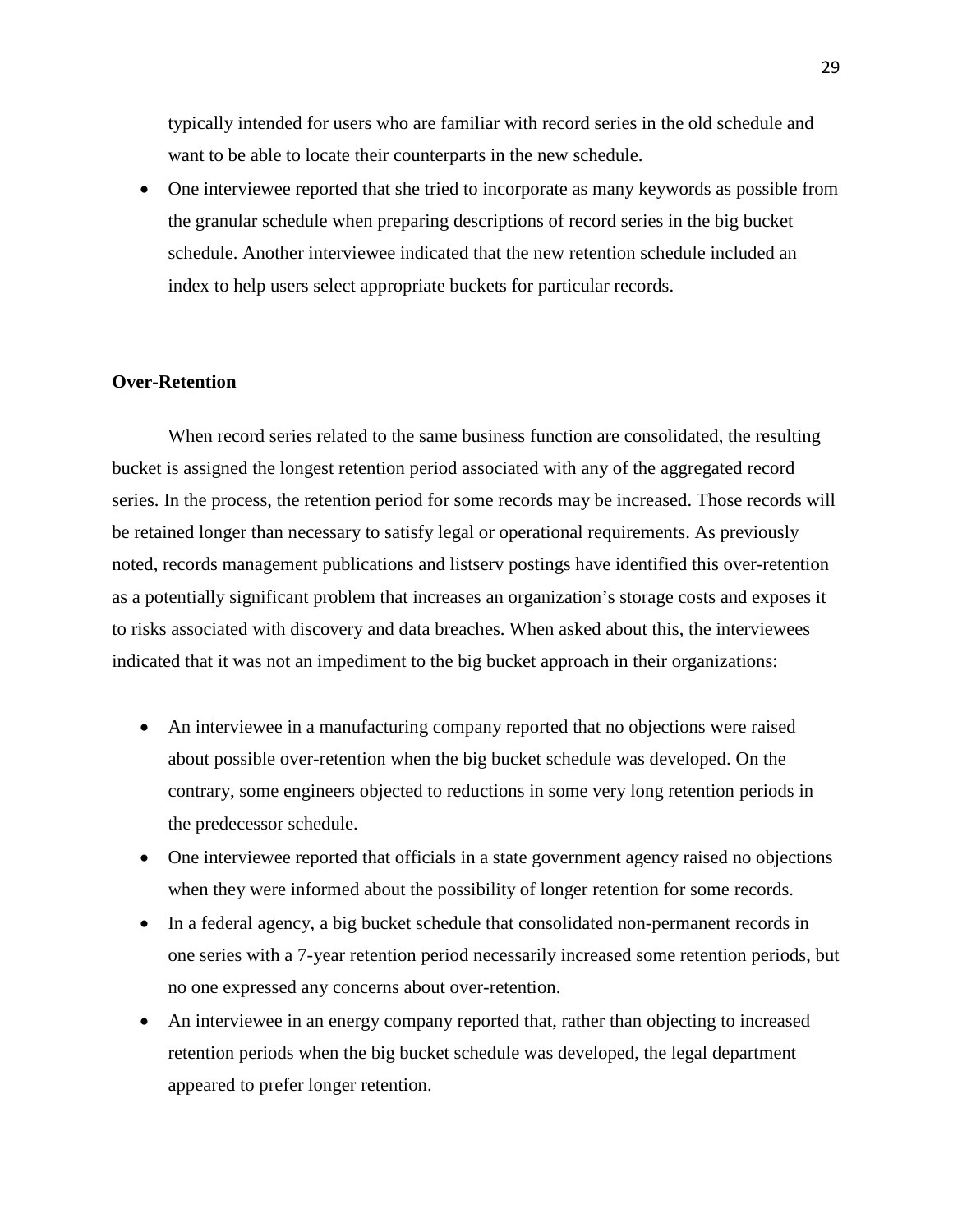- In the process of consolidating record series, a utility company's big bucket schedule increased the retention periods for some records, but the interviewee reported that there were no complaints about over-retention.
- In a financial services company with global operations, the legal and compliance functions were aware that a 10-year retention period resulted in over-retention, but this was not a concern. A 7-year retention period might have reduced over-retention for the company's domestic operations, but it would have required more exceptions to comply with European and Asian regulations.
- In a utility company, consolidation of record series required increased retention periods for certain types of records, but the interviewee reported that there were no complaints about over-retention. As a working principle, however, the interviewee tried to limit the retention period to twice as long as the regulatory requirement for a given record series.
- Consistency for shared functions across multiple agencies was an important consideration for a big bucket schedule intended for state and local government records. The interviewee reported that this resulted in decreased retention periods for some record series, but some agencies objected to this, indicating that they intended to retain records longer.
- Some interviewees reported that their information technology units raised no objections to over-retention of electronic records maintained on their servers or under their supervisory control.
- Because most of the interviewees worked in U.S. organizations that do not have global operations, they were not concerned with the implications of over-retention for compliance with data protection regulations in EU member states and other countries. Those regulations generally require the destruction of personally identifiable information when the purpose for which the information was originally created or collected is fulfilled.<sup>[58](#page-31-0)</sup> One interviewee noted that the General Data Protection Regulation (GDPR),

<span id="page-31-0"></span><sup>58</sup> In Canada, the Personal Information Protection and Electronic Documents Act (PIPEDA) incorporates CAN/CSA-Q830-96, *Model Code for the Protection of Personal Information*, which was issued by the Canadian Standards Association, as a supplementary document. That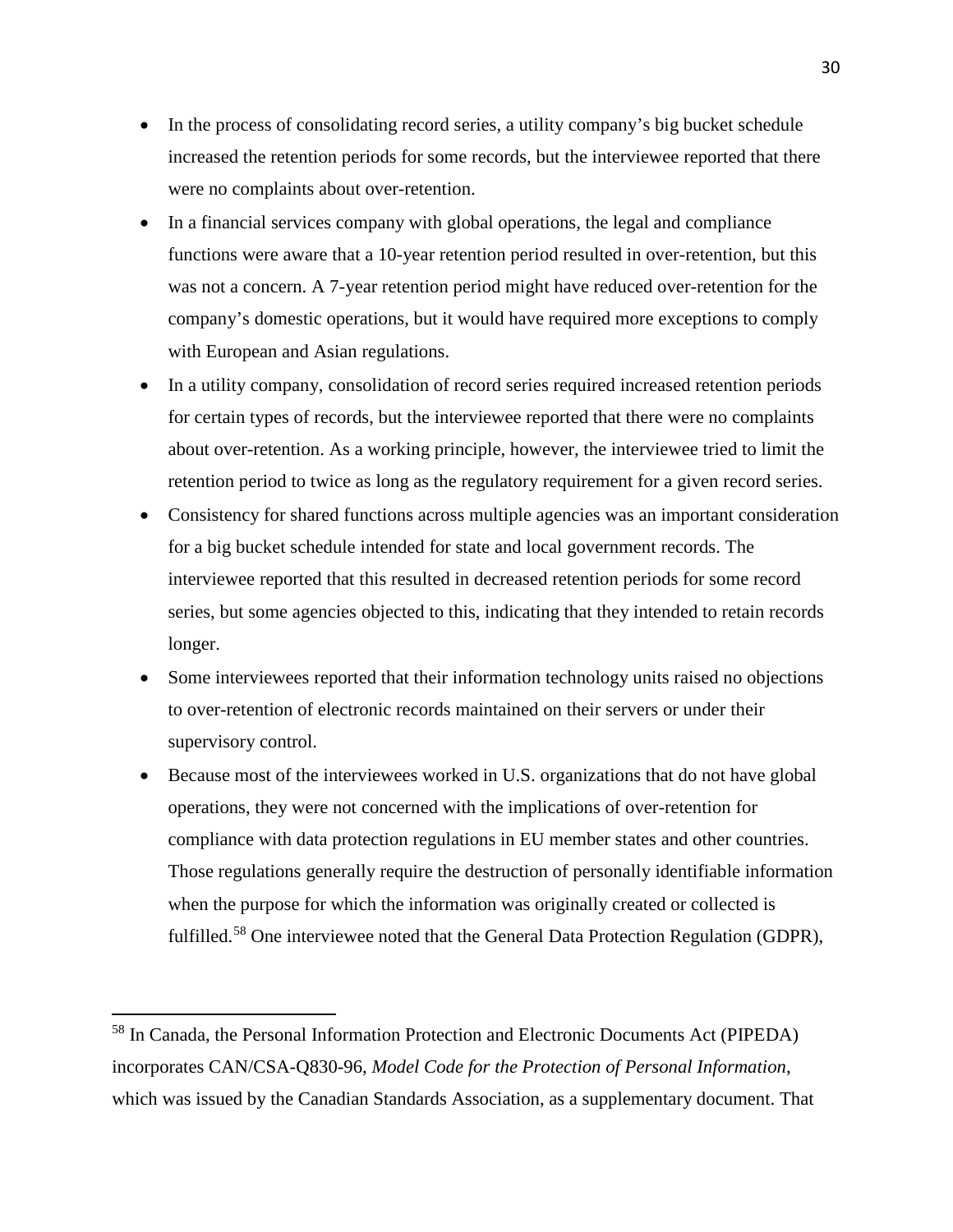which had not gone into effect at the time the interview was conducted, may have an impact on retention practices in a financial services company, but the legal department, not records management, has taken the lead on GDPR matters.

#### **Training**

 $\overline{a}$ 

All interviewees agreed that initial and ongoing training is an important component of a big bucket retention initiative. The interviewees also agreed that their big bucket retention schedules simplified training when compared to their granular predecessors:

- An interviewee in a state government agency reported that adoption of an enterprise-wide big bucket schedule will eliminate the need for separate training for individual departmental schedules.
- An interviewee in an energy company noted that records management can develop subsets of a big bucket schedule tailored to specific departments. The big bucket schedule is posted on the company's intranet, and the records manager worked with departmental record coordinators to explain the schedule.
- An interviewee in a utility company met with individual departments to introduce the new schedule. She continues to work with departments as needed when questions arise about retention.
- An interviewee in a state university system developed a webinar to introduce the new schedule. The interviewee also made presentations about the schedule and developed additional webinars for specific situations.
- One interviewee developed online tutorials to facilitate rollout of the big bucket schedule.
- In a small local government agency, the big bucket schedule was rolled out with training provided on demand as needed.
- Less optimistically, one interview reported that the big bucket schedule was designed to

standards advises but does not require organizations to develop and implement guidelines with minimum and maximum retention periods for records that contain personal information.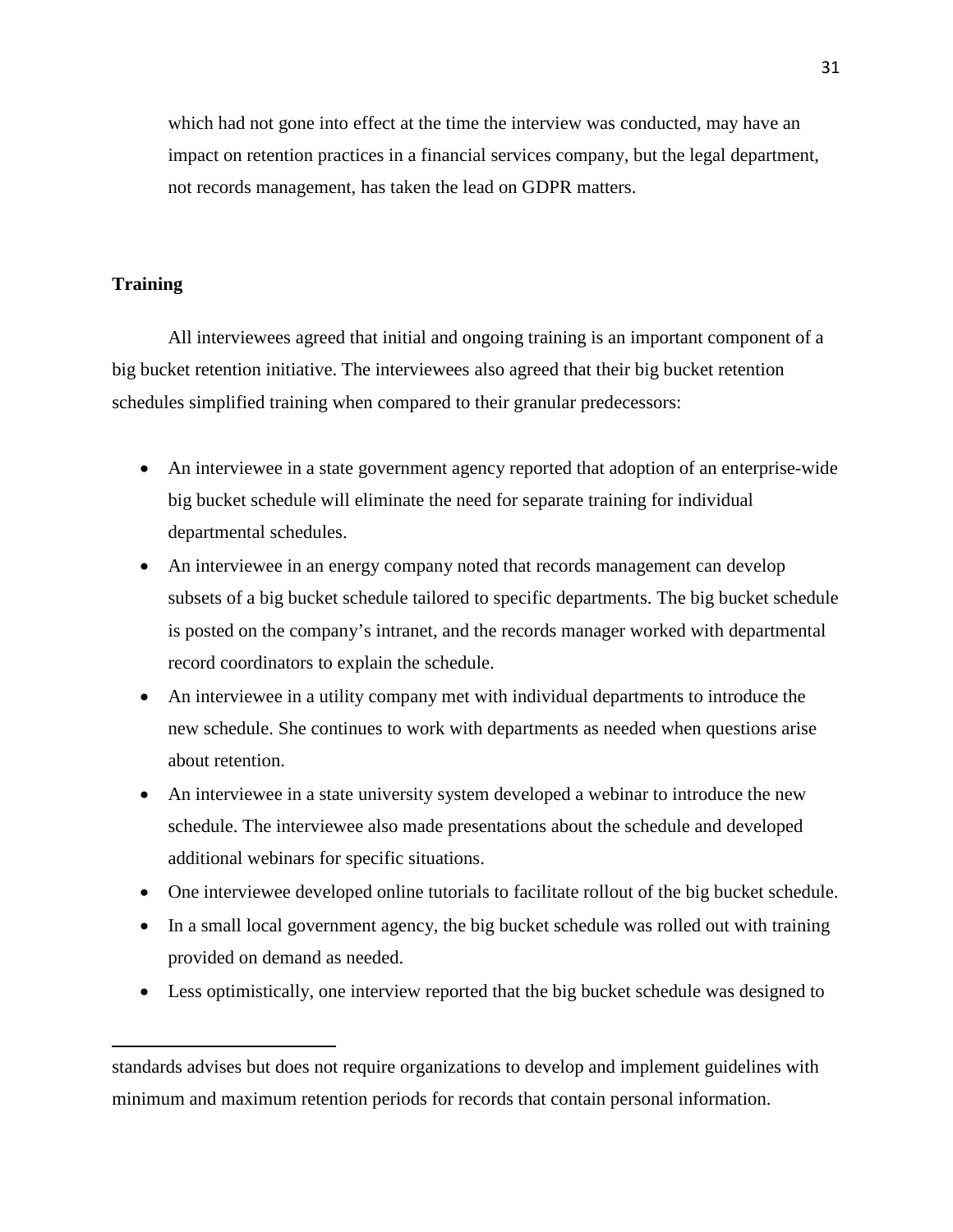simplify record retention, but it was introduced with limited guidance and no agencywide training plan. When the new schedule was developed, there was a recognized need for a saturation-type training initiative to effectively implement the schedule, but this was not done.

#### **Big Buckets and Email**

 $\overline{a}$ 

Several publications cited earlier in this reported discussed the potential of big bucket retention for email. The National Archives and Records Administration's Capstone approach to email management, which was introduced in 2016, is based on big bucket concepts. The email portion of the general retention schedule for federal government agencies provides a permanent retention category for email of senior government officials and two non-permanent retention categories with retention periods of 3 years and 7 years for email of other government employees.<sup>[59](#page-33-0)</sup> When asked about the application of big bucket concepts to retention of email in their organizations, interviewees gave a variety of responses:

- A manufacturing company has three broad retention rules for email: non-essential email is deleted after 90 days; email with business value, which must be tagged by the mailbox owner, is retained for 3 years; email with record status that warrants longer retention must be saved in SharePoint.
- An interviewee in a state government agency indicated that the big bucket schedule does not include a separate category for email. Following the records management policy adopted by state government, email retention is based on the content of a message. Email is not treated as a separate type of record.
- An interviewee in another state agency likewise reported that its big bucket schedule does not provide a special bucket for email. At present, no email is being deleted. To identify

<span id="page-33-0"></span><sup>&</sup>lt;sup>59</sup> National Archives and Records Administration, Transmittal No. 26, General Records Schedule 6.1: Email Management under a Capstone Approach, September 2016.

<https://www.archives.gov/files/records-mgmt/grs/grs06-1.pdf>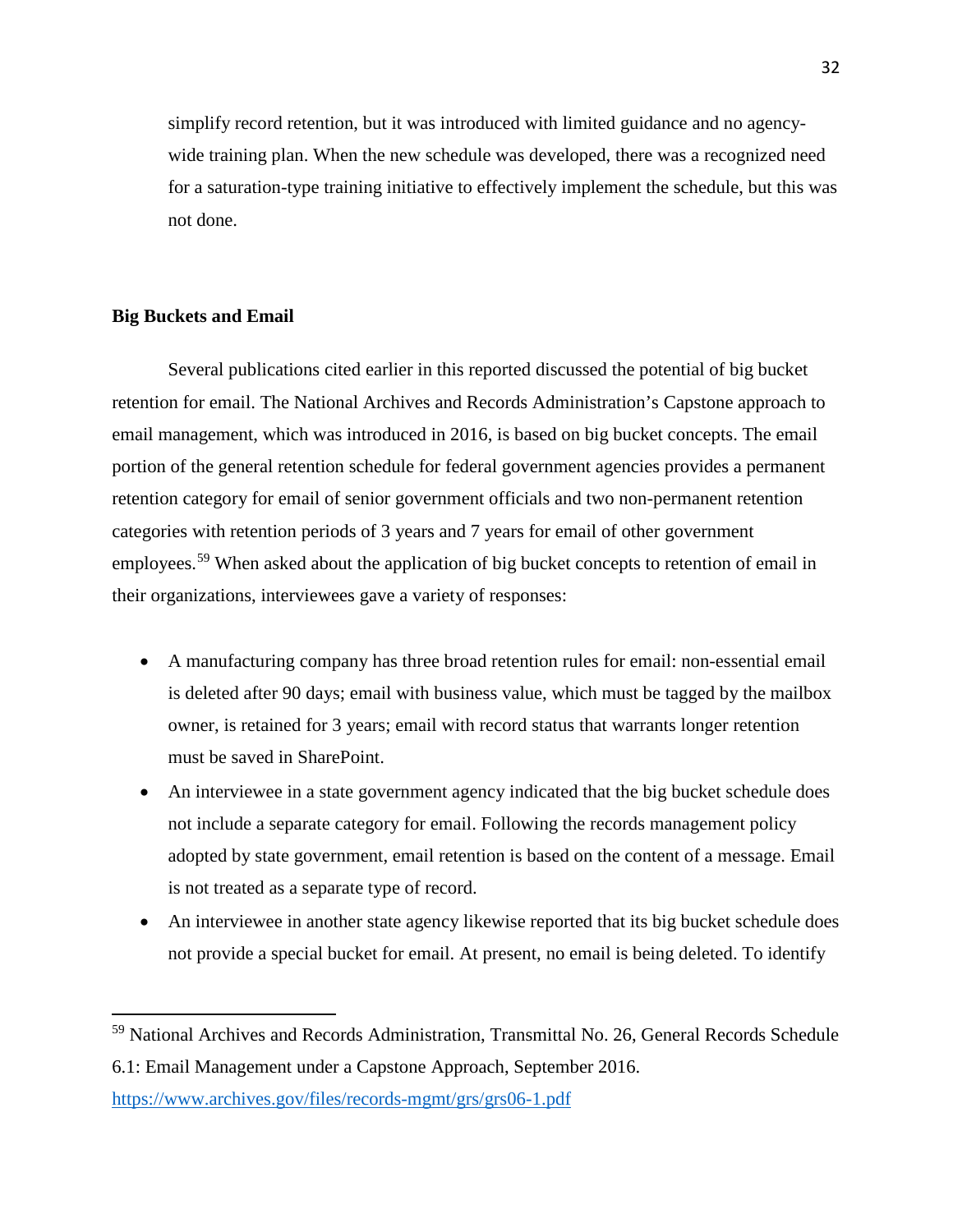email of permanent value, the agency is investigating an approach similar to NARA's Capstone policy, with non-permanent email being retained for the duration of employment and possibly some years thereafter.

- At a local government agency, the interviewee's big bucket initiative focused on email because the agency's management believed that was the biggest retention problem. The interviewee initially did a user behavior survey to determine preferences for an acceptable number of buckets (folders) for an Outlook-based retention plan. 47 percent of the users said they would find a retention plan with 8 or more folders acceptable. 13 percent said they wanted no more than 7 folders. 22 percent had no preference. The users who participated in the survey were accustomed to saving email in folders; if they were not, their preferences might have been different.
- In another local government agency, the interviewee reported that the big bucket schedule does not provide a special retention category for email, which is to be handled like any other type of correspondence. District staff are instructed to save important email as .msg files in appropriate folders on a shared drive.
- An interviewee in a utility company reported that retention of email is linked to the company's records management application. Templates are set up to save email in the records management repository.
- The interviewee in a not-for-profit organization reported that email is removed from users' mailboxes after 2 years, transferred to an archiving system and replaced with a stub. Messages will be deleted from the email archiving system after 8 years. Email that requires longer retention must be transferred to a designated repository, such as SharePoint.
- An interviewee in a utility company reported that a big bucket schedule provided buckets for transitory records and backup copies, but it does not include a special bucket for email. Three levels of retention are applied to messages saved in the company's email system: 90 days is the default retention period; 2 years is the retention period for email that may be needed for reference; 5 years is the maximum retention period. Messages that need to be retained longer than 5 years must be saved in SharePoint or in the company's content management application.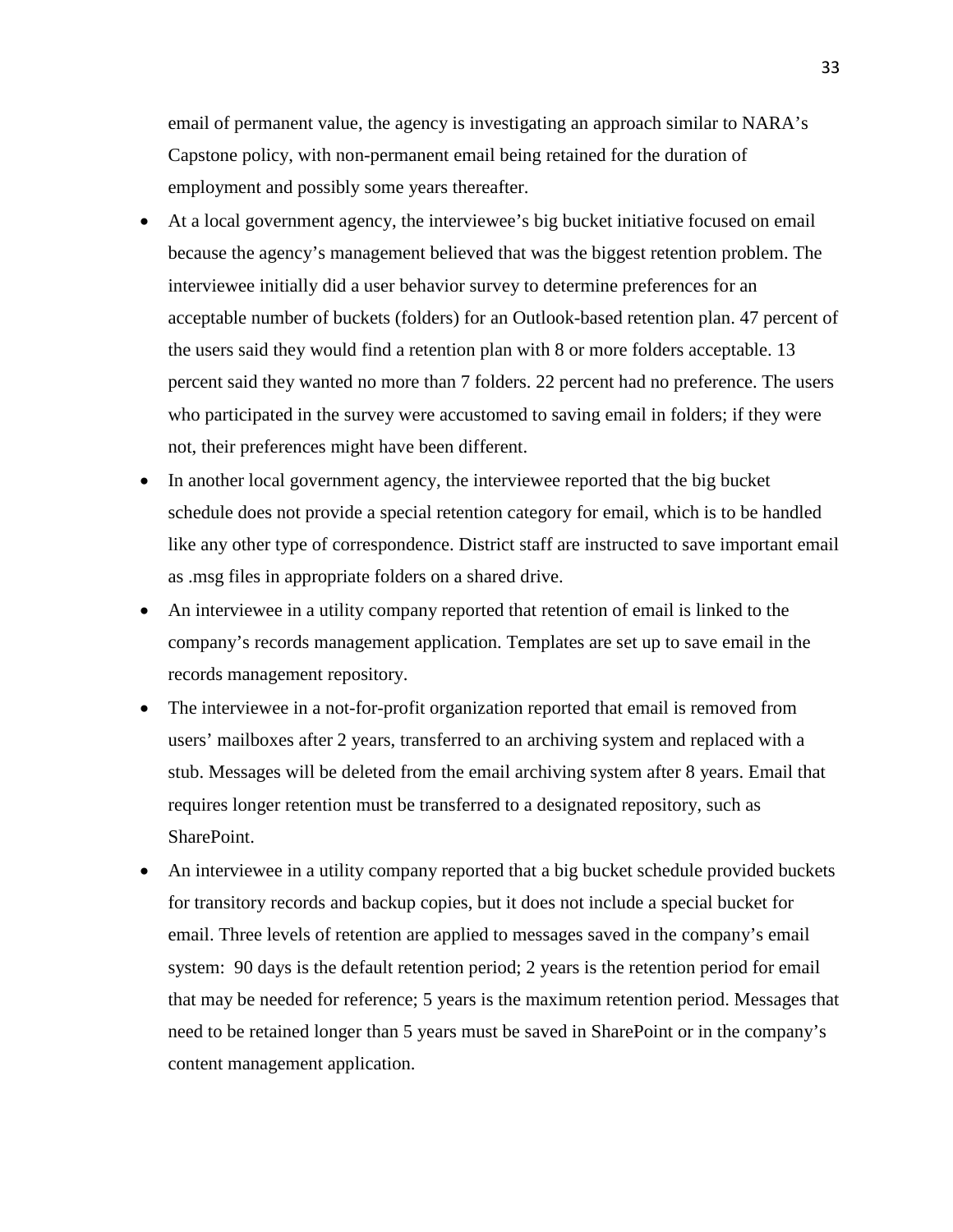#### **Issues and Concerns**

For the most part, records managers interviewed for this study were satisfied with their big bucket initiatives, but some issues and concerns were noted:

- While their big bucket schedules technically cover all recorded information, most interviewees reported that they have not been applied to records maintained by database applications, which do not necessarily have the requisite retention functionality. Several interviewees reported, however, that their information technology units are receptive to incorporating retention functionality into existing database applications and are willing to consider retention requirements when future database applications are planned.
- Interviewees recognized the need to apply their big bucket schedule to inactive records in offsite storage. Where a database tracked records stored offsite, this involved changing the record codes and retention periods for individual boxes. Several interviewees reported that this time-consuming requirement was complicated by inadequate descriptions and incorrect categorization of older records stored offsite. In a financial services company, the interviewee reported that 7,000 to 8,000 boxes in offsite storage were never properly packed and indexed. Multiple record series and records from different years were comingled within boxes. Departments prepared their own indexes to boxes, but the indexes were not always available. Many boxes had to be examined and indexed before the big bucket schedule could be applied to them.
- Interviewees in federal government agencies, which have the longest experience with the big bucket approach, indicated that successful implementation depends on the conscientious efforts of documentation unit leaders in individual agencies. They emphasized that agency officials need to acknowledge that records management is important, that training is needed, and that knowledgeable people are needed to implement a big bucket schedule at the working level. Management must allocate sufficient support to the record retention program.
- In publications and listserv postings, critics of the big bucket approach have argued that consolidation obliterates the identity of record series when compared to traditional retention schedules that provide detailed lists of record series keyed to detailed file plans.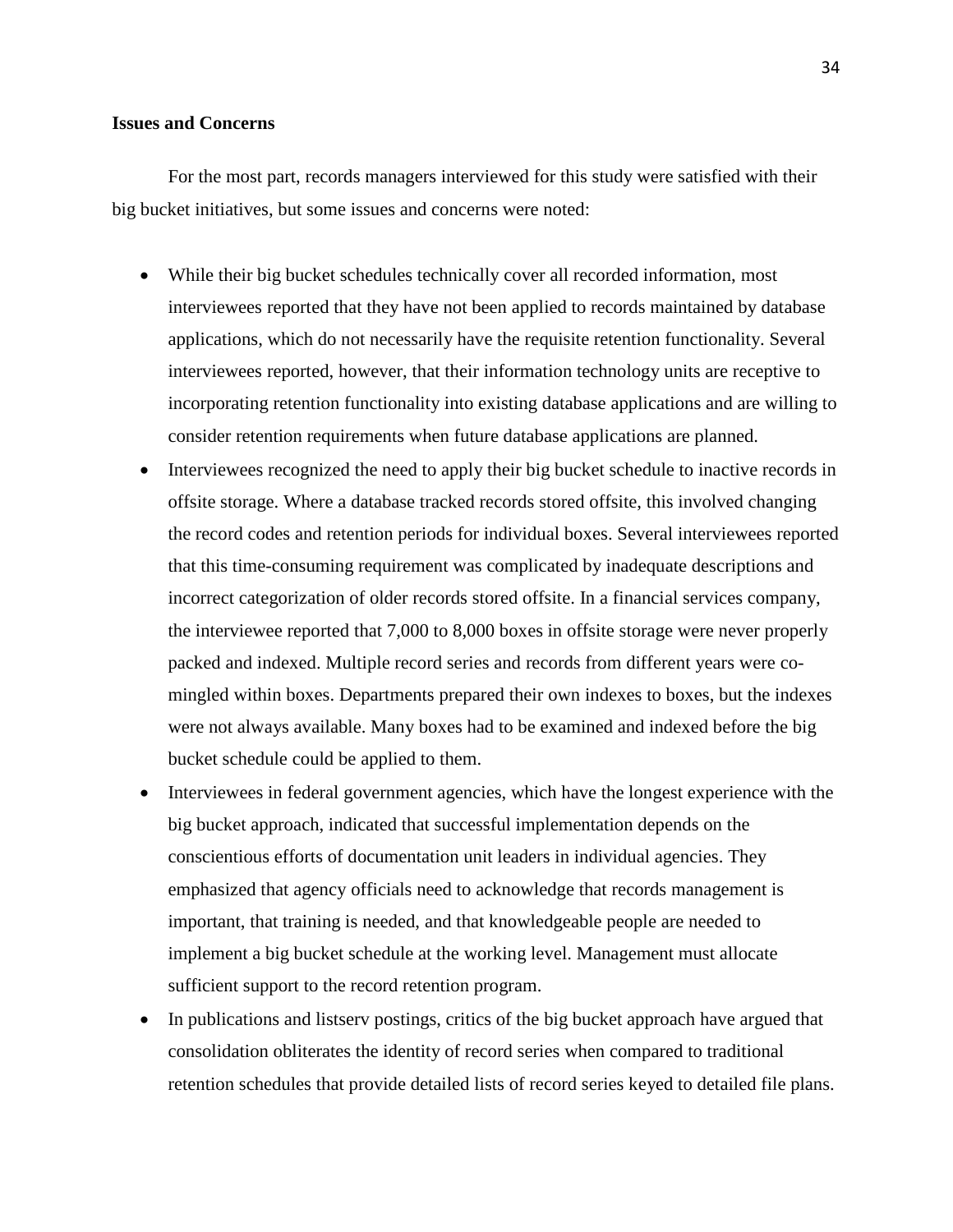Addressing this point, several interviewees in organizations with well developed file plans noted that the criticism is not valid because retention schedules and file plans serve different purposes. Discussing a schedule developed for multiple federal agencies, one interviewee noted that the big bucket approach did not eliminate record series or invalidate file plans. A big bucket schedule merely specifies a uniform disposition for multiple record series. File plans remain useful for organization of agency records. Two interviewees reported that their big bucket initiatives led them to develop file plans to identify and organize records maintained by individual departments. One interviewee indicated that she would have liked to have had an up-to-date file inventory at the time the schedule was prepared, but she recognized that was impractical.

- Several interviewees reported that their big bucket schedules include some granular sections with detailed listings of record series that did not lend themselves to big bucket consolidation. These record series are separately listed and clearly identified in the retention schedule.
- An interviewee who developed a retention schedule for records maintained by state and local government agencies reported that user acceptance has been good, but some agencies are still looking for agency-specific record series.
- Like their granular counterparts, big bucket schedules require periodic review and updating, although big bucket schedules should be easier to update than their granular counterparts because they do not include a comprehensive enumeration of record series. A new record series can be added to an existing bucket by interpretation; it does not need to be specifically listed in the schedule. An interviewee in state government indicated that review meetings are being held monthly with the intention of issuing a new version of the big bucket schedule at the start of each year. An interviewee in an energy company reported that buckets are reviewed as necessary for new content types, but most new records can be accommodated within existing buckets.

Several issues raised in the literature were not reported by interviewees. In particular, no interviewees expressed concerns about the impact of big bucket retention on the legal hold and discovery process for litigation, government investigations, or other legal proceedings.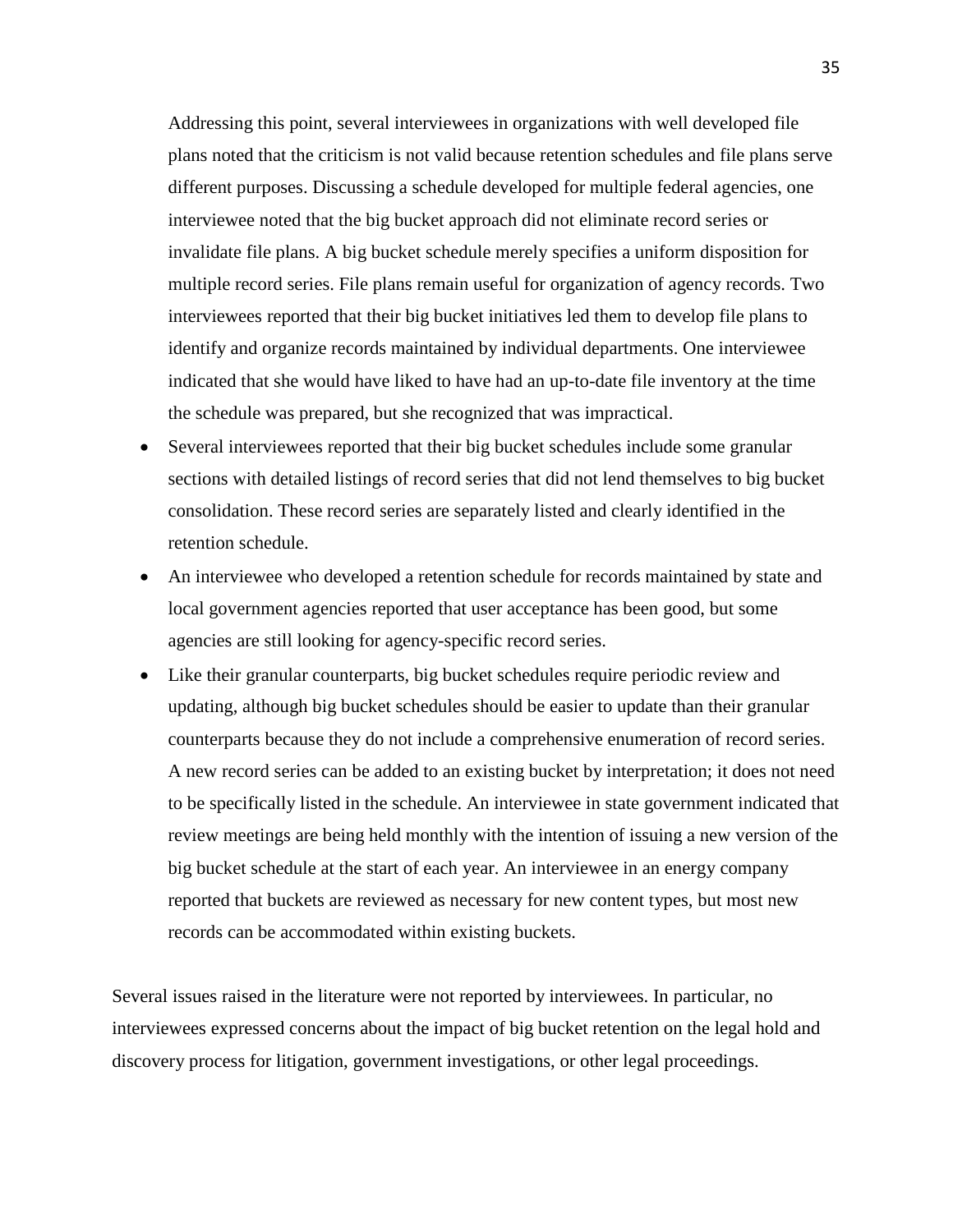Most of the records managers interviewed for this study reported that their big bucket schedules satisfied their organizations' legal and operational requirements and were well received by users who found them to be easier to understand and apply than their granular predecessors:

- Interviewees' experience confirmed that the big bucket approach can significantly reduce the number of record series listed in a retention schedule. While some portion of the reduction may be attributable to removal of obsolete and duplicate record series, which could be accomplished by simply pruning a traditional retention schedule, big bucket consolidation is based on a thorough analysis and systematic grouping of record series related to specific business operations and activities. This consolidation is a defining characteristic of the big bucket approach and the principal reason for its effectiveness. A shorter retention schedule is presumably easer to use. With fewer choices, users are more likely to select the correct retention period for records in their custody or under their supervisory control.
- To further simplify retention rules, some interviewees tried to standardize retention periods and minimize event-based retention, but these measures are not core components of the big bucket approach. Arguing that complete elimination of event-based retention is neither possible nor desirable, some publications and listserv postings consider eventbased retention incompatible with big bucket schedules. They contend that event-based retention requirements specified in laws and regulations are more effectively handled by a traditional granular approach, but it is not clear whether that is necessary in all situations. Project files, case records, and other records subject to event-based retention triggers can be consolidated in buckets with uniform retention periods based on regulatory requirements, contractual considerations, or other parameters. Depending on the circumstances, multiple buckets may be needed for different types of projects, cases, or other matters, but an increased number of buckets may blur the distinction between a big bucket schedule and a granular schedule. Alternatively, a single bucket could be assigned a very long retention period that satisfies the broadest range of legal and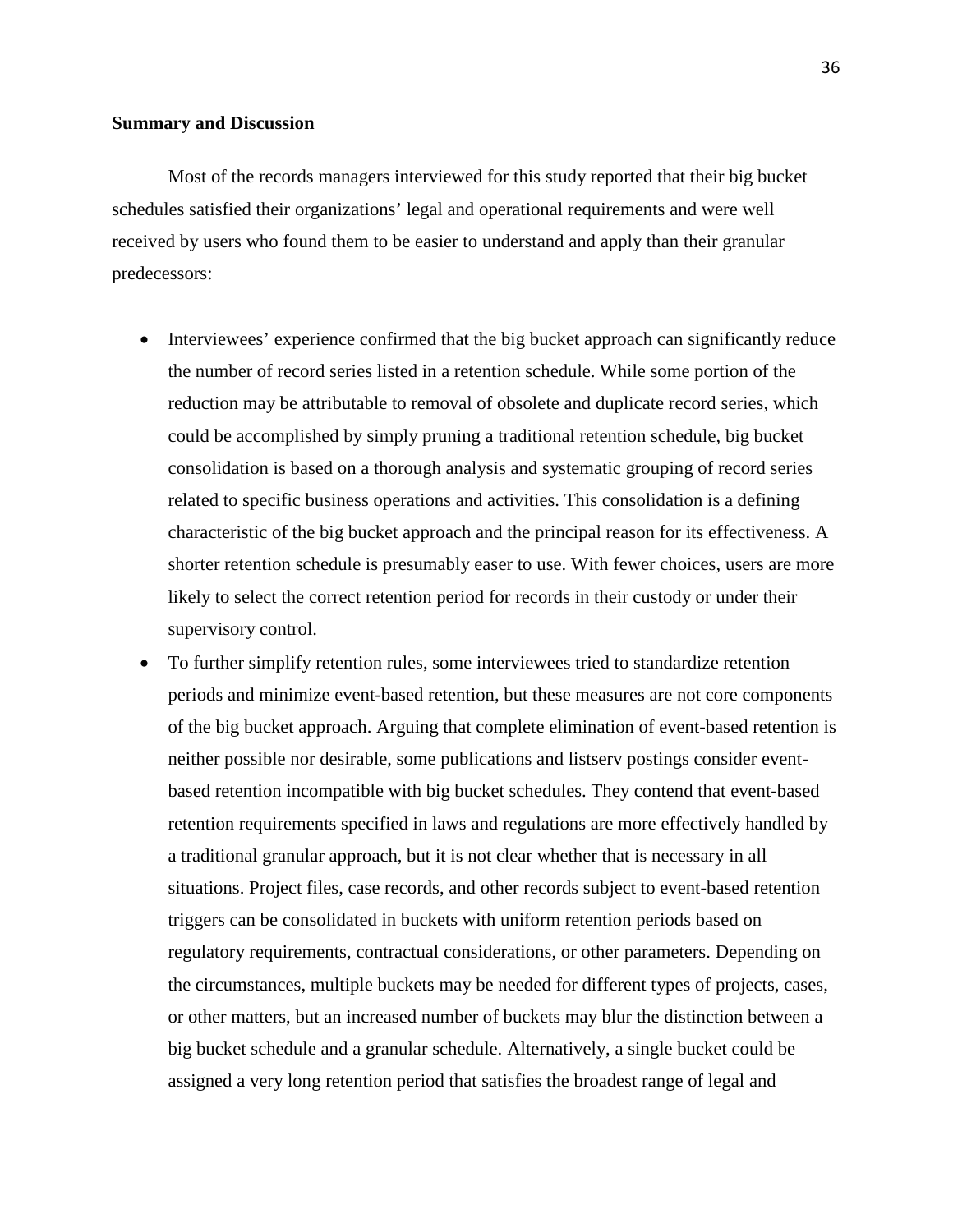operational retention requirements.[60](#page-38-0)

- While retention rules may be simplified, the development and implementation of a big bucket schedule is a complicated, time-consuming undertaking. While they were not specifically asked to provide advice to would-be developers of big bucket schedules, all interviewees noted issues and concerns that must be addressed. Strong management support and stakeholder buy-in are essential. Users must be trained. A crosswalk mechanism must be developed to facilitate the transition from a predecessor schedule. The new retention rules must be applied to older records in offsite storage, some of which may not have been accurately identified when they were sent offsite.
- Over-retention, the most frequently criticized aspect of the big bucket approach in publications and listserv postings, was not an impediment for interviewees in organizations covered by this study. No interviewees reported resistance to the possibility that some records may be retained longer than necessary. Rather than being troubled by over-retention, some interviewees noted that stakeholders viewed long retention favorably.
- All interviewees described their big bucket schedules as media-neutral, but most

<span id="page-38-0"></span><sup>60</sup> As an example drawn from the author's experience, a social services agency wanted a uniform retention period for case files related to substantiated child abuse investigations, preventive services, and foster care. A given child may be the subject of case records in all three categories, and case files in each category need to be consulted to accurately assess the child's welfare. In the agency's granular retention schedule, investigative, preventive, and foster care case files are covered by separate record series with event-based triggers determined by regulatory requirements. As specified in state law, case records for substantiated child abuse investigations must be retained until the youngest child in the family attains age 28. Case records for preventive services must be retained until the youngest child in the family attains age 24. For both types of cases, the retention trigger is a problematic moving target because a family may have additional children. Case file for foster children must be retained for 30 years after a child leaves foster care. A child may enter foster care at age 1 and remain in care until age 21. To satisfy all of these regulatory requirements without event-based retention triggers, case files must be kept for at least 50 years from the date a file was opened.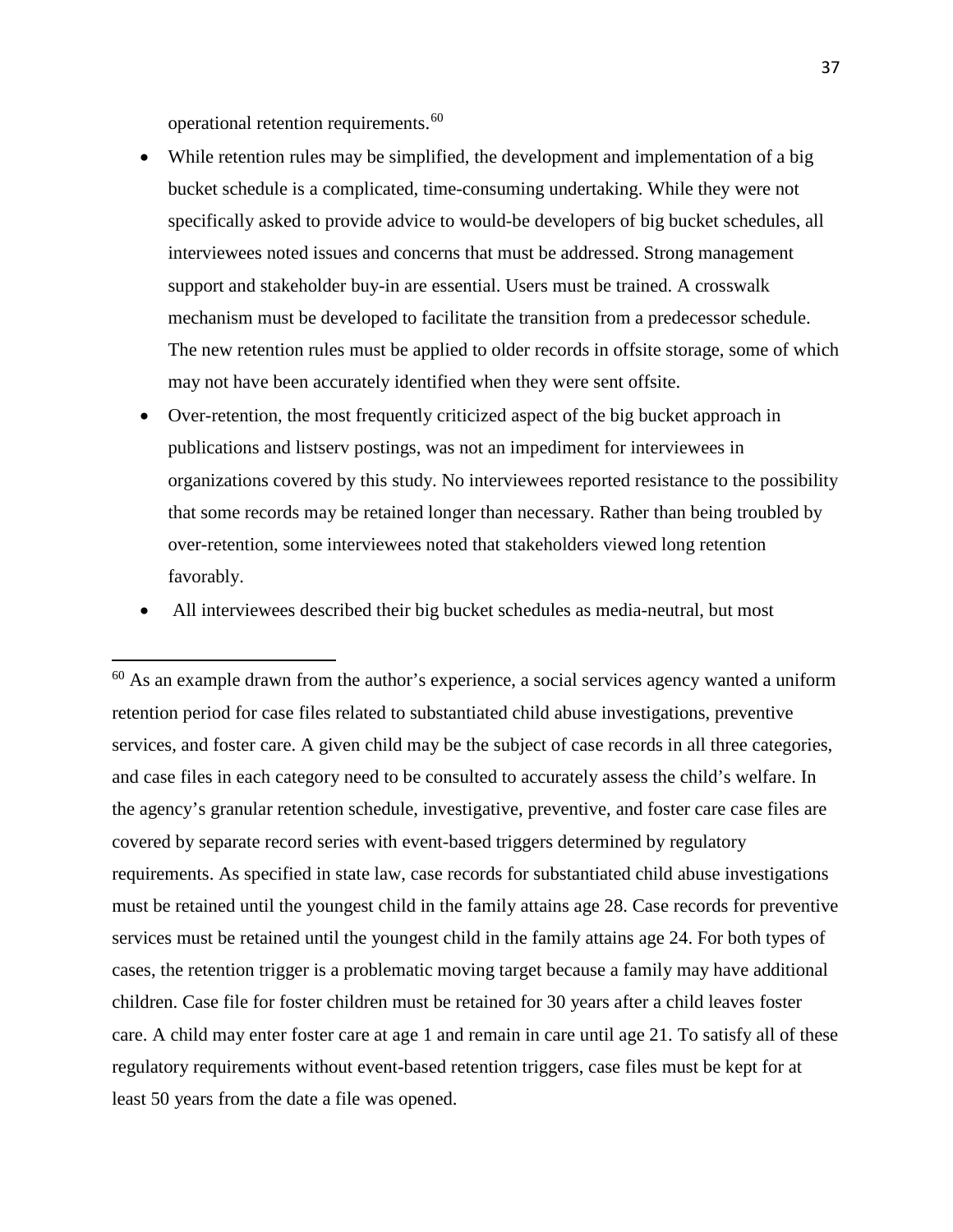organizations have not fully implemented retention guidance for electronic records. A big bucket schedule is more likely to be applied to email or to digital documents saved on network drives than to databases, which may require modification to incorporate the requisite retention functionality.

• While the advantages of the big bucket approach for automated retention of electronic records have been widely discussed in publications, listserv postings and other sources, less than a quarter of the interviewees reported using a records management application or other software to manage retention of electronic records.

This study was limited to experienced records managers who adopted big bucket bucket retention concepts, invested considerable time and effort in schedule development, and were generally satisfied with the outcome. None of the interviewees expressed regret about the decision to use the big bucket approach. While several interviewees indicated that their big bucket schedules included some granular sections, there was no discussion of reverting to a traditional retention schedule. As previously noted, the interviewees were self-selected based on the author's description of the study, which may have attracted respondents with favorable experiences in successful big bucket initiatives. It would have been interesting to hear from records managers who had attempted to develop a big bucket schedule but could not do so, for whatever reason, or who had implemented a big bucket schedule but subsequently reverted to a traditional approach, either by abandoning the big bucket schedule outright or by incorporating granular modifications that changed the character of the schedule. Records management publications and listserv postings contain no reports of such developments.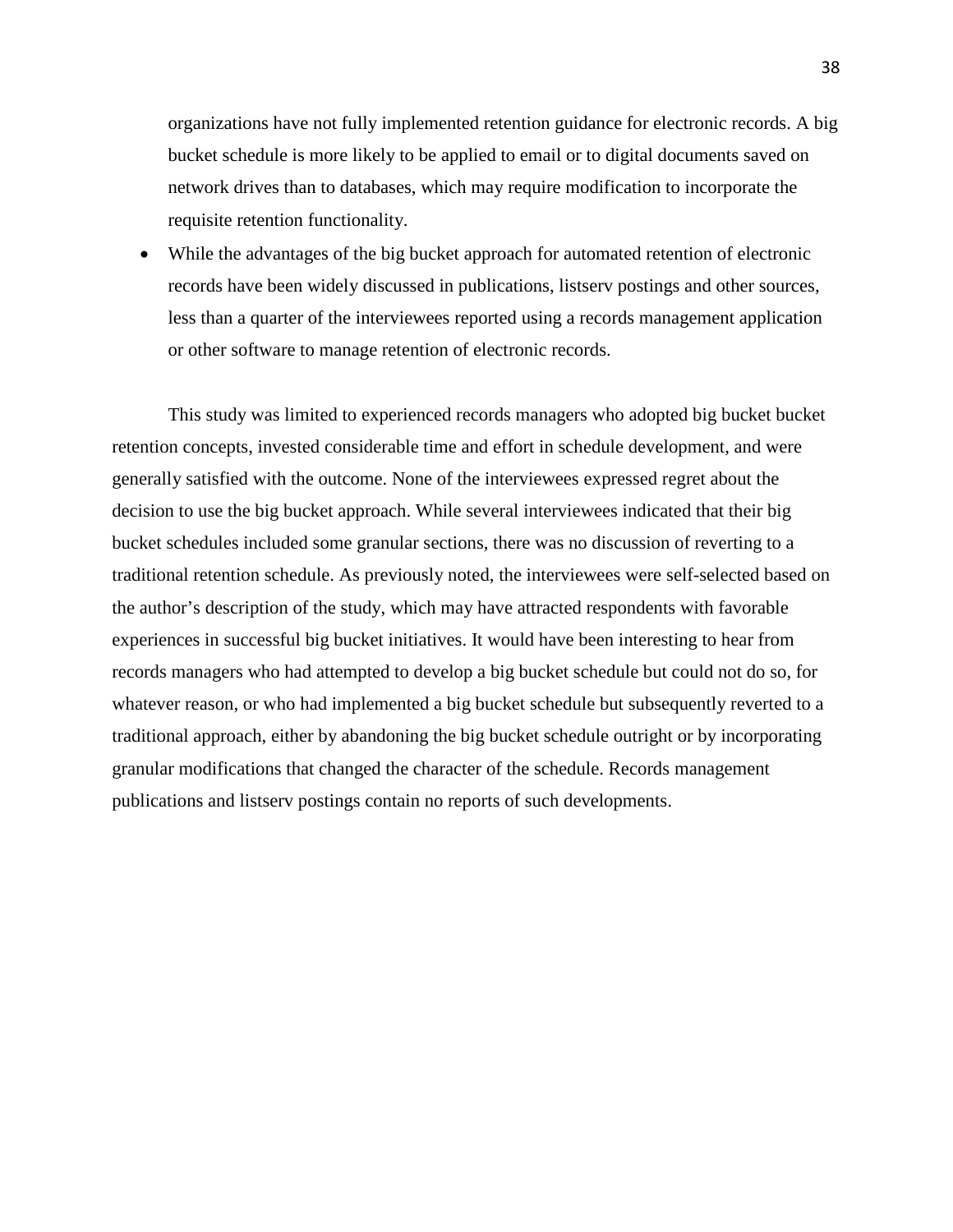### **About the Author**

William Saffady is a RIM consultant and researcher based in New York City. He is the author of over three-dozen books and many articles on records management, record retention, document storage and retrieval technologies, data protection, and other information management topics. His latest book, *U.S. Record Retention Requirements: A Guide to 100 Commonly-Encountered Record Series*, was published in 2018 by ARMA International. He is currently working on a global survey of retention requirements for accounting records.